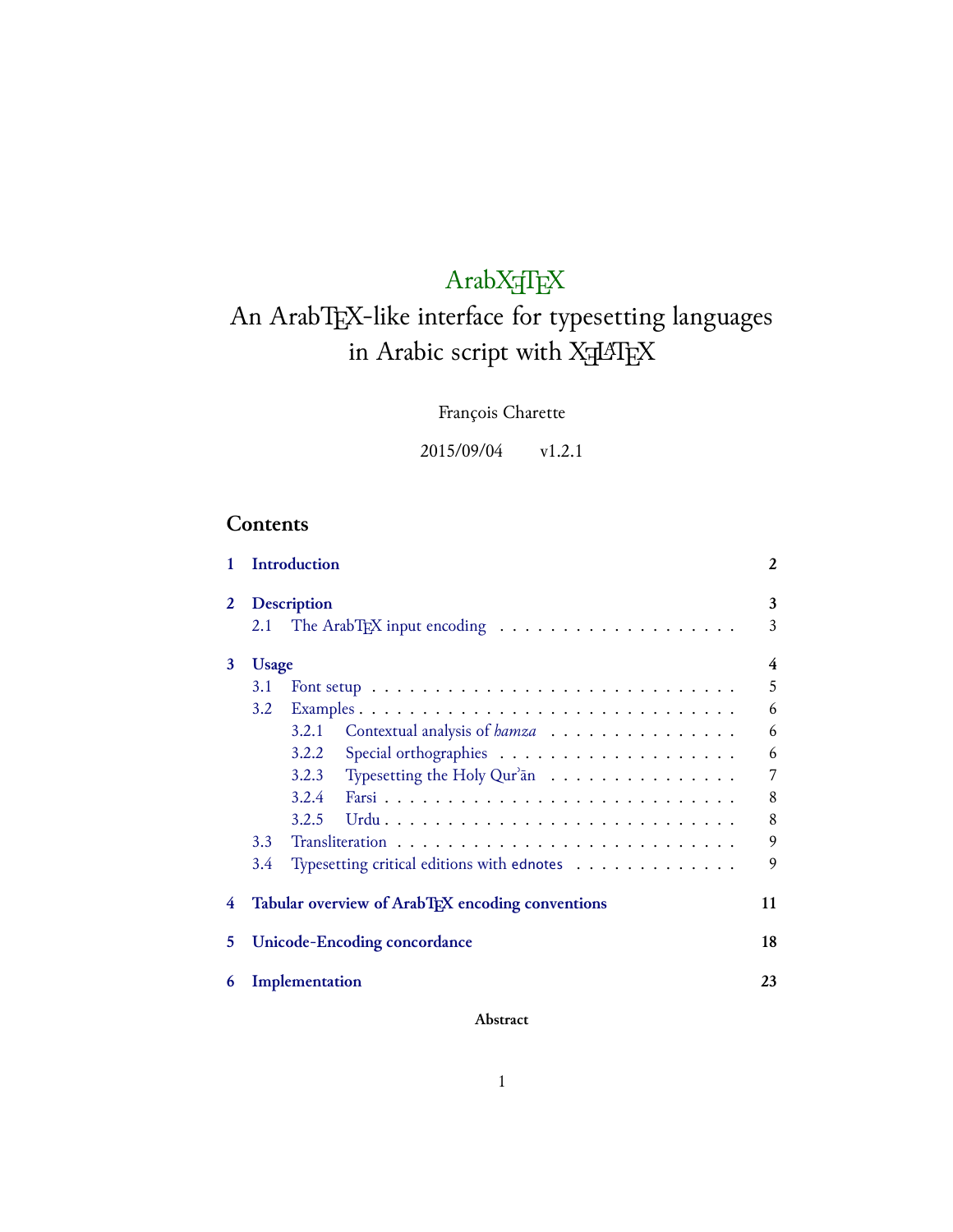This package provides a convenient ArabTEX-like user-interface for type $s$ etting languages using the Arabic script in X $\mathbb{H}$ ATEX, with flexible access to font features. Input in ArabTEX notation can be set in three different vocalization modes or in roman transliteration. Direct UTF-8 input is also supported. Since most of the 'real work' – namely parsing and converting ArabTEX input to Unicode – is done at the level of TECkit mappings, Arab $X \in \Gamma_X$  is really performant.

# **Contents**

# <span id="page-1-0"></span>**1 Introduction**

Since the early 1990s, $1$  T<sub>E</sub>X users who wished to typeset in Arabic script have relied on Klaus Lagally's excellent ArabTEX system.<sup>2</sup> While ArabTEX's overall qualities and Lagally's masterful T<sub>E</sub>X-programming abilities are undeniable, the system can hardly hide its 15-odd years of existence. Or to state it otherwise, it is now slowly becoming an archaic piece of sofware (which as a historian who has used ArabTEX for more than eleven years I find a sad thing to admit). First of all, it is monolithic and idiosyncratic, in the sense that everything  $-$  from parsing the input encoding, to doing contextual analysis, to assembling all elements of the script and placing them on the page from right to left, in defiance of  $T_{F}X$ 's natural logic – is taken care of by means of TEX macro programming. Thus before the availability of relatively fast Pentium processors, ArabTEX was really slow, but this is less of an issue nowadays. Another disadvantage is that one is inexorably bound to use the custom Naskh font, which without being necessarily ugly does not meet the standards of fine typesetting. Finally, the collection of very sophisticated TEX code that constitutes the ArabTEX package is not documented at all, which means that even though it is now licensed under the LPPL, its internals are extremely difficult to understand in depth. (It is only fair to state, however, that Prof. Lagally has been extremely responsive to ideas, suggestions and wishes by users in the past).

After completion of the initial alpha version of ArabXTEEX, I came across the package Arabi by Youssef Jabri on CTAN.<sup>3</sup> This is a pure LaTeX/Babel approach to Arabic typesetting which makes use of TFM hackery (by means of complex sequences

<sup>&</sup>lt;sup>1</sup>This introduction reflects the state of things in 2007 when ArabX $f$ IFX was initially released.

 $^{2}$ <ftp://ftp.informatik.uni-stuttgart.de/pub/arabtex/arabtex.htm>. Version 2.00 was released in April 1992 and version 3.00 in November of the following year. The latest stable version (dated 2 July 2006) is  $3.11s$ . Since version  $3.02$  the Hebrew language is also supported.

 $3$ <http://www.ctan.org/tex-archive/language/arabic/arabi/>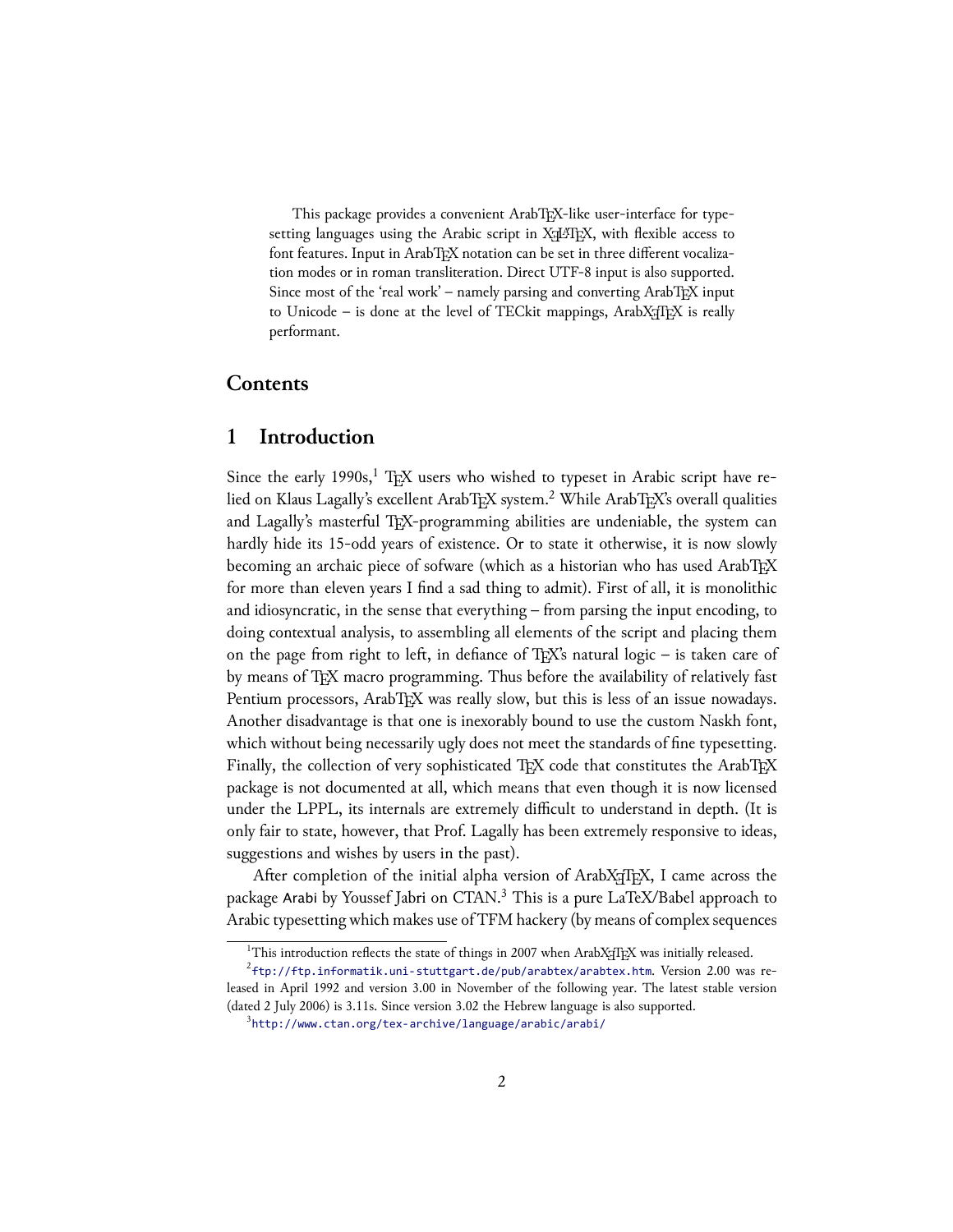of ligature rules) to provide custom contextual analysis for individual fonts. Thus the Arabi only works in combination with the fonts for which support is built in the package.

With the availability of Jonathan Kew's X<sub>I</sub>TEX, users can now rely on a very upto-date typesetting engine based on the integration of *ε*-TEX, Unicode, and modern font-rendering technology, without the complex hassle of font installation.<sup>4</sup>

# <span id="page-2-0"></span>**2 Description**

The ArabX<sub>T</sub>T<sub>E</sub>X package consists of a set of **TECkit**<sup>5</sup> mappings for converting internally from ArabTEX's ASCII input convention to Unicode, and a LATEX style file (arabxetex.sty) that provides a convenient user interface for typesetting in those languages. For details on ArabTEX and its input convention the reader is referred to Lagally's detailed manual.<sup>6</sup> ArabX<sub>T</sub>TEX introduces several additions, and a few minor modifications, to ArabTEX's conventions. These are documented in tabular form in Section [4.](#page-10-0) ArabX<sub>T</sub>TEX relies on the package bidi which contains the macros necessary for bidirectional typesetting.

Languages supported at present are the same as in ArabT<sub>EX</sub>, namely: Arabic, Maghribi Arabic, Farsi (Persian), Urdu, Sindhi, Kashmiri, Ottoman Turkish, Kurdish, Jawi (Malay) and Uighur. ArabX: TEX adds support for several additional Unicode characters, so that some more languages are probably supported de-facto as well (such as Western Punjabi).

### <span id="page-2-1"></span>**2.1 The ArabTEX input encoding**

Why would one need to type those languages by means of an old-fashioned ASCII representation? Native speakers have access to keyboards that allow to input them directly in Unicode, while non-native scholars who need to type them can use keymaps or keyboard utilities to achieve the same, so why bother? An expert in Arabic mathematical linguistic and author of the Perl module Encode::Arabic::ArabTeX, Otakar Srmž, has this to say about the virtues of ArabTEX ASCII encoding:<sup>7</sup>

"ArabTeX is an excellent extension to TeX/LaTeX designed for typesetting the right-to-left scripts of the Orient. It comes up with very

 $^4$ <http://xetex.sourceforge.net>.

<sup>5</sup> <http://scripts.sil.org/TECkit>

 $^6$ <http://129.69.218.213/arabtex/doc/arabdoc.pdf>

 $^{7}$ [http://search.cpan.org/~smrz/Encode-Arabic/lib/Encode/Arabic/ArabTeX.pm#](http://search.cpan.org/~smrz/Encode-Arabic/lib/Encode/Arabic/ArabTeX.pm#DESCRIPTION)

[DESCRIPTION](http://search.cpan.org/~smrz/Encode-Arabic/lib/Encode/Arabic/ArabTeX.pm#DESCRIPTION). See also <http://ufal.mff.cuni.cz/~smrz/ICFP2006/icfp-encode.pdf>.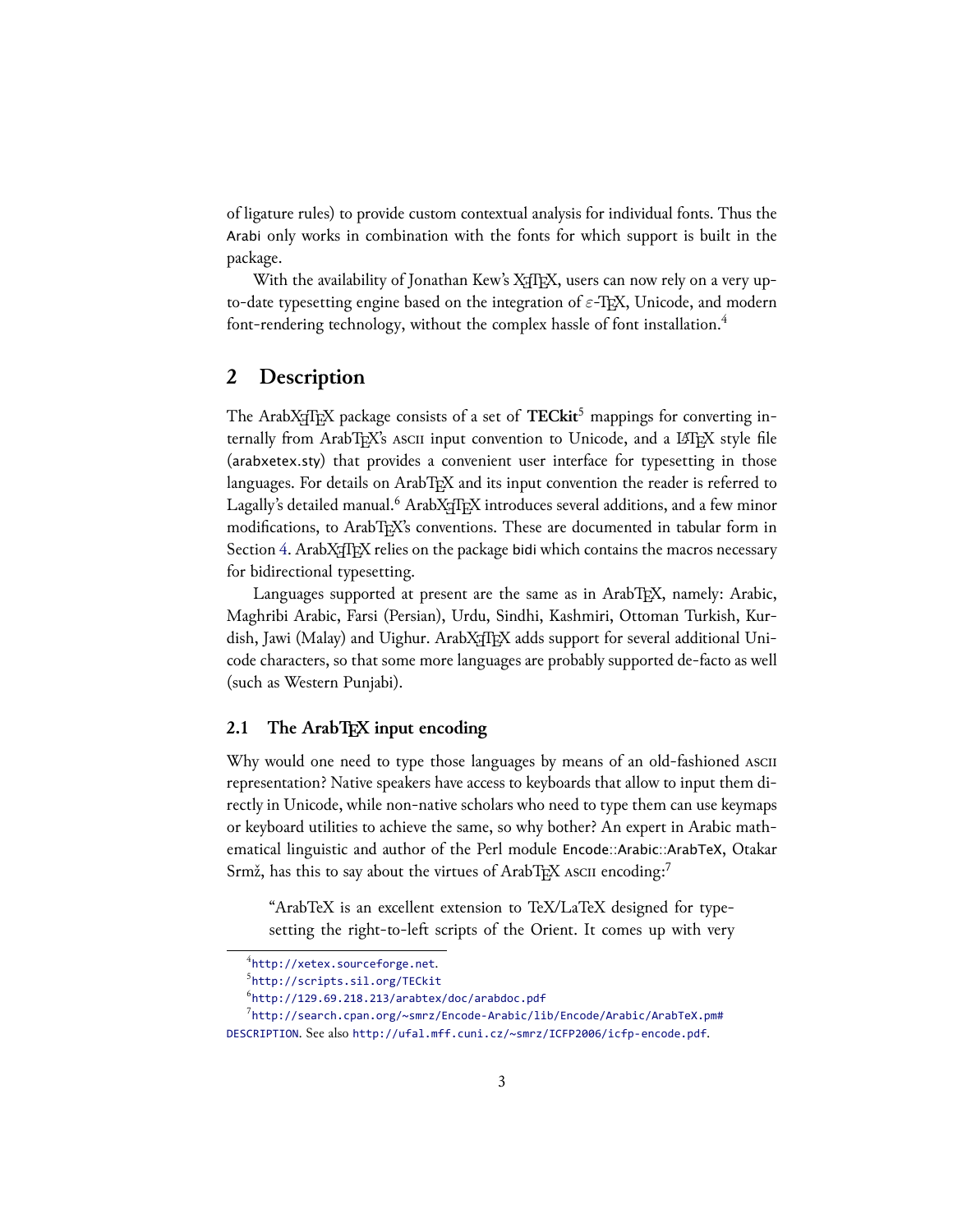intuitive and comprehensible lower *ASCII* transliterations, the expressive power of which is even better than that of the scripts."

There are indeed several advantages in using ArabTEX input convention for typesetting in the Arabic script, besides ease and legibility. First it is possible and even trivial to switch between a representation of the data in the Arabic script and its romanized transliteration, without having to modify it. Second, despite the increasing availability of good Unicode editors that support bidirectionality, editing  $(L_a)T\not\!\!F\not\!\!X$ source files with bidirectional content can be a real pain, for it leads to confusion and distraction. Also, with complex multi-layer documents such as critical editions, where footnotes and annotations abound, the advantage of dealing with a plain ASCII encoding cannot be overstated. Finally, such an input convention allows far greater control of typographical details.

# <span id="page-3-0"></span>**3 Usage**

\textarab For short insertions (say within a LR text), use \text<language>[option]{...} \textfarsi etc. where <language> is one of the following (alternative names are given in brackets):

- **·** arab (arabic),<sup>8</sup>
	- **·** farsi (persian),
	- **·** urdu,
	- **·** sindhi,
	- **·** pashto,
	- **·** ottoman (turk),
	- **·** kurdish,
	- **·** kashmiri,
	- **·** malay (jawi), and
	- **·** uighur.

...

\begin{arab} For typesetting whole paragraphs in Arabic script, use

\begin{farsi}

```
\begin{<language>}[option]
```

```
\end{<language>}
```
Most languages can be typeset in one of four modes: non-vocalized, vocalized, fully-vocalized, and transliterated, exactly as in ArabTEX, and these are switched by

 $8$ Since the command \arabic is already defined in LATEX, we chose the environment arab and the command \textarab instead, but the equivalent environment Arabic and the command \textarabic are also available.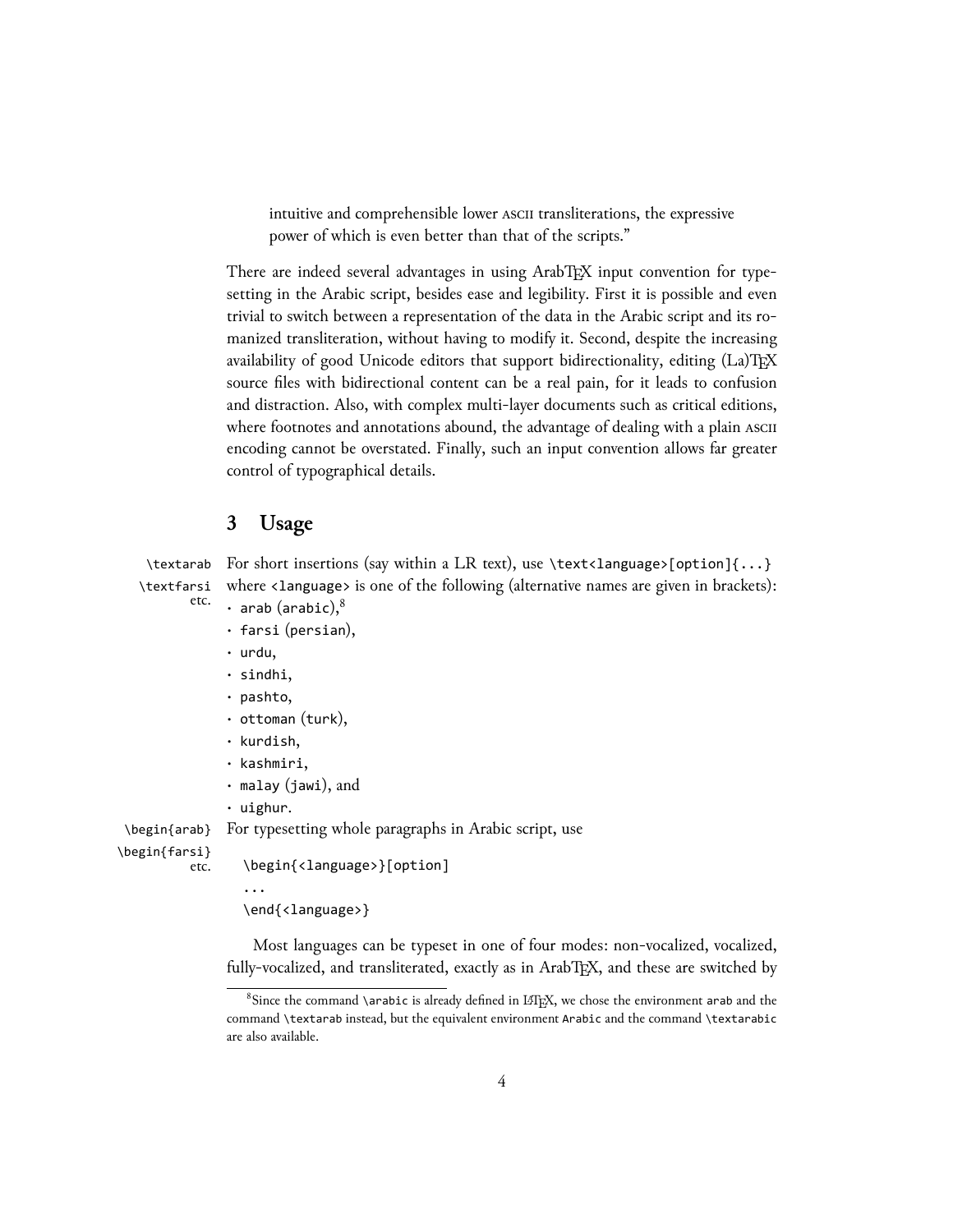means of the options novoc, voc, fullvoc and trans, respectively. Note that Kurdish and Uighur only have one vocalization mode. The mode can be determined either globally as an option to the arabxetex package, or as a local option of either the \text<language> commands or \begin{<language>} ...\end{<language>} environments. When no option is set locally, the global option is chosen. The default global option is always *non-vocalized* mode.

There is also an option utf for input in plain UTF-8 encoding. Note that it is also possible to mix ArabTEX input convention and UTF-8 characters, since the latter will not be affected by the font-mapping (except of course in transliteration mode, unless your roman font also contains Arabic characters). There are also advantages of choosing an ArabTEX mapping (*i.e.,* one of the novoc, voc and fullvoc modes) even with UTF-8 encoding, as it provides easy access to special glyphs and some useful features. See further below.

\aemph

Left-to-right insertions in Latin script within an Arabic environment can be \textLR made by means of the command \textLR{…}. Emphasis in Arabic is traditionally indicated by overlining the text, and this can be achieved with the command \aemph: $^9$ 

> \begin{arab}[novoc] mi\_tAl: \aemph{45} darajaT \end{arab}

مثال: ٤٥ درجة

#### <span id="page-4-0"></span>**3.1 Font setup**

 $\alpha$  \arabicfont ArabX $\frac{f}{K}$  requires the user to define an  $\alpha$  arabicfont in the preamble. The recommended procedure, by means of fontspec, is to define it as follows:

\newfontfamily\arabicfont[Script=Arabic]{<fontname>}

If not, then a warning is issued and ArabX<sub>T</sub>TEX will attempt to load the font Amiri (by Khaled Hosny).<sup>10</sup> You can also define specific fonts for all other languages, by similarly defining \<1anguage>font, such as for example:

#### \newfontfamily\urdufont[Script=Arabic]{Hussaini Nastaleeq}

 $9$ This macro makes use of the mathematical command \overline, which explains why arabxetex requires the amsmath package. I welcome any suggestion that would make it possible to circumvent this dependency by emulating \overline directly.

<sup>&</sup>lt;sup>10</sup>Available from <http://www.amirifont.org>. Prior to version 1.2.0, the default font was Scheherazade (designed by Bob Halissy and Jonathan Kew of SIL International), available from <http://scripts.sil.org/ArabicFonts>. For typesetting Sindhi and Kashmiri, the font **Lateef**, available at the same place, is also recommended.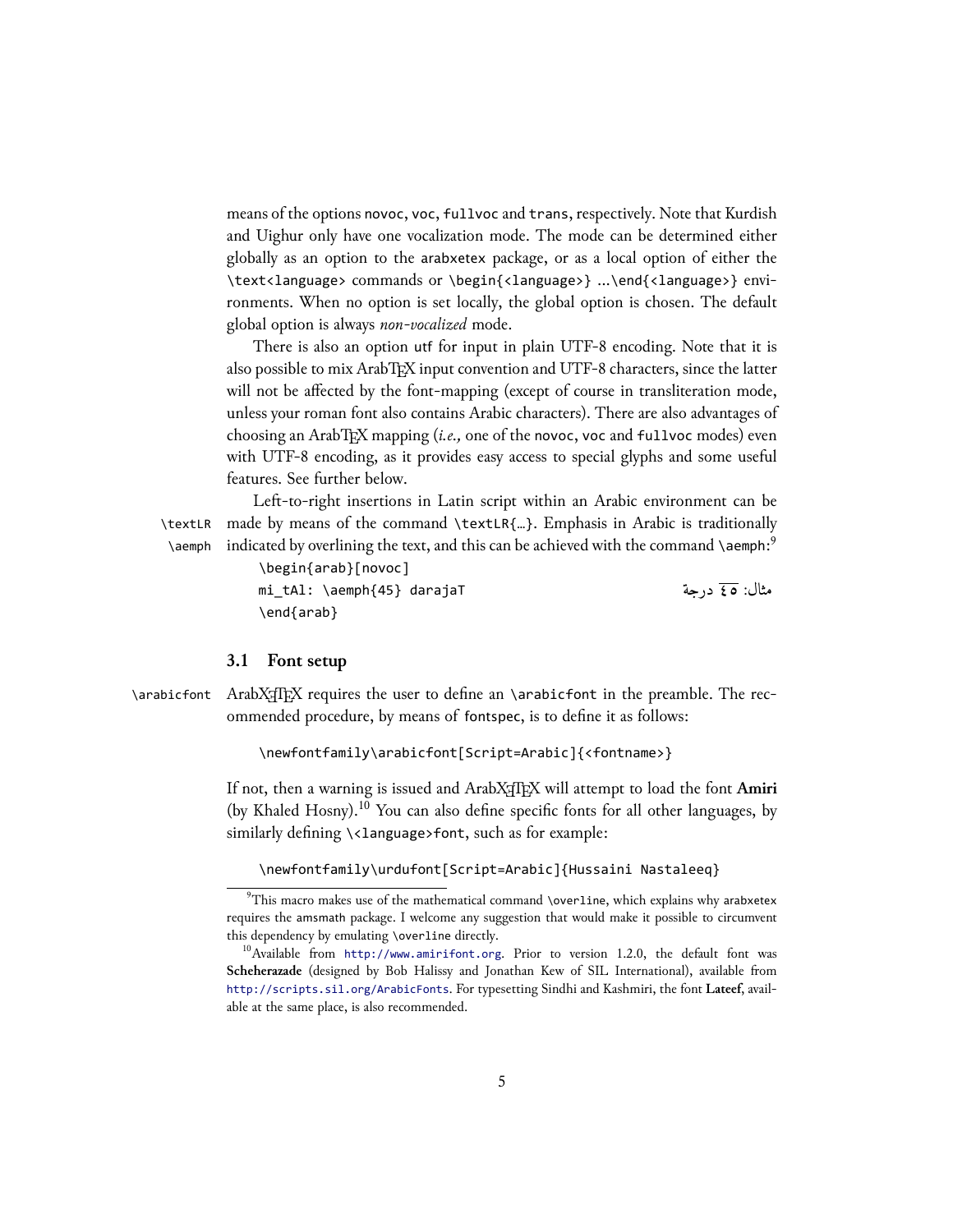So for example if the \texturdu command or the urdu environment is used, ArabX $T$ FEX will use the \urdufont if it is defined, and the \arabicfont if not. In the same manner one can define \maghribifont, \ottomanfont, \uighurfont, etc.

### <span id="page-5-0"></span>**3.2 Examples**

#### <span id="page-5-1"></span>**3.2.1 Contextual analysis of** *hamza*

As with ArabTEX, a contextual analysis of the input encoding is performed (at the font-mapping level) to automatically determine the carrier of the *hamza*, as illustrated by the following examples:

#### \begin{arab}

'amruN, 'ibiluN, 'u\_htuN, '"u\_ht"uN, '"Uql"Id"Is, ra'suN, 'ar'asu, sa'ala, qara'a, bu'suN, 'ab'usuN, ra'ufa, ru'asA'u, bi'ruN, 'as'ilaTuN, ka'iba, qA'imuN, ri'AsaTuN, su'ila, samA'uN, barI'uN, sU'uN, bad'uN, ^say'uN, ^say'iN, ^say'aN, sA'ala, mas'alaTuN, saw'aTuN, \_ha.tI'aTuN, jA'a, ridA'uN, ridA'aN, jI'a, radI'iN, sU'uN, .daw'uN, qay'iN, .zim'aN , yatasA'alUna, 'a`dA'akum, 'a`dA'ikum, 'a`dA'ukum maqrU'aT, mU'ibAt, taw'am, yas'alu, 'a.sdiq^A'uh\_u, ya^g^I'u, s^U'ila \end{arab}

أَمَّنُ إِبِلْ، أَخَتْ، أَخَتْ، أُوقليديس، رأس، أرأس، سأل، قرأ، بؤُس، أَبؤُسٍ، رؤف، رؤْساءُ، بِئْر،<br>بَرْضُ إِبْلُ أسئِلَةٌ، كَئِبَ، قَائِمٌ، رِآسَةٌ، سُئِلَ، سَمَاءٌ، بَرِيءٌ، سُوءٌ، بَدءٌ، شَيءٌ، شَيءٌ، شَيئًا، سَاءَلَ، مَسألَةٌ، سَوأةٌ، خَطِيئَةً، جَاءَ، رِدَاءًا، رِجِيئَ، رَدِيءٍ، سُوءً، ضُوءً، قَيءٍ، ظِمئًا ، يَتَسَاءَلُونَ، أعدَاءَكُم، أعدَائِكُم،<br>خَطِيئَةً اعداؤ كم مقروؤة، مُوئِبات، توام، يسأل، اصدِقاؤه، يَجِيءُ، سوئِل

#### <span id="page-5-2"></span>**3.2.2 Special orthographies**

Some Arabic words, like *mi'a* "hundred", have irregular orthographies. ArabX<sub>IIE</sub>X recognizes them automatically.

```
\begin{arab}[voc]
mi'aT , mi'at"An , sab`ami'"aT
\end{arab}
                                                          مِائَة ، مِائَتان ، سَبعَمائة
```
**NB**: For the time being only *miʾa* is supported, but more irregular constructs may be added in later versions.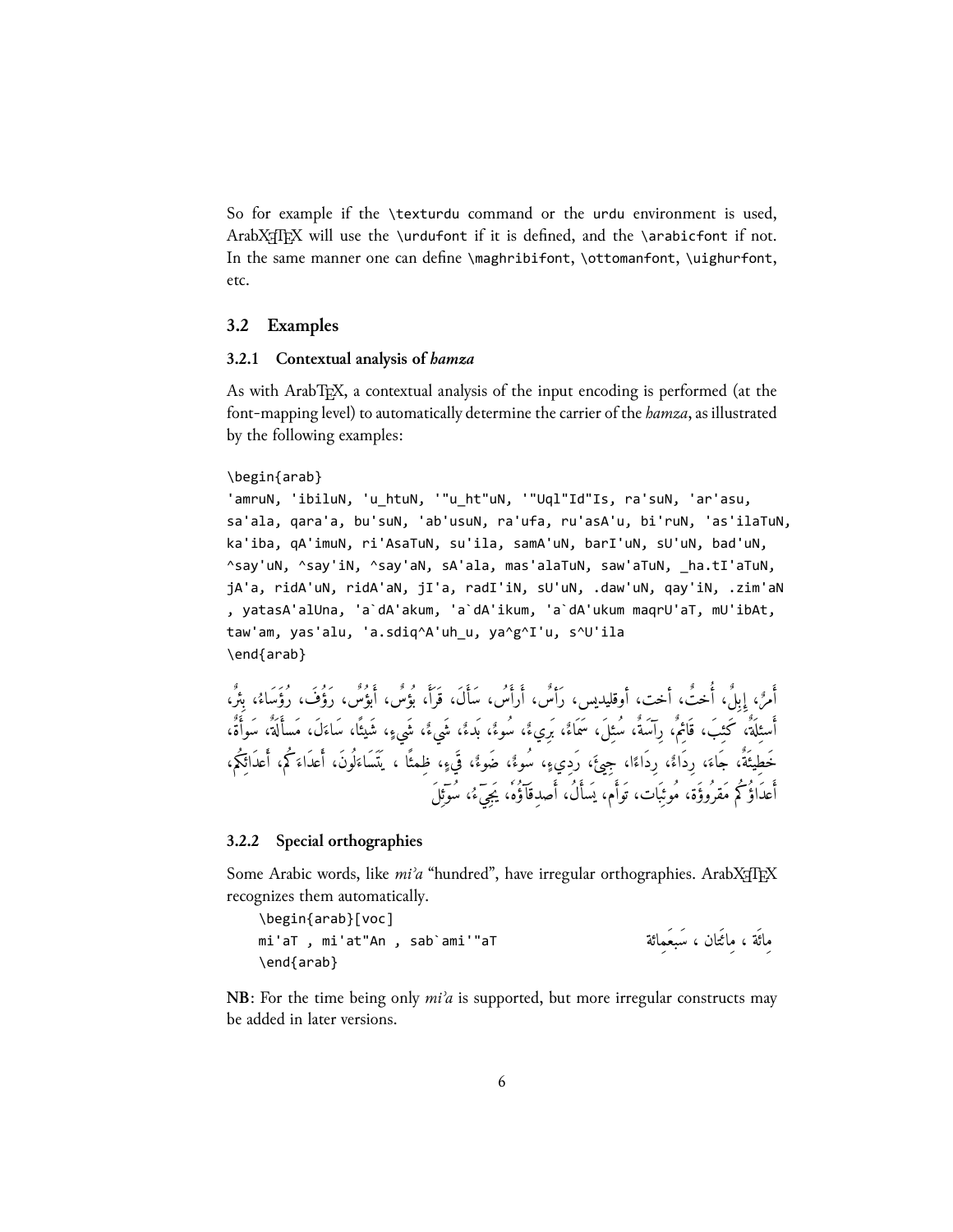#### <span id="page-6-0"></span>**3.2.3 Typesetting the Holy Qurʾān**

High-quality typesetting of the Holy Qur'ān (القُرآنُ الكَرْيمَ) is a most complex and demanding task, which probably should be left to professional typesetters. Nevertheless, with Open Type fonts that cover the full Unicode range for the Arabic script, it is possible to achieve pretty decent results. The following examples represent my attempt to reproduce, with the font Amiri, the various typographic features of a typical printed edition (disregarding those that cannot be achieved by means of Unicode, such as putting the *hamza* directly over the baseline).<sup>11</sup>

```
\begin{arab}[fullvoc]
sUraTu 'l-ssajdaTi, 15--16:
```

```
'innamA yu'minu bi-'AyAtinA 'lla_dIna 'i_dA _dukkirUA bihA
_harrUA sujjadaN wa-sabba.hUA bi-.hamdi rabbihim wa-hum lA yastakbirUna
SAJDA [[15]] tatajAfY_a junUbuhum `ani 'l-ma.dAji`i yad`Una rabbahum
_hawfaN wa-.tama`aN wa-mimmA razaqn_ahum yunfiqUna [[16]]
\end{arab}
```

```
\begin{arab}[fullvoc]
sUraTu 'l-baqaraTi, 71--72:
```
qAla 'innahu, yaqUlu 'innahA baqaraTuN llA \_dalUluN tu\_tIru 'l-'ar.da wa-lA tasq.I 'l-.har\_ta musallamaTuN llA ^siyaTa fIhA|^JIM qAluW" 'l-'Ana ji'ta bi-'l-.haqqi|^JIM fa\_daba.hUhA wa-mA kAdduW" yaf`alUna [[71]] wa-'i\_d qataltum nafsaN fa-udda\_ara|'|\_i"tum fIhA|^SLY wa-al-ll\_ahu mu\_hrijuN mmA kun"tum taktumUna [[72]] \end{arab}

```
ر بِرُورِةَ أَلسّجْدَة، ١٥–١٦-:
إِنّما يؤمِن بِآيَاتِنَا الّذِينَ إِذَا ذَكِرُوا بِها خُرُوا سِجْدًا وسُبْحُوا بِحَمْدِ رَبِّهِمْ وَهُمْ لَا يَسْتَكْبِرُونَ ۞ نَتِيَافَى لَا جَنُوبُهُمْ
                                                              عَنِ ٱلْمَضَاجِعِ يَدْعُونَ رَبُّهُمْ خَوْفًا وَطَمَعًا وَمِمَّا رَزَقْنُهُمْ يَنْفِقُونَ ۞
                                                                                                                              سُورَةُ ٱلْبَقَرَةِ، ٧١–٧٢:
ِ قَالَ إِنَّهُ، يَقُولُ إِنَّهَا بَقَرَةٌ لَّا ذَلُولٌ نُثِيرُ ٱلْأَرْضَ وَلَا تَسْقِى ٱلْحَرْثَ مُسَلَّمَةٌ لَّا شِيَةَ فِيهَا قَالُوا ٱلآنَ جِئْتَ بِٱلْحَقَّ<br>قَالَ إِنَّهُ، يَقُولُ إِنَّهَا بَقَرَةٌ لَّا ذَلُولٌ نُثِير
                فَذَبَحُوهَا وَمَا كَادّوا يَفْعَلُونَ ۞ وَإِذْ قَتَلْتُمْ نَفْسًا فَٱدّْرَءٖتُمْ فِيهَا وَٱللهُ مُخْرِجٌ مّا كَنتُمْ تَكْتَمُونَ ۞
```
 $11$ In the previous version of the manual, I attempted to mimic that behaviour with a TEX macro \hamzaB, which happened to work more or less well with the font Scheherazade. With Amiri it does not and I have reverted to standard spellings.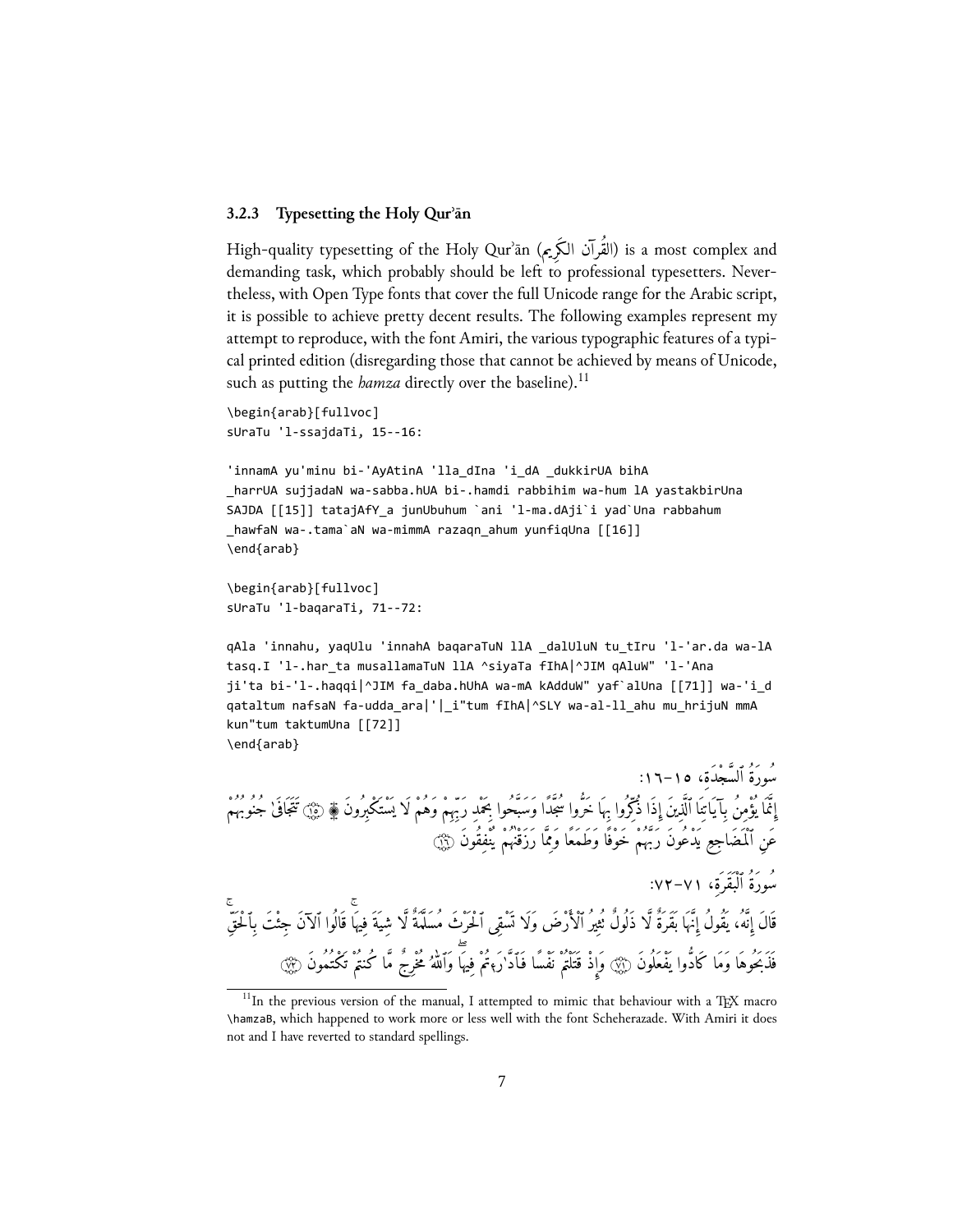### <span id="page-7-0"></span>**3.2.4 Farsi**

These are some of the Persian examples in the ArabTEX documentation, typeset with the font IranNastaliq:<sup>12</sup>

#### \begin{farsi}[novoc]

\_hwAb, xwI^s, \_hwod, ^ceH, naH, yal\_aH, \_hAneH, \_hAneHhA, \_hAneH-hA, ketAb-e, U, rAh-e, t\_U, nAmeH-i, man, bInI-e, An, mard, pA-i, In, zan, bAzU-i, In, zan, dAr-\_i, man, \_hU-\_i, t\_U, nAmeH-\_i, sormeH-\_i, gofteH-\_i, ketAb-I, rAh-I, nAmeH-I, dAnA-I, pArU-I, dAnA-I-keH, pArU-I-keH, rafteH-am, rafteH-Im, AnjA-st, U-st, t\_U-st, ketAb-I-st, be-man, be-t U, be-An, be-In, be-insAn, beU, be-U, .sA.heb"| hAneH, pas"|andAz, naw"|AmUz \end{farsi}

خواب، خویش، خود، چه، نه، پله، خانه، خانه؛، خانه ا، کتاب، او، راه، تو، نامهٔ، من، مینیْ، آن، مرد، پای، این، زن، بازوی، این، زن، دار، من، خوی، تو، نامهٔ، سرمهٔ، کفتهٔ،کتابای، رایای، نامه ای، دانایی، یاروئی، دانائیکه، پاروئیکه، رفتهام، رفتهایم، آنجاست، اوست، توست،کتابیست، بمن، بتو، بآن، باین، ĭ بانسان، باو، باو، صاحب خانه، پس نداز، نواموز

#### <span id="page-7-1"></span>**3.2.5 Urdu**

An Urdu example, typeset with Hussaini Nastaleeq:<sup>13</sup>

\begin{urdu}[novoc] ,ham `i^sq kE mArO.n kA itnA ,hI fasAna,h ,hae rOnE kO na,hI.n kO'I ,ha.nsnE kO zamAna,h ,hae

ya,h kiskA ta.sawwur ,hae ya,h kiskA fasAna,h ,hae jO a^sk ,hae A.nkhO.n mE.n tasbI.h kA dAnA ,hae \end{urdu}

<sup>12</sup><http://www.scict.ir/portal/File/ShowFile.aspx?ID=29bc4b98-bfd0-428d-b56b-63e36de8c9b5>  $13$ <https://github.com/khaledhosny/hussaini-nastaleeq>. The example is borrowed from [http:](http://tabish.freeshell.org/u-trans/urducode.html) [//tabish.freeshell.org/u-trans/urducode.html](http://tabish.freeshell.org/u-trans/urducode.html)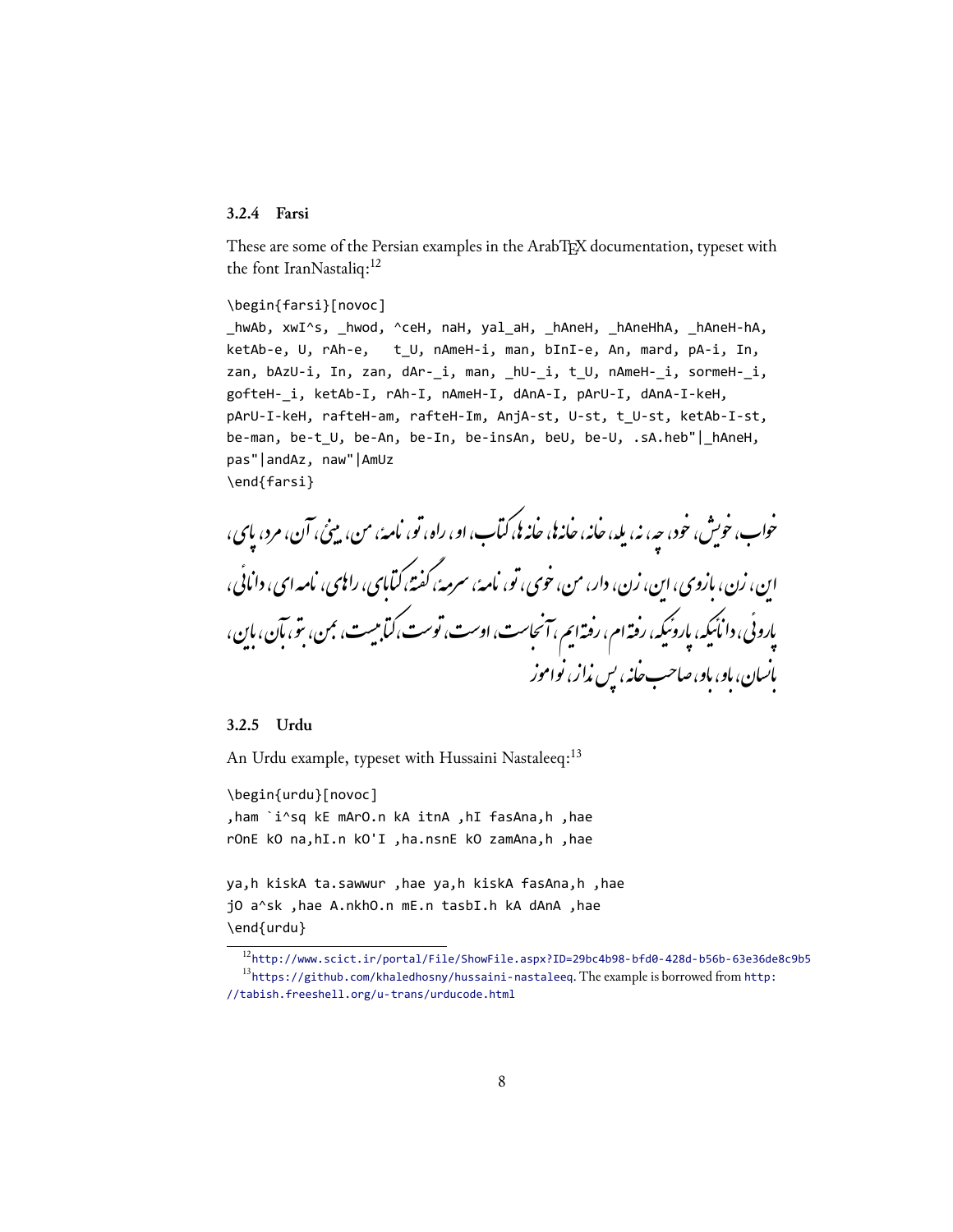áζ ȥہ<sup>ή</sup> ɺ¤ب ή ƄßȤ ¤ ζ ή Ɇ ί äا ¤Ƙروں¤ǸáƧق<sup>ΰ</sup> ʆŪÔ ζȟ áζ ȥہ<sup>ή</sup> ơáή×زǸ¤ب əʎ ή Ɍ ȓζ à θ ó×ơÖبΏβ ή ñ ×ơáή روô áζ ȥہ<sup>ή</sup> ɺ¤ب ή Ƅ ¤˼ʁƜ βہ رȥ áζب ّ ص× ί è¤˼ʁƜ βہ ب áζ ȥ ¤ ή âدا ¤Ƙ ± β Ɋ α ɚ ɻ ί ç ÖبȎوںΟ β ̦ ή ûآáζ ȥÑϹ <sup>ΰ</sup> Ėا ×αĈ

# <span id="page-8-0"></span>**3.3 Transliteration**

|                        | At the moment transliteration mappings are provided for Arabic, Persian, Urdu,        |
|------------------------|---------------------------------------------------------------------------------------|
|                        | Sindhi and Pashto. The rest may be provided in a future version. As a rule the de-    |
|                        | fault conventions provided are those of the Library of Congress. For Arabic the al-   |
|                        | ternative transliteration of the Deutsche Morgenländische Gesellschaft is also avail- |
|                        | able (but should be still considered experimental). You can set it with the command   |
| \SetTranslitConvention | \SetTranslitConvention{dmg}. To switch back to the Library of Congress translit-      |
|                        | eration, type \SetTranslitConvention{loc}. Additional conventions for other lan-      |
|                        | guages, as with ArabTFX, e.g., Encyclopedia of Islam, Encyclopedia Iranica, etc.,     |
|                        | might be added later. <sup>14</sup>                                                   |
|                        | Transliteration is set in italics by default. This can be changed by declaring, e.g., |
| \SetTranslitStyle      | \SetTranslitStyle{\upshape}. To transliterate proper nouns with capitals, prefix      |
|                        | \UC the words to be capitalized with \UC:                                             |
|                        | \begin{arab}[trans]                                                                   |
|                        | al-^say_h al-`Alim \UC na.sIr \UC al-dIn \UC al-.tUsI                                 |

*al-shaykh al-ʿālim Naṣīr al-Dīn al-Ṭūsī*

\end{arab}

Note that the article *al-* is automatically skipped. Note also that since the transliteration is coded in Unicode at the level of the font-mapping, it is necessary that the font contains all required glyphs.

# <span id="page-8-1"></span>**3.4 Typesetting critical editions with** ednotes

In conjunction with bidi, the ednotes package makes it wonderfully easy to typeset critical editions of texts in Arabic script (or other RTL scripts).<sup>15</sup> The direction of each level of footnotes can be controlled by means of \SetFootnoteHook{\setRL}

 $14$ It is suggested that you contact the author if you have such needs.

<sup>&</sup>lt;sup>15</sup>The package [ledmac](http://tug.ctan.org/tex-archive/macros/latex/contrib/ledmac/ledmac.pdf) has not been extensively tested with bidi yet, but our initial trials were not successful.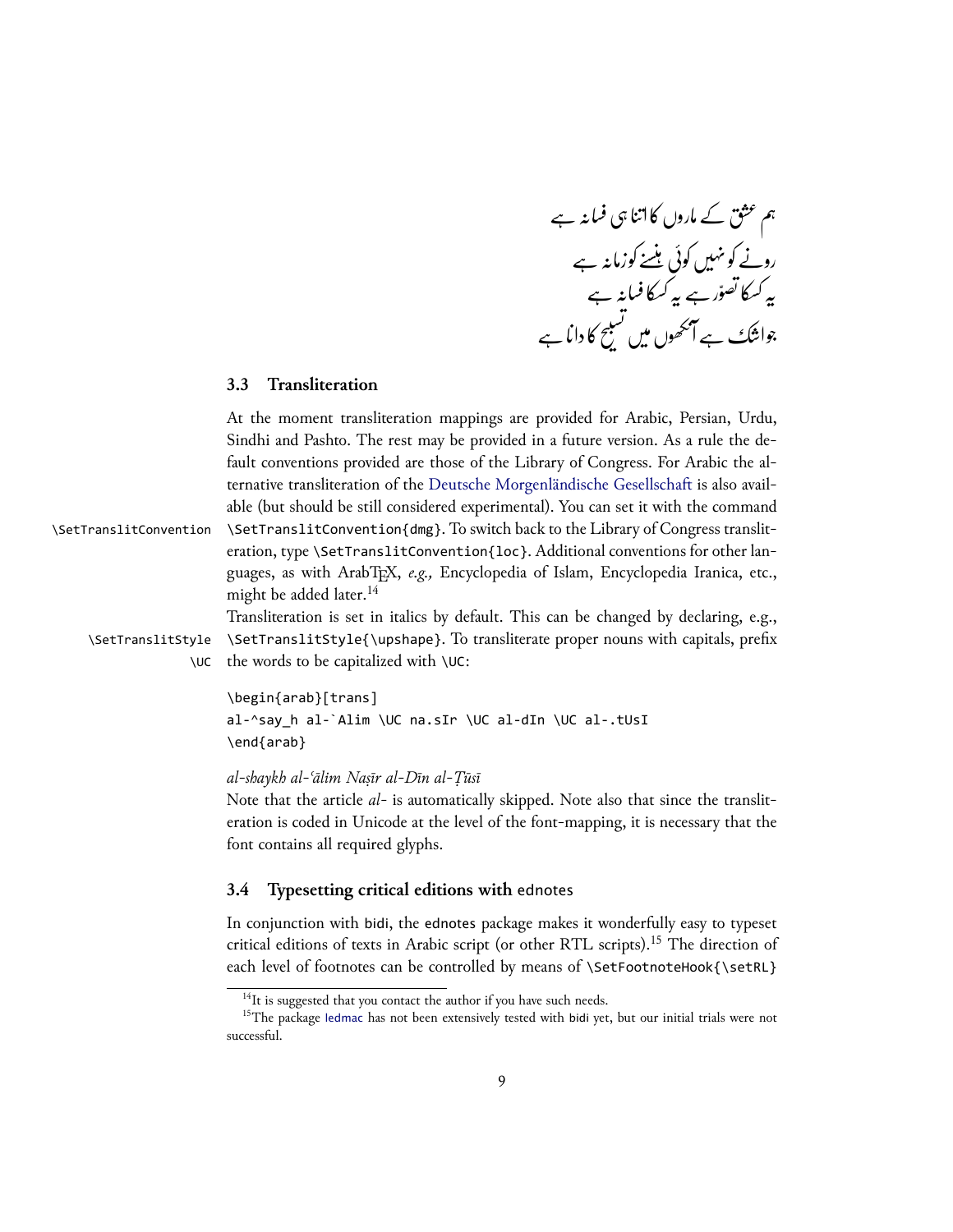(or \setLR) right before the declaration \DeclareNewFootnote{X}[…]. Here is an example preamble that might be used for typesetting a critical edition with ednotes and ArabX<sub>T</sub>T<sub>E</sub>X.<sup>16</sup> See the ednotes documentation for more details.<sup>17</sup>

```
\usepackage[modulo,perpage,para*]{ednotes}%this calls manyfoot.sty and lineno.sty
\usepackage{arabxetex}
```

```
% make \footnoterule of \textwidth
\makeatletter%
\renewcommand{\footnoterule}{\kern-3\p@
  \hrule width \textwidth \kern 2.6\p@}
\makeatother
```
\modulolinenumbers[5] % this is to set linenumbering in Arabic: \renewcommand{\linenumberfont}{\arabicfont\addfontfeature{Mapping=arabicdigits}\tiny}

```
\renewcommand{\extrafootnoterule}{}
```

```
\SelectFootnoteRule[0]{extra}
```

```
\SetFootnoteHook{\unsetRL}%--> must appear immediately before \DeclareNewFootnote
%% For ednotes the command \PrecedeLevelWith{X}{hook} is available
\DeclareNewFootnote{B}[fnsymbol]
\renewcommand*{\differentlines}[2]{\linesfmt{\RL{#1$-$#2}}}%
\renewcommand*{\linesfmt}[1]{\raisebox{1ex}{\linenumberfont #1}~}%
\renewcommand{\lemmafmt}[1]{#1~[ }%
%Custom macros to enter variants, additions, omissions, illegible passages,
% text above the line, marginal notes, lacunae, and restorations:
\newcommand{\VAR}[2]{\Anote{\textarab{#1}}{\textarab{#2}}}
\newcommand{\ADD}{\textroman{\textbf{+}}\,}% or \textarab{zAyid fI}\
\newcommand{\OM}{\textroman{\textbf{\char"2013}}\,}% or \textarab{nAqi.s fI}\
\newcommand{\ILLEG}{\textarab{.gayr maqrU' fI}\ }
\newcommand{\BLANK}{\textarab{bayA.d fI}\ }
\newcommand{\SUPERLIN}{\textarab{ta.ht al-sa.tr fI}\ }
\newcommand{\MARG}{\textarab{bi-al-hAmi^s fI}\ }
\newcommand{\LACUNA}{\textroman{\textlangle~{\dots}~\textrangle}}
\newcommand{\RESTOR}[1]{\textroman{\textrangle}#1\textroman{\textlangle}}
% to separate lemmas in different manuscripts:
\def\SEP{\enskip$\Vert$\enskip}
```
<sup>&</sup>lt;sup>16</sup>Of course if the edition is typed directly in UTF-8 encoding, the use of ArabX $H$ EX is by no means compulsory. Yet see the remarks in  $\S$  2.1 above.

<sup>&</sup>lt;sup>17</sup><http://www.ctan.org/tex-archive/macros/latex/contrib/ednotes/ednotugb.pdf>. See also [http://www.webdesign-bu.de/uwe\\_lueck/critedltx.html](http://www.webdesign-bu.de/uwe_lueck/critedltx.html).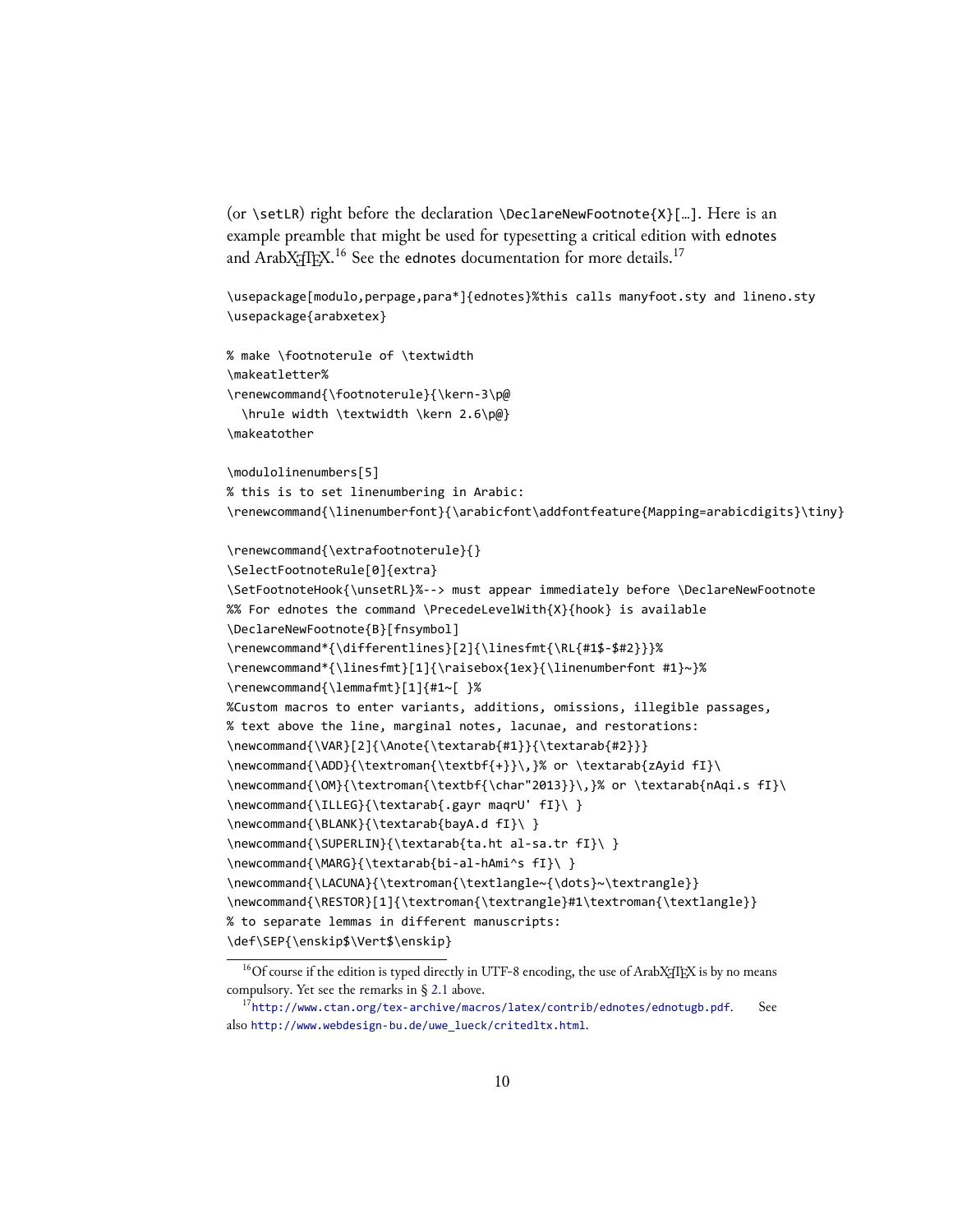For a real-life example of how to use ednotes with ArabXFIEX, see the file ednotes\_example.tex which comes with this package.

# <span id="page-10-0"></span>**4 Tabular overview of ArabTEX encoding conventions**

The table is arranged alphabetically following the most signicant letter of the ASCII input code. Color convention: red means that the glyph is the default for the given input code, and that it is available in all languages except those where different glyphs are shown (in black). That default glyph is also displayed in light gray under each language in which it is featured. Glyphs in blue are archaic forms (*e.g.,* old Urdu). An asterisk after the Unicode number means that the character was not available with ArabTEX. Green glyphs are special: either they are used to represent defective writing or they provide characters for other languages. Those shown in the column for Arabic are available by default. See the relevant notes at the end.

| $\mathop{\mathrm{code}}$         | $\operatorname{ar}$              | $\operatorname{fa}$       | ur                        | $\mathbf{p}\mathbf{s}$    | $\ensuremath{\mathrm{sd}}$ | $\mbox{tr}$              | $\rm{ku}$                                         | $\rm ks$                         | $\rm ms$                  | $\mathrm{u}\mathrm{g}$ |
|----------------------------------|----------------------------------|---------------------------|---------------------------|---------------------------|----------------------------|--------------------------|---------------------------------------------------|----------------------------------|---------------------------|------------------------|
| $\mathsf a$                      | ×<br>$\hat{\phantom{a}}$<br>064E |                           |                           |                           |                            |                          | $\ensuremath{\mathbb{C}}/\ensuremath{\mathbb{B}}$ |                                  |                           |                        |
| $\mathsf A$                      | $\subset$<br>0627                |                           |                           |                           |                            |                          | $\ensuremath{\mathbb{C}}/\ensuremath{\mathbb{B}}$ |                                  |                           |                        |
| . $\mathsf{a}$                   |                                  |                           |                           |                           |                            |                          |                                                   | ¢<br>$\blacksquare$<br>0654      |                           |                        |
| $\mathsf{A}\,$                   |                                  |                           |                           |                           |                            |                          |                                                   | $\mathring{\mathcal{L}}$<br>0672 |                           |                        |
| $\mathsf{=}^\mathsf{a}$          | $\frac{1}{0670}$                 |                           |                           |                           |                            |                          |                                                   |                                  |                           |                        |
| $\mathcal{A}$                    | $\overline{\phantom{a}}$<br>ی    |                           |                           |                           |                            |                          |                                                   |                                  |                           |                        |
| : ${\sf a}$                      |                                  |                           |                           |                           |                            |                          |                                                   |                                  |                           | ئە                     |
| $\sf b$                          | $\sum_{0\dot{6}28}$              | $\smash{\smash{\bigcup}}$ | $\smash{\smash{\bigcup}}$ | $\smash{\smash{\bigcup}}$ | ب                          | $\overline{\phantom{0}}$ | $\overline{\phantom{0}}$                          | $\smash{\smash{\bigcup}}$        | $\smash{\smash{\bigcup}}$ | ب                      |
| $\sf{B}$                         | $\frac{1}{0640}$                 |                           |                           |                           |                            |                          |                                                   |                                  |                           |                        |
| $\cdot$ b                        | ب<br>066E                        |                           |                           |                           |                            |                          |                                                   |                                  |                           |                        |
| $\mathrel{\mathsf{:}}\mathsf{b}$ |                                  |                           |                           |                           | $\sum_{067B}$              |                          |                                                   |                                  |                           |                        |
| bh                               |                                  |                           |                           |                           | $\mathbf{v}$ a<br>680      |                          |                                                   |                                  |                           |                        |
| $\mathsf{c}$                     |                                  |                           |                           |                           | $\sum_{0681}^{6}$          | $\sum_{062C}$            |                                                   |                                  | $\sum_{0686}$             |                        |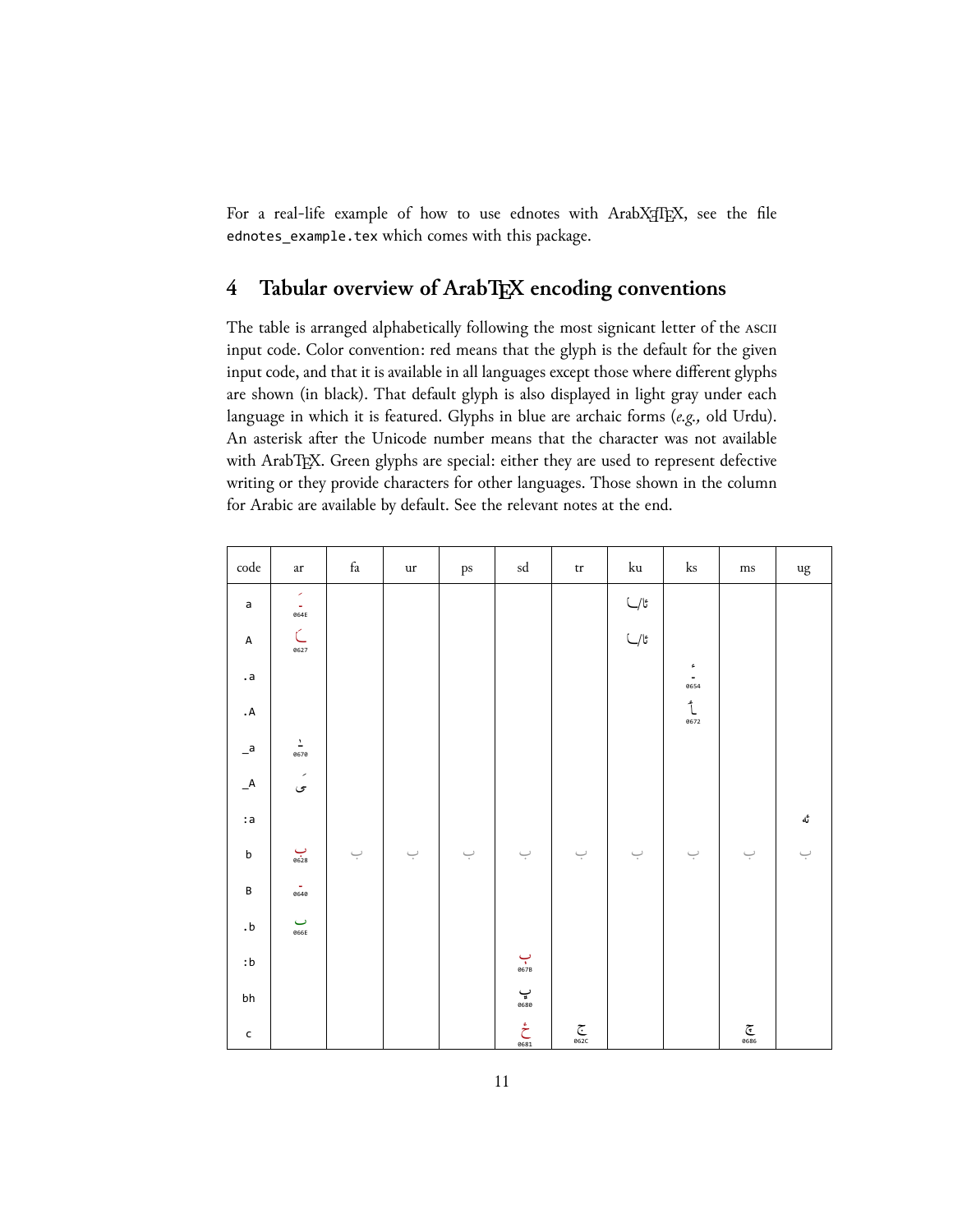| $\mathop{\mathrm{code}}$                                                                                  | $\operatorname{ar}$           | $\operatorname{fa}$                                         | $_{\mathrm{ur}}$           | ps                                 | $\ensuremath{\mathrm{sd}}$       | $\mathop{\mathrm{tr}}$            | $\rm{ku}$                   | $\rm ks$                           | $\rm ms$                  | ug                    |
|-----------------------------------------------------------------------------------------------------------|-------------------------------|-------------------------------------------------------------|----------------------------|------------------------------------|----------------------------------|-----------------------------------|-----------------------------|------------------------------------|---------------------------|-----------------------|
| $\Box$<br>$\Box$                                                                                          |                               |                                                             |                            | $\sum_{0685}$                      |                                  | $\widetilde{\mathfrak{S}}_{0686}$ | $\sum_{0686}$               |                                    |                           |                       |
| $^\wedge\textsf{c}$                                                                                       | $\widetilde{\mathcal{C}}$     | $\sum_{0686}$                                               | $\widetilde{\subset}$      | $\widetilde{\subset}$              | $\widetilde{\mathcal{C}}$        | $\widetilde{\subset}$             | $\widetilde{\mathcal{C}}$   | $\widetilde{\mathcal{C}}$          | $\widetilde{\mathcal{C}}$ | $\widetilde{\subset}$ |
| $\mathbin{\char`\^}ch$                                                                                    |                               |                                                             |                            |                                    | $\sum_{\text{0687}}$             |                                   |                             |                                    |                           |                       |
| $\colon\!{\mathsf{c}}$                                                                                    |                               |                                                             |                            | $\sum_{0.6824}^{1}$                |                                  |                                   |                             |                                    |                           |                       |
| . $\mathbin{\char`\^}c$                                                                                   | $\frac{1}{\sigma^2}$<br>06BF* |                                                             |                            |                                    |                                  |                                   |                             |                                    |                           |                       |
| $\operatorname{\mathsf{d}}$                                                                               | د<br>062F                     | $\supset$                                                   | $\supset$                  | $\supset$                          | $\mathcal{L}_{\mathcal{L}}$      | $\supset$                         | $\supset$                   | $\supset$                          | $\supset$                 | $\supset$             |
| $\mathsf{.d}$                                                                                             | ض<br><sub>0636</sub>          | ض                                                           | ض                          | ض                                  | ض                                | ض                                 | ض                           | ض                                  | ض                         | ض                     |
| , d                                                                                                       |                               |                                                             | ڈ<br>8688                  | <b>نې</b><br>0689                  | $\frac{2}{968}$                  |                                   |                             |                                    |                           |                       |
| $\cdot$ , d                                                                                               |                               |                                                             | $\sum_{0.6888*}^{b} a$     |                                    |                                  |                                   |                             |                                    |                           |                       |
| $^\wedge\textnormal{d}$                                                                                   | $\hat{\mathsf{S}}$<br>06EE*   |                                                             |                            |                                    | $\mathring{\mathbb{S}}$<br>068E* |                                   |                             |                                    |                           |                       |
| $\mathord{\hspace{1pt}\text{--}\hspace{1pt}}^{\mathsf{d}}$                                                | $\frac{1}{\frac{1}{200}}$     | $\stackrel{\scriptscriptstyle *}{\scriptscriptstyle \circ}$ | $\mathring{\supset}$       | $\mathbb{I}$                       | $\mathbb{I}$                     | $\stackrel{*}{\circ}$             | $\mathbb{I}$                | $\mathring{\supset}$               | $\mathring{\supset}$      |                       |
| $:\!{\sf d}$                                                                                              |                               |                                                             |                            |                                    | $\tilde{\mathbb{I}}$<br>068F     |                                   |                             |                                    |                           |                       |
| : d                                                                                                       |                               |                                                             | ڈ<br>0690*                 |                                    |                                  |                                   |                             |                                    |                           |                       |
| dh                                                                                                        |                               |                                                             |                            |                                    | ڈ<br>068C                        |                                   |                             |                                    |                           |                       |
| ,dh                                                                                                       |                               |                                                             |                            |                                    | <u>د</u><br>0680                 |                                   |                             |                                    |                           |                       |
| $\mathsf{e}% _{t}\left( t\right) \equiv\mathsf{e}_{t}\left( t\right) \equiv\mathsf{e}_{t}\left( t\right)$ |                               | $\tilde{\mathbb{R}}$                                        | $\overline{\phantom{a}}$   |                                    | $\frac{1}{2}$                    |                                   | ئە/ـە<br>ئى <sup>ن/</sup> ى | $\mathbf{c}$<br>$\sum_{06D2+0658}$ |                           | ىپ<br>06D0            |
| $\mathsf E$                                                                                               |                               | چ                                                           | $\epsilon$ <sub>06D2</sub> |                                    |                                  |                                   |                             | $\sum_{\text{06D2}}$               |                           |                       |
| ee                                                                                                        |                               |                                                             |                            | ۔<br>ئ                             |                                  |                                   |                             |                                    |                           |                       |
| ae                                                                                                        | َ<br>ي                        |                                                             | $\epsilon$                 | َ<br>ئ                             | َ<br>ي                           |                                   |                             |                                    |                           |                       |
| Ee                                                                                                        |                               |                                                             |                            | $\overline{a}$<br><b>ى</b><br>06CD |                                  |                                   |                             |                                    |                           |                       |
| e                                                                                                         |                               | $\frac{1}{3}$                                               |                            |                                    |                                  |                                   |                             |                                    |                           |                       |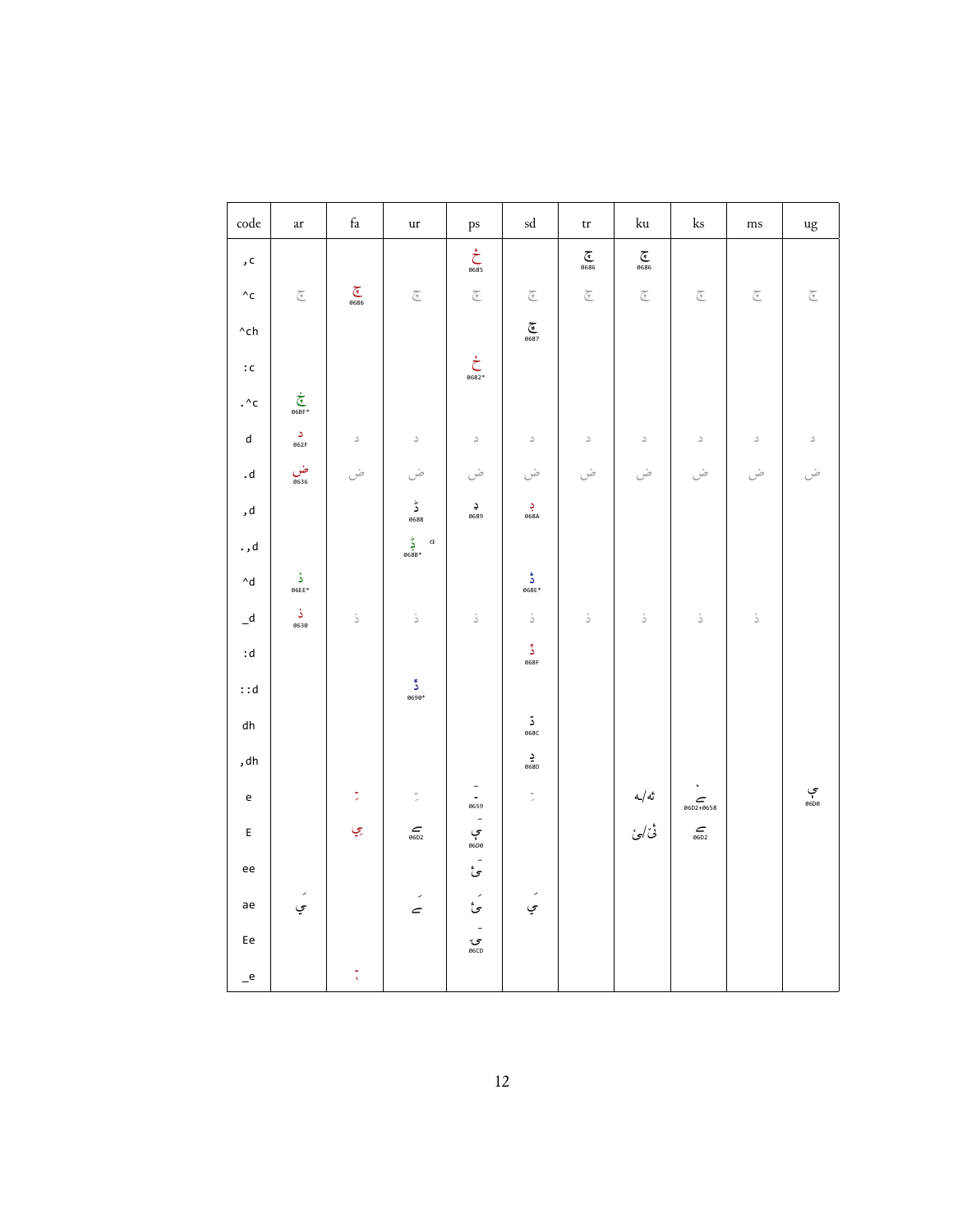| code                                                                        | $\operatorname{ar}$              | $\operatorname{fa}$                                                     | $_{\mathrm{ur}}$                  | $\mathbf{p}\mathbf{s}$                                   | $\operatorname{\sf sd}$                                                                                                                                                                                                                                                                                                                                                                                                 | $\mathop{\mathrm{tr}}$          | $\rm{ku}$                                                  | $\rm ks$                                                 | $\rm ms$                | ug                  |
|-----------------------------------------------------------------------------|----------------------------------|-------------------------------------------------------------------------|-----------------------------------|----------------------------------------------------------|-------------------------------------------------------------------------------------------------------------------------------------------------------------------------------------------------------------------------------------------------------------------------------------------------------------------------------------------------------------------------------------------------------------------------|---------------------------------|------------------------------------------------------------|----------------------------------------------------------|-------------------------|---------------------|
| $\lq$ e                                                                     |                                  |                                                                         |                                   |                                                          |                                                                                                                                                                                                                                                                                                                                                                                                                         |                                 | dC                                                         |                                                          |                         |                     |
| $^\prime$ E                                                                 |                                  |                                                                         | $rac{2}{\sqrt{603}}$              |                                                          |                                                                                                                                                                                                                                                                                                                                                                                                                         |                                 |                                                            |                                                          |                         |                     |
| $\mathsf{f}$                                                                | ف<br><sub>0641</sub>             | ف                                                                       | $\dot{\circ}$                     | $\dot{\cup}$                                             | ف                                                                                                                                                                                                                                                                                                                                                                                                                       | $\dot{\smile}$                  | ف                                                          | ف                                                        | ف                       | ف                   |
| . $\mathsf f$                                                               | ڡ<br>06A1                        |                                                                         |                                   |                                                          |                                                                                                                                                                                                                                                                                                                                                                                                                         |                                 |                                                            |                                                          |                         |                     |
| $\sf g$                                                                     |                                  | گ<br>06AF                                                               | $\mathcal{S}$                     | $\mathcal{S}$                                            | $\mathcal{S}$                                                                                                                                                                                                                                                                                                                                                                                                           | $\mathcal{S}$                   | $\mathcal{S}$                                              | $\mathcal{S}$                                            | ىنى<br>0762             | $\mathcal{S}$       |
| G                                                                           |                                  |                                                                         |                                   | $\frac{1}{\sqrt{2}}$<br>06AB                             |                                                                                                                                                                                                                                                                                                                                                                                                                         |                                 |                                                            |                                                          |                         |                     |
| $\cdot$ g                                                                   | غ<br>063A                        | $\stackrel{\scriptscriptstyle\circ}{\phantom{\scriptscriptstyle\circ}}$ | $\stackrel{\cdot}{\mathcal{L}}$   | $\stackrel{\scriptscriptstyle \circ}{\phantom{}_{\sim}}$ |                                                                                                                                                                                                                                                                                                                                                                                                                         | $\stackrel{\cdot}{\mathcal{C}}$ | $\stackrel{\scriptscriptstyle *}{\scriptscriptstyle \sim}$ | $\stackrel{\scriptscriptstyle \circ}{\phantom{}_{\sim}}$ | $\stackrel{.}{\subset}$ |                     |
| $\colon\! g$                                                                |                                  |                                                                         |                                   |                                                          | $rac{2}{\sqrt{1+\frac{3}{1+\frac{3}{1+\frac{3}{1+\frac{3}{1+\frac{3}{1+\frac{3}{1+\frac{3}{1+\frac{3}{1+\frac{3}{1+\frac{3}{1+\frac{3}{1+\frac{3}{1+\frac{3}{1+\frac{3}{1+\frac{3}{1+\frac{3}{1+\frac{3}{1+\frac{3}{1+\frac{3}{1+\frac{3}{1+\frac{3}{1+\frac{3}{1+\frac{3}{1+\frac{3}{1+\frac{3}{1+\frac{3}{1+\frac{3}{1+\frac{3}{1+\frac{3}{1+\frac{3}{1+\frac{3}{1+\frac{3}{1+\frac{3}{1+\frac{3}{1+\frac{3}{1+\frac$ |                                 |                                                            |                                                          |                         |                     |
| $\boldsymbol{\cdot}:\mathbf{g}% \rightarrow\mathbf{g}\rightarrow\mathbf{g}$ |                                  |                                                                         |                                   |                                                          |                                                                                                                                                                                                                                                                                                                                                                                                                         |                                 |                                                            |                                                          |                         |                     |
| , $\mathsf g$                                                               | $\underline{j}$ b<br><b>06AC</b> |                                                                         |                                   |                                                          |                                                                                                                                                                                                                                                                                                                                                                                                                         |                                 |                                                            |                                                          |                         |                     |
| $^\wedge\mathrm{g}$                                                         | $\sum_{062C}$                    | $\overline{\subset}$                                                    | $\overline{\subset}$              | $\overline{\mathbb{C}}$                                  | $\overline{\subset}$                                                                                                                                                                                                                                                                                                                                                                                                    | خ<br>06A0                       | غ<br>063A                                                  | $\overline{\subset}$                                     | مڠ<br>6640              | غ<br>063A           |
| gh                                                                          |                                  |                                                                         |                                   |                                                          | گه                                                                                                                                                                                                                                                                                                                                                                                                                      |                                 |                                                            |                                                          |                         |                     |
| h                                                                           | $\frac{0}{0647}$                 | $\hat{\mathcal{O}}$                                                     | ه<br>06BE                         | $\hat{\mathcal{O}}$                                      | $\hat{\mathcal{O}}$                                                                                                                                                                                                                                                                                                                                                                                                     | $\circ$                         | $\circ$                                                    | $\hat{\mathcal{O}}$                                      | $\hat{\mathcal{O}}$     | $\hat{\mathcal{O}}$ |
| $\boldsymbol{\mathsf{H}}$                                                   |                                  | $\mathbf{d}_\mathrm{c}$<br>0647                                         | $\mathbf{\hat{a}}$<br><b>06C3</b> | $\mathbf{d}_\mathrm{c}$<br>0647                          |                                                                                                                                                                                                                                                                                                                                                                                                                         |                                 |                                                            |                                                          |                         |                     |
| . $h$                                                                       | $\sum_{\text{062D}}$             | $\subset$                                                               | $\subset$                         | $\subset$                                                | $\subset$                                                                                                                                                                                                                                                                                                                                                                                                               | $\subset$                       | $\subset$                                                  | $\subset$                                                | $\subset$               |                     |
| , h                                                                         |                                  |                                                                         | $\frac{0}{06C1}$                  |                                                          |                                                                                                                                                                                                                                                                                                                                                                                                                         |                                 |                                                            | $\pmb{\circ}$                                            |                         |                     |
| $\_h$                                                                       | $\dot{\zeta}$                    | $\stackrel{\cdot}{\subset}$                                             | $\dot{\tilde{\zeta}}$             | $\dot{\tilde{\zeta}}$                                    | $\dot{\tilde{\mathcal{C}}}$                                                                                                                                                                                                                                                                                                                                                                                             | $\stackrel{\cdot}{\subset}$     | $\stackrel{\cdot}{\subset}$                                | $\dot{\tilde{\zeta}}$                                    | $\dot{\tilde{\zeta}}$   |                     |
| $\mathtt{i}$                                                                | $\frac{1}{0.650}$                |                                                                         |                                   |                                                          |                                                                                                                                                                                                                                                                                                                                                                                                                         |                                 |                                                            |                                                          |                         | ۰<br>066E           |
| $\mathtt I$                                                                 | جي<br>0644                       | چې<br>06CC                                                              | ج                                 | ج                                                        | چي                                                                                                                                                                                                                                                                                                                                                                                                                      | ج                               | ئي <sub>/ي</sub>                                           | $\circ$                                                  | چي                      |                     |
| . $\mathtt I$                                                               | چى<br>*06CC                      |                                                                         |                                   |                                                          |                                                                                                                                                                                                                                                                                                                                                                                                                         |                                 |                                                            |                                                          |                         |                     |
| $\mathbf{u}$                                                                | $-$<br>$0656$                    |                                                                         |                                   |                                                          |                                                                                                                                                                                                                                                                                                                                                                                                                         |                                 |                                                            |                                                          |                         |                     |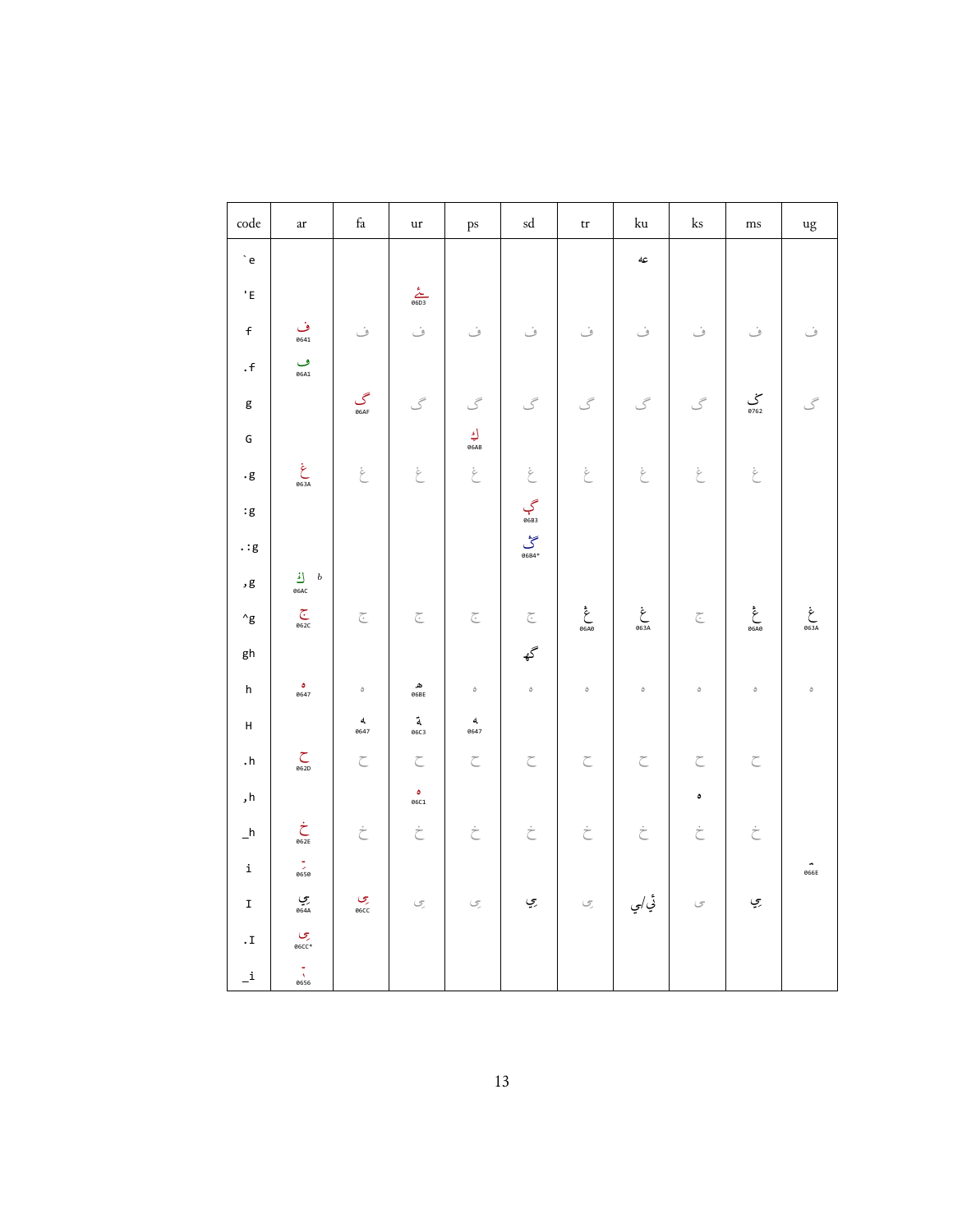| code                                                                                | ar                                 | $\operatorname{fa}$        | $_{\mathrm{ur}}$                 | $\mathbf{p}\mathbf{s}$  | $\operatorname{sd}$                   | $\mbox{tr}$                | $\rm{ku}$       | $\rm ks$                   | $\rm ms$                  | ug                |
|-------------------------------------------------------------------------------------|------------------------------------|----------------------------|----------------------------------|-------------------------|---------------------------------------|----------------------------|-----------------|----------------------------|---------------------------|-------------------|
| j                                                                                   | $\sum_{0620}$                      | $\overline{\mathbb{C}}$    | $\widetilde{\subset}$            | $\overline{\mathbb{C}}$ | $\overline{\subset}$                  | ژ<br><sub>0698</sub>       | ژ<br>8698       | $\overline{\mathbb{C}}$    | $\overline{\mathbb{C}}$   | $\subset$         |
| $\mathbf{.j}% \left( \mathbf{.j}\right) \equiv\mathbf{.j}\left( \mathbf{.j}\right)$ |                                    |                            |                                  |                         | $\sum_{0684}$                         |                            |                 |                            |                           |                   |
| jh                                                                                  |                                    |                            |                                  |                         | $rac{2}{\sqrt[3]{2}}$                 |                            |                 |                            |                           |                   |
| $\mathsf k$                                                                         | $\underbrace{\mathfrak{s}}_{0643}$ | $\underline{\mathfrak{s}}$ | $\underline{\mathfrak{s}}$       | $\underline{s}$         | $\sum_{\text{obaa}}$                  | $\underline{\mathfrak{s}}$ | $\underline{s}$ | $\underline{\mathfrak{s}}$ | $\underline{\mathcal{S}}$ | $\underline{s}$ ) |
| $\boldsymbol{\cdot}$ k                                                              | $\sum_{06A9}$                      |                            |                                  |                         |                                       | قى<br><sub>0642</sub>      |                 |                            |                           |                   |
| $\mathbf{-}^{\mathsf{k}}$                                                           | $\sum_{063A}$                      |                            |                                  |                         |                                       |                            |                 |                            |                           |                   |
| $\mathsf{k}\mathsf{h}$                                                              |                                    |                            |                                  |                         | ک                                     |                            |                 |                            |                           |                   |
| $\mathbf 1$                                                                         | ل<br>0644                          | $\bigcup$                  | $\bigcup$                        | $\bigcup$               | J                                     | $\bigcup$                  | J               | $\bigcup$                  | $\bigcup$                 | J                 |
| $\cdot\,1$                                                                          |                                    |                            |                                  |                         |                                       |                            | لَ<br>06B6*     |                            |                           |                   |
| $^\wedge1$                                                                          |                                    |                            |                                  |                         |                                       |                            | ڵ<br>06B5       |                            |                           |                   |
| ${\mathsf m}$                                                                       | 0645                               | $\uparrow$                 | $\uparrow$                       | $\uparrow$              | $\uparrow$                            | $\uparrow$                 | $\uparrow$      | $\uparrow$                 | $\uparrow$                | $\uparrow$        |
| . $m{\mathbb T} N$                                                                  |                                    |                            |                                  |                         | $\int_{0}^{\pi}$<br>$\theta$ 6FE      |                            |                 |                            |                           |                   |
| $^{\prime}$   IN                                                                    |                                    |                            |                                  |                         | $\frac{c}{\theta 6FD}$                |                            |                 |                            |                           |                   |
| $\sf n$                                                                             | ن<br>0646                          | ن                          | ن                                | Ċ                       | ن                                     | $\dot{\cup}$               | $\dot{\cup}$    | $\dot{\bigcup}$            | $\dot{\bigcup}$           | ن                 |
| aN                                                                                  | $\mathring{\subset}$<br>064B       |                            |                                  |                         |                                       |                            |                 |                            |                           |                   |
| uN                                                                                  | ğ,<br>$\omega$<br>064C             |                            |                                  |                         |                                       |                            |                 |                            |                           |                   |
| iN                                                                                  | $\frac{1}{\frac{3}{664D}}$         |                            |                                  |                         |                                       |                            |                 |                            |                           |                   |
| . ${\sf n}$                                                                         |                                    |                            | $\mathrel{\circ}$<br><b>06BA</b> |                         |                                       |                            |                 |                            |                           |                   |
| $\ldots$ n                                                                          |                                    |                            |                                  |                         | گي<br>*66B2                           |                            |                 |                            |                           |                   |
| , n                                                                                 |                                    |                            |                                  | نې<br>06BC              | $\bigcup_{\theta\in BB}^{\mathsf{b}}$ |                            |                 |                            |                           |                   |
| $^\wedge \textsf{n}$                                                                |                                    |                            |                                  |                         | $\sum_{0683}$                         |                            |                 |                            | ڻ<br>06BD                 | $\frac{2}{\pi}$ ه |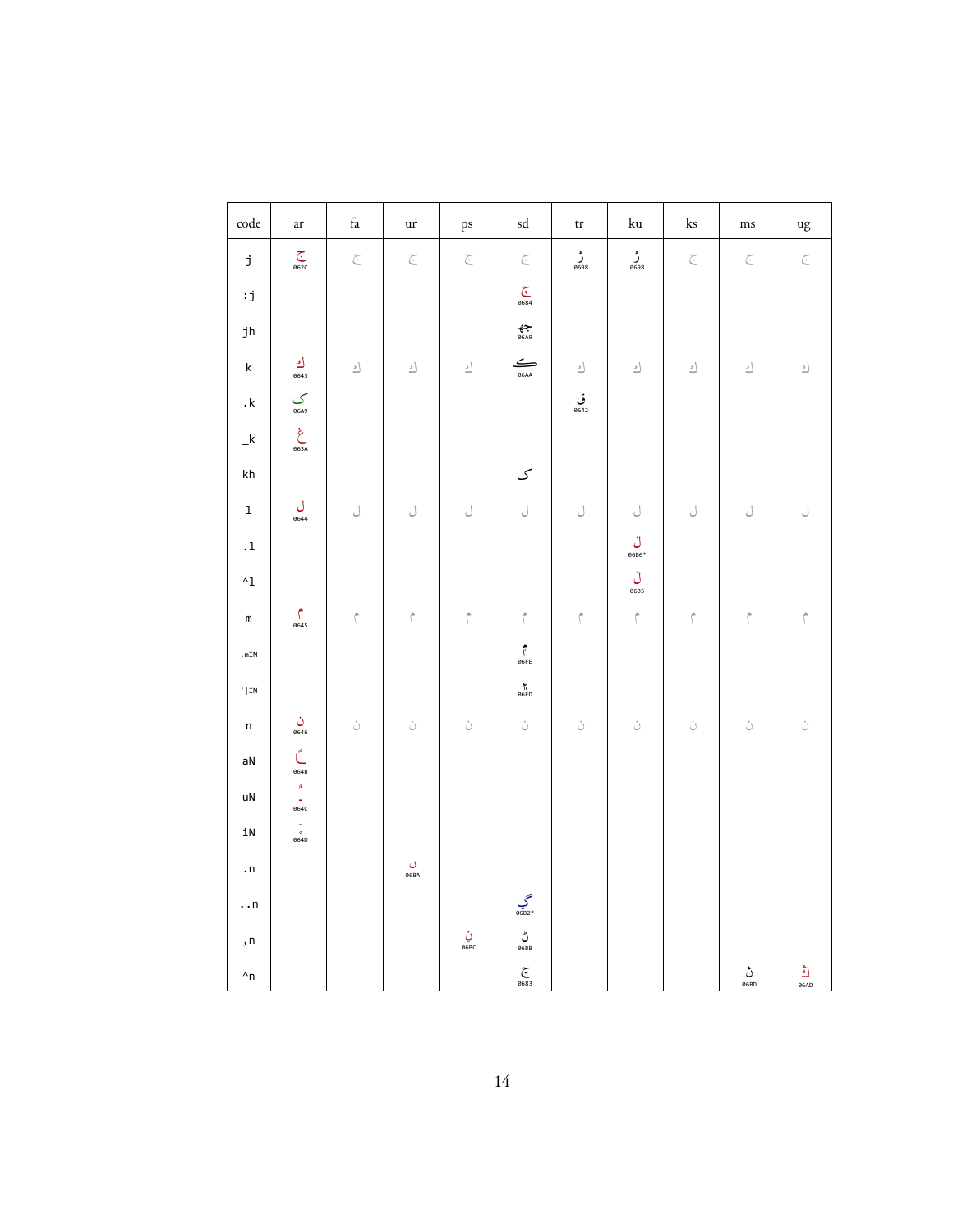| $\operatorname{code}$             | $\operatorname{ar}$                           | $\operatorname{fa}$                                    | ur                                   | ps                                  | $\operatorname{sd}$                                              | $\mathop{\mathrm{tr}}$               | $\rm{ku}$                     | $\rm ks$                  | ms                                                | ug                                                      |
|-----------------------------------|-----------------------------------------------|--------------------------------------------------------|--------------------------------------|-------------------------------------|------------------------------------------------------------------|--------------------------------------|-------------------------------|---------------------------|---------------------------------------------------|---------------------------------------------------------|
| : $\mathsf n$                     |                                               |                                                        |                                      |                                     | $\sum_{06B1}$                                                    |                                      |                               |                           |                                                   |                                                         |
| $\mathsf{o}$                      |                                               | $\boldsymbol{\mathcal{I}}$<br>$\overline{\phantom{a}}$ |                                      | $\epsilon$<br>$\frac{1}{2}$<br>0657 |                                                                  |                                      | ئۆ/ۆ                          | ۇ<br>06C6                 |                                                   | ح                                                       |
| $\mathsf{o}$                      |                                               | و                                                      | و                                    | $\epsilon$<br>حر                    | و.                                                               |                                      | ئۆ/ۆ                          | و                         |                                                   |                                                         |
| ao                                |                                               |                                                        | ر<br>مو                              |                                     | ر<br>مو                                                          |                                      |                               |                           |                                                   |                                                         |
| $\boldsymbol{\cdot}$ o            |                                               |                                                        |                                      |                                     |                                                                  |                                      |                               | ه<br>06C4                 |                                                   |                                                         |
| $\boldsymbol{\cdot}$ 0            |                                               |                                                        |                                      |                                     |                                                                  |                                      |                               | وأ                        |                                                   |                                                         |
| $\overline{\phantom{0}}^{\circ}$  |                                               | $\epsilon$<br>$\overline{\phantom{a}}$                 |                                      |                                     |                                                                  |                                      |                               |                           |                                                   |                                                         |
| $\overline{\phantom{0}}^0$        |                                               | $\bar{\lambda}$<br>حو                                  |                                      |                                     |                                                                  |                                      |                               |                           |                                                   |                                                         |
| $\mathbf{.} \circ$                |                                               |                                                        |                                      |                                     |                                                                  |                                      |                               |                           |                                                   | ئۆ/ۆ<br>‱                                               |
| $\mathbin{\mathsf{:}} \mathtt{O}$ | خ<br>06FC                                     |                                                        |                                      |                                     |                                                                  |                                      |                               |                           |                                                   |                                                         |
| $\mathsf{p}% _{T}=\mathsf{p}_{T}$ |                                               | $\sum_{\text{067E}}$                                   | $\overline{\overline{\overline{y}}}$ | $\underset{\tau}{\smile}$           | $\overline{\overline{\overline{y}}}$                             | $\overline{\overline{\overline{y}}}$ | $\underset{\tau}{\smile}$     | $\underset{\tau}{\smile}$ | ڤ<br>668                                          | $\overline{\overline{\overline{z}}}$                    |
| ph                                |                                               |                                                        |                                      |                                     | ق<br>06A6                                                        |                                      |                               |                           |                                                   |                                                         |
| $\mathsf{q}$                      | ق<br><sub>0642</sub>                          | ق                                                      | ق                                    | ق                                   | ق                                                                | ق                                    | ق                             | $\tilde{\mathcal{O}}$     | ق                                                 | ق                                                       |
| . $\mathsf{q}$                    | $\mathop{\mathrm{co}}\limits_{066\mathrm{F}}$ |                                                        |                                      |                                     |                                                                  |                                      |                               |                           |                                                   |                                                         |
| $\mathsf{r}$                      | $\int_{0631}$                                 | $\,$                                                   | $\!\!$                               | $\mathcal I$                        | J                                                                |                                      | $\mathcal{I}$                 | J                         | $\mathcal I$                                      | $\!\!$                                                  |
| $\cdot$ r                         | <b>ل</b><br>*8694                             |                                                        |                                      |                                     |                                                                  |                                      | $\bigvee_{0695}$              |                           |                                                   |                                                         |
| , r                               |                                               |                                                        | $\int_{0691}^{b}$                    | <b>لې</b><br>0693                   | $\int_{0699}^{1}$                                                |                                      | <b>بر</b><br>*0694            |                           |                                                   |                                                         |
| $\mathbin{\char`\^}r$             | $\int_{\text{06EF}^{*}}$                      |                                                        |                                      |                                     |                                                                  |                                      | $\sum_{0.692}^{9}$            |                           |                                                   |                                                         |
| $\colon$<br>$\vdash$              | $\int_{0.697^{*}}^{0} c$                      |                                                        |                                      |                                     |                                                                  |                                      |                               |                           |                                                   |                                                         |
| s                                 | س<br>6633                                     | $\cup^{\omega}$                                        | $\smash{\smash{\bigcup^\omega}}$     | $\smash{\smash{\bigcup^\omega}}$    | $\smash{\smash{\smash{\cup}}^{\scriptscriptstyle{\mathsf{w}}} }$ | $\smash{\smash{\bigcup^\omega}}$     | $\smash{\smash{\cup}}^\omega$ | $\cup^{\omega}$           | $\smash{\smash{\cup}}^{\scriptscriptstyle\omega}$ | $\smash{\smash{\cup}}^{\scriptscriptstyle{\mathsf{w}}}$ |
| $\cdot$ S                         | ص<br><sub>0635</sub>                          | $\circ$                                                | ص                                    | ص                                   | $\mathcal{C}^{\phi}$                                             | ص                                    | $\circ$                       | ص                         | $\mathcal{C}^{\phi}$                              |                                                         |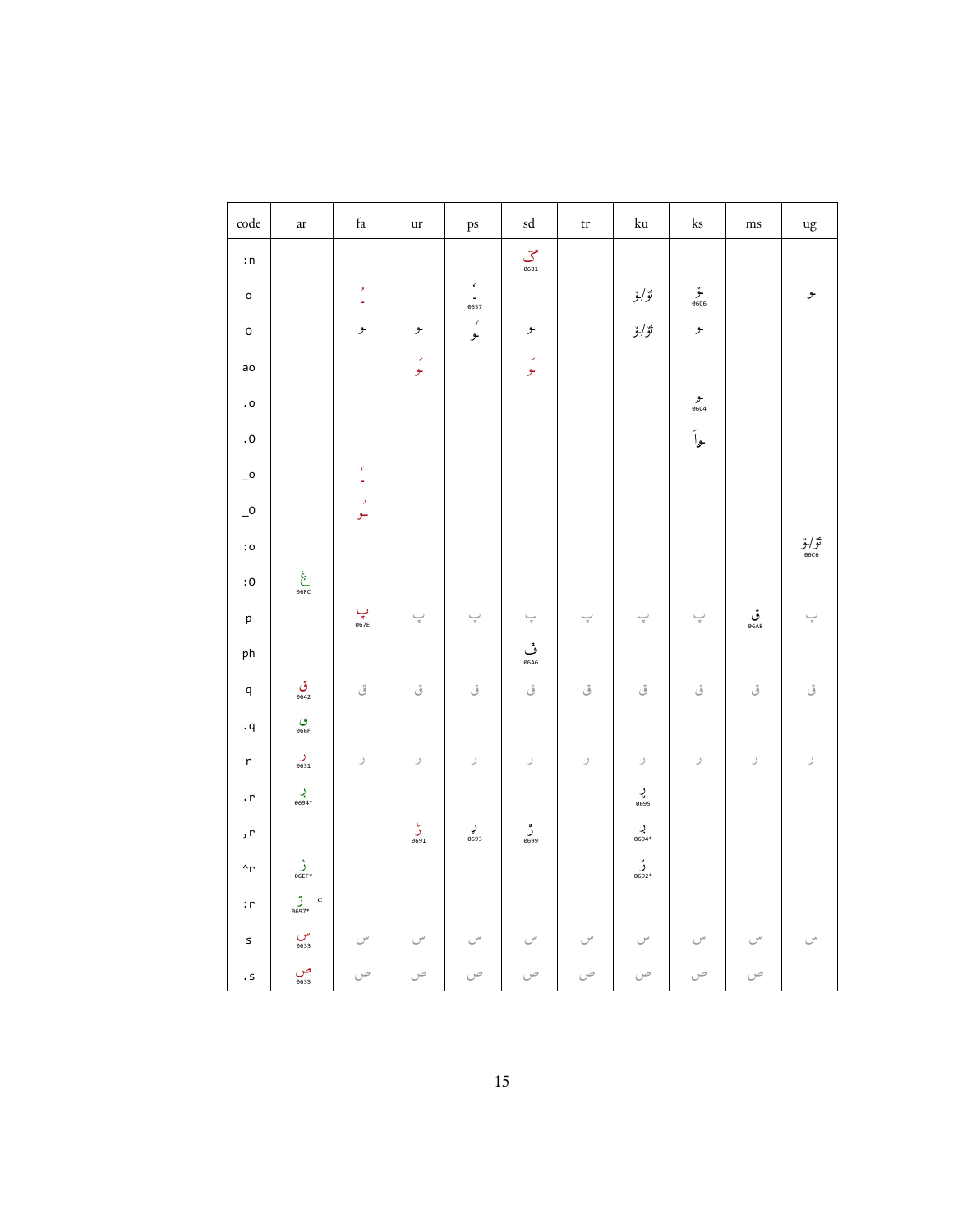| $\operatorname{code}$         | $\operatorname{ar}$                        | $\operatorname{fa}$                             | $\mathbf{u}\mathbf{r}$                               | ps                                            | $\operatorname{sd}$                                  | $\mbox{tr}$                                          | $\rm{ku}$              | $\rm ks$                            | $\rm ms$                | ug                      |
|-------------------------------|--------------------------------------------|-------------------------------------------------|------------------------------------------------------|-----------------------------------------------|------------------------------------------------------|------------------------------------------------------|------------------------|-------------------------------------|-------------------------|-------------------------|
| , s                           |                                            |                                                 |                                                      | ښ<br><sub>069A</sub>                          |                                                      | ش<br><sub>0634</sub>                                 |                        |                                     |                         |                         |
| $\mathrel{\wedge} \mathsf{s}$ | ش<br>8634                                  | ىش                                              | ش<br>س                                               | ش<br>س                                        | ىش                                                   | ىش                                                   | ش                      | ش<br>س                              | ش<br>س                  | ىش                      |
| $\overline{\phantom{0}}$ s    |                                            |                                                 |                                                      |                                               | ٹ<br>062B                                            |                                                      |                        |                                     |                         |                         |
| $\colon\!{\sf s}$             | بیں<br>069B                                |                                                 |                                                      |                                               |                                                      |                                                      |                        |                                     |                         |                         |
| $\sf t$                       | ت<br>062A                                  | ت                                               | $\tilde{\phantom{a}}$                                | $\tilde{\phantom{a}}$                         | $\tilde{\smile}$                                     | $\tilde{\smile}$                                     | $\tilde{\smash{\cup}}$ | ت                                   | $\tilde{\phantom{a}}$   | $\ddot{\smile}$         |
| $\mathsf T$                   | $\tilde{\delta}$<br>062A                   |                                                 |                                                      |                                               |                                                      |                                                      |                        | $\stackrel{\leftrightarrow}{\circ}$ |                         |                         |
| $\cdot^\mathrm{t}$            | ط<br>0637                                  | $\mathbbmss{}$                                  | $\mathbbmss{}$                                       | $\mathbbmss{}$                                | $\mathbbmss{}$                                       | $\mathbbmss{}$                                       | $\mathbbmss{}$         | $\mathbbmss{}$                      | $\mathbbmss{}$          |                         |
| $^{\rm t}$                    |                                            |                                                 | ٹ<br>0679                                            | ټ<br>067c                                     | ٹ<br>067D                                            |                                                      |                        |                                     |                         |                         |
| $\mathsf{-t}$                 | ٹ<br>062B                                  | ٹ                                               | ٹ                                                    |                                               | ٹ                                                    | ٹ                                                    | ٹ                      | ٹ                                   | ٹ                       |                         |
| th                            |                                            |                                                 |                                                      |                                               | رٿي<br>067F                                          |                                                      |                        |                                     |                         |                         |
| ,th                           |                                            |                                                 |                                                      |                                               | ٺ<br>067A                                            |                                                      |                        |                                     |                         |                         |
| $\sf u$                       | $\boldsymbol{\mathcal{F}}$<br>$-864F$      | $\hat{\mathcal{F}}$<br>$\overline{\phantom{a}}$ | $\mathrel{{\mathcal I}}$<br>$\overline{\phantom{a}}$ | $\mathrel{\beta}$<br>$\overline{\phantom{a}}$ | $\mathrel{{\mathcal I}}$<br>$\overline{\phantom{a}}$ | $\mathrel{{\mathcal I}}$<br>$\overline{\phantom{a}}$ | ئولو                   | $\boldsymbol{\beta}$                | $\mathrel{\beta}$<br>i. | ئۇ/ۇ<br><sub>06C7</sub> |
| $\sf U$                       | و<br>ح                                     | $\mathcal I$<br>لو                              | $\mathcal I$<br>عر                                   | $\mathcal I$<br>عر                            | $\mathcal I$<br>لو                                   | $\beta$<br>عر                                        | ئوو/ <sub>وو</sub>     | )<br>0648+0657                      | $\mathcal I$<br>ح       |                         |
| . $\sf u$                     |                                            |                                                 |                                                      |                                               |                                                      |                                                      |                        | $rac{1}{6}$<br>0655                 |                         |                         |
| $\cdot$ U                     |                                            |                                                 |                                                      |                                               |                                                      |                                                      |                        | $L$<br>0673                         |                         |                         |
| $u_{-}$                       | $\mathcal{C}$<br>$-8657$                   |                                                 |                                                      |                                               |                                                      |                                                      |                        |                                     |                         |                         |
| :u                            |                                            |                                                 |                                                      |                                               |                                                      |                                                      |                        |                                     |                         | ئۈ/لو<br>‱              |
| :U                            | $\int\limits_{0.0007}$<br>$\boldsymbol{d}$ |                                                 |                                                      |                                               |                                                      |                                                      |                        |                                     |                         |                         |
| $\mathsf{v}$                  | ۇسى ۋە $e$<br>06A4                         |                                                 |                                                      |                                               |                                                      |                                                      |                        |                                     | في<br>06CF              |                         |
| W                             | و<br>0648                                  | $\mathcal I$                                    | $\mathcal{I}$                                        | $\mathcal I$                                  | $\mathcal{I}$                                        | $\mathcal{I}$                                        | $\mathcal{I}$          | $\mathcal{I}$                       | $\mathcal{I}$           | ۋ<br>06CB               |
| ${\sf W}$                     | وا                                         |                                                 |                                                      |                                               |                                                      |                                                      |                        |                                     |                         |                         |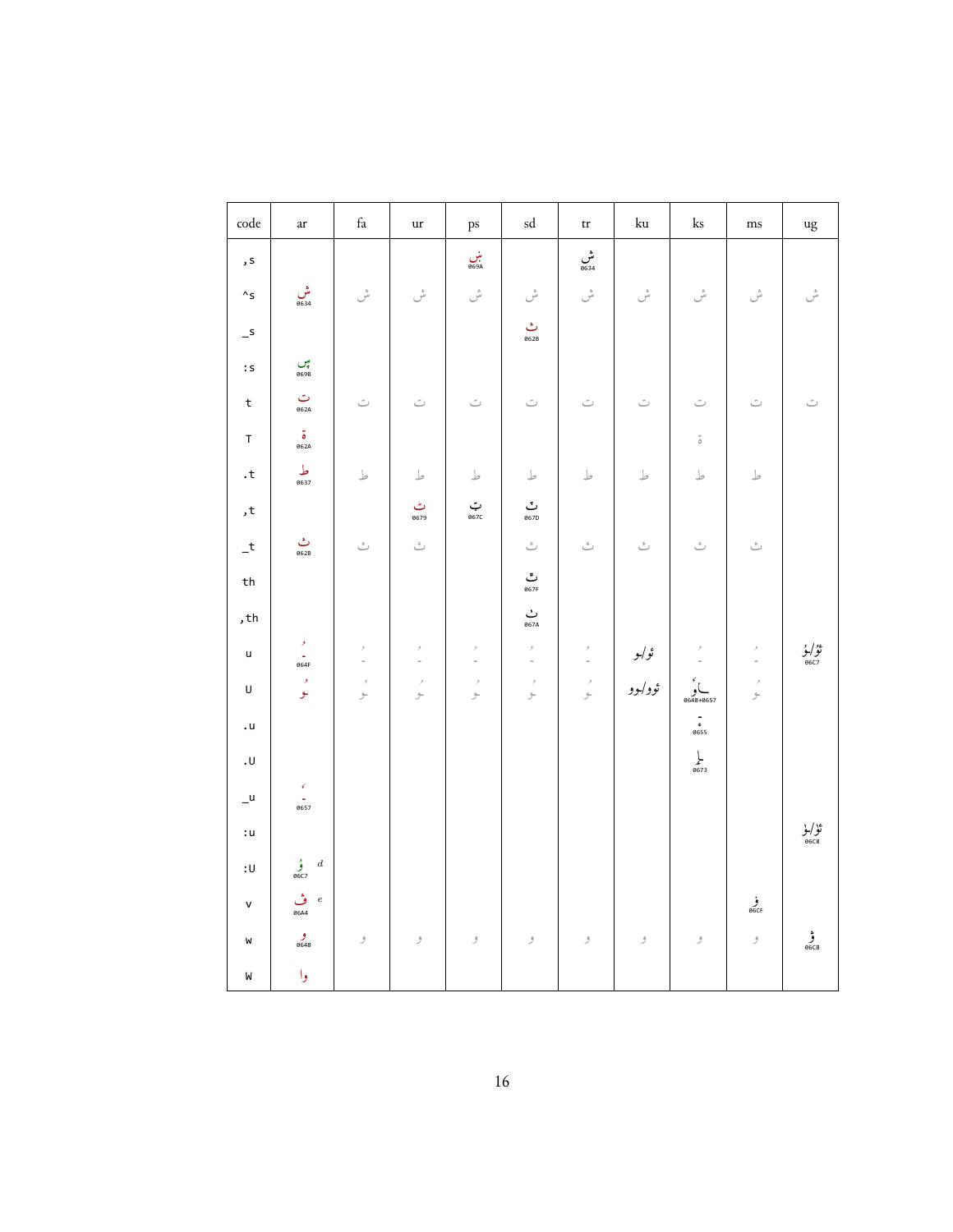| $\mathop{\mathrm{code}}$                    | ar                                        | $\operatorname{fa}$   | $_{\mathrm{ur}}$            | ps                          | sd                                | $\mbox{tr}$          | $\rm{ku}$       | $\rm ks$             | ms                          | $\rm u g$          |
|---------------------------------------------|-------------------------------------------|-----------------------|-----------------------------|-----------------------------|-----------------------------------|----------------------|-----------------|----------------------|-----------------------------|--------------------|
| $\mathcal{N}_{\mathsf{W}}$                  | $\hat{\mathbf{e}}_{\text{66C9*}}$         |                       |                             |                             |                                   |                      |                 |                      |                             |                    |
| : $\mathsf{w}$                              | ق<br>*06CA                                |                       |                             |                             |                                   |                      |                 |                      |                             |                    |
| $\pmb{\mathsf{x}}$                          | $\dot{\zeta}$                             | $\dot{\tilde{\zeta}}$ | $\dot{\tilde{\mathcal{C}}}$ | $\stackrel{\cdot}{\subset}$ | $\stackrel{\cdot}{\subset}$       | $\dot{\subset}$      | $\dot{\subset}$ | $\dot{\subset}$      | $\stackrel{\cdot}{\subset}$ | $\dot{\mathsf{C}}$ |
| ${\mathsf y}$                               | ي<br>064A                                 | ى<br>‱                | $\mathcal{S}$               | $\mathcal{S}$               | ي                                 | $\mathcal{S}$        | ي               | $\mathcal{S}$        | ي                           | ي                  |
| Υ                                           | ى<br><sub>0649</sub>                      |                       |                             |                             |                                   |                      |                 |                      |                             |                    |
| $\boldsymbol{\cdot}$ y                      |                                           |                       |                             |                             |                                   |                      |                 | ÷<br>$\Diamond$      |                             |                    |
| $\mathsf z$                                 | $\frac{1}{9632}$                          | ز                     | ز                           | ز                           | ز                                 | ز                    | ز               | ز                    | ز                           | ۯ                  |
| $\boldsymbol{\cdot}$ z                      | ظ<br>0638                                 | $\mathbf{\dot{a}}$    | $\mathbbm{E}$               | $\mathcal{L}$               | $\mathbf{\underline{\downarrow}}$ | $\mathbbm{E}$        | ظ               | ظ                    | $\mathbbm{E}$               |                    |
| , z                                         |                                           |                       |                             | <b>ب</b><br>8696            |                                   | ض<br><sub>0636</sub> |                 |                      |                             |                    |
| $\mathrel{{}^{\scriptscriptstyle\wedge}}$ z |                                           | ڑ<br>0698             | ۯ                           | ۯ                           |                                   |                      |                 | ۯ                    |                             | ۯ                  |
| $\mathsf{L}^\mathsf{Z}$                     | $\mathbbm{1}$<br>$\boldsymbol{f}$<br>0630 |                       |                             |                             |                                   |                      |                 |                      |                             |                    |
| $\colon\!{\mathsf{z}}$                      |                                           |                       |                             |                             |                                   |                      |                 | ض<br><sub>0636</sub> |                             |                    |
| $\mathbf{r}$                                | $\bullet$<br>0621                         | $\mathcal{G}$         | $\mathcal{G}$               | $\mathcal{G}$               | $\mathfrak{S}$                    | ¢                    | $\mathcal{G}$   | $\mathcal{G}$        | $\mathcal{G}$               | $\frac{\rho}{J}$   |
| $\tilde{\phantom{a}}$                       | $rac{c}{\sqrt{100}}$                      | $\tilde{\epsilon}$    | $\epsilon$                  | E.                          | E                                 | E.                   | E.              | $\zeta$              | E                           |                    |
|                                             |                                           |                       |                             |                             |                                   |                      |                 |                      |                             |                    |

a For Western Punjabi (Lahnda).<br>
b Alternative form of  $\mathcal{S}$  in Malay.<br>
c For Dargwa (language of Dagestan).<br>
d For Kirgiz (and Uighur).<br>
e To transliterate dialects and foreign words.

 $f$  Alternative to  $_d$ .

Maghribi Arabic is identical to Arabic except for the three letters f, q and v which yield the glyphs ب (U+06A2), في (U+06A2), and به (U+06A5), respectively.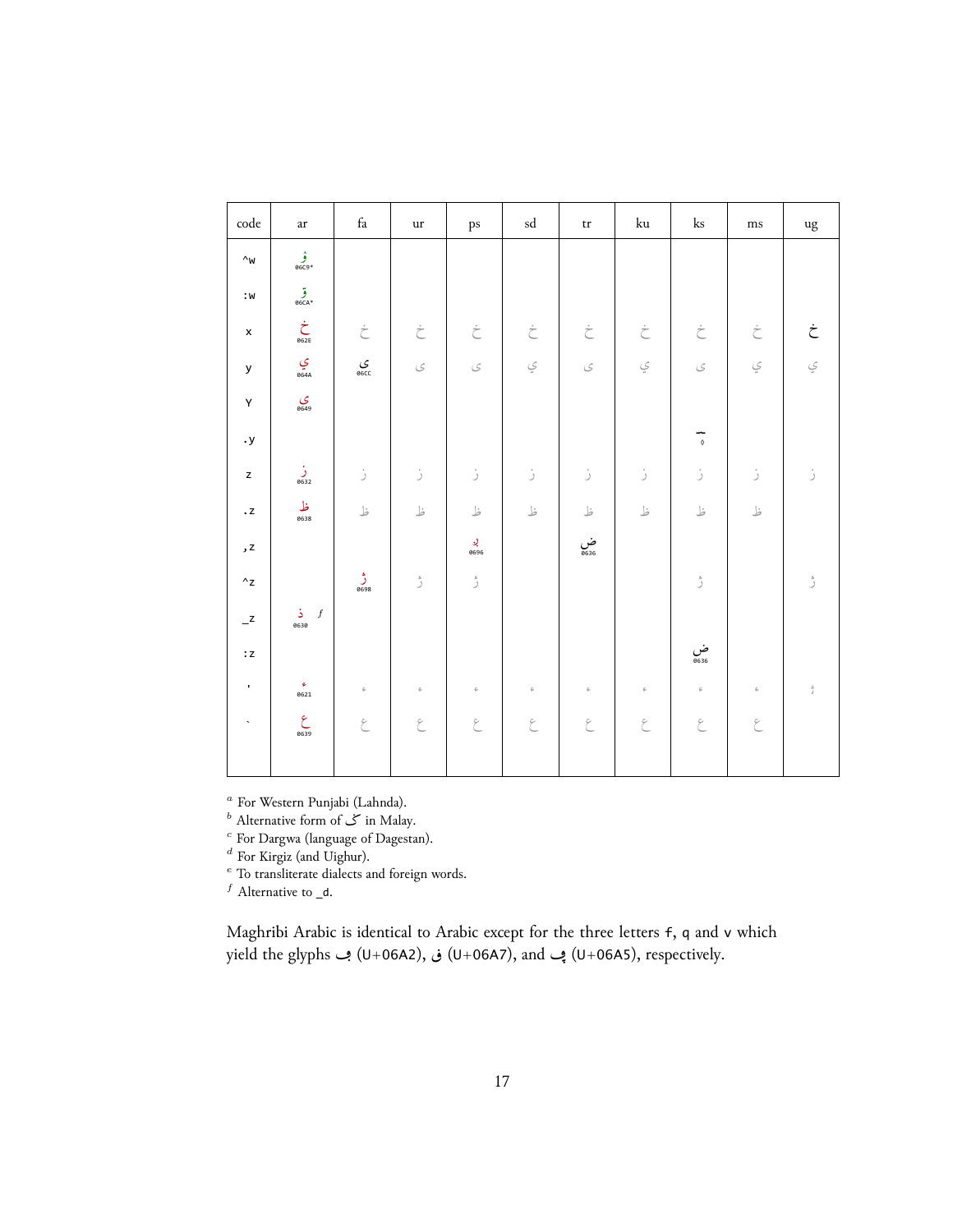<span id="page-17-0"></span>

| 5 |  | Unicode-Encoding concordance |  |  |
|---|--|------------------------------|--|--|
|---|--|------------------------------|--|--|

| 060B | ؋                        |                    | 062C | ج   | ^g/j                       |
|------|--------------------------|--------------------|------|-----|----------------------------|
| 060C | $\zeta$                  | J                  | 062D | ح   | $\cdot$ h                  |
| 060D | ۸                        |                    | 062E | خ   | $-h/x$                     |
| 060E | ے                        |                    | 062F | د   | d                          |
| 060F | $\hat{\mathcal{E}}$      |                    | 0630 | ذ   | $\overline{\phantom{a}}^d$ |
| 0610 |                          |                    | 0631 | ر   | r                          |
| 0611 | عہ                       |                    | 0632 | ز   | z                          |
| 0612 | رح                       |                    | 0633 | س   | s                          |
| 0613 | رضہ                      |                    | 0634 | ىثن | $^{\wedge}$ s              |
| 0614 |                          |                    | 0635 | ص   | . s                        |
| 0615 | ط                        |                    | 0636 | ض   | .d                         |
| 061B | ¢                        | $\mathbf{\dot{i}}$ | 0637 | ط   | $\cdot$ t                  |
| 061E | $\ddot{\phantom{1}}$     | $::/$ DOTS         | 0638 | ظ   | $\cdot$ Z                  |
| 061F | ė                        | ŗ                  | 0639 | ع   | ×,                         |
| 0621 | ء                        | "' or context      | 063A | غ   | $\cdot$ g                  |
| 0622 | Ī                        | A"' or context     | 0640 |     | В                          |
| 0623 | أ                        | a"' or context     | 0641 | ف   | $\mathsf f$                |
| 0624 | ؤ                        | w"' or context     | 0642 | ق   | q                          |
| 0625 | Į                        | i"' or context     | 0643 | ك   | k                          |
| 0626 | ئ                        | y"' or context     | 0644 | ل   | $\mathbf 1$                |
| 0627 | $\overline{\phantom{a}}$ | А                  | 0645 | ۴   | m                          |
| 0628 |                          | b                  | 0646 | ن   | n                          |
| 0629 | ة                        | $\mathsf T$        | 0647 | ٥   | h                          |
| 062A | ت                        | t                  | 0648 | و   | W                          |
| 062B | ٹ                        | $\mathsf{t}$       | 0649 | ى   | Υ                          |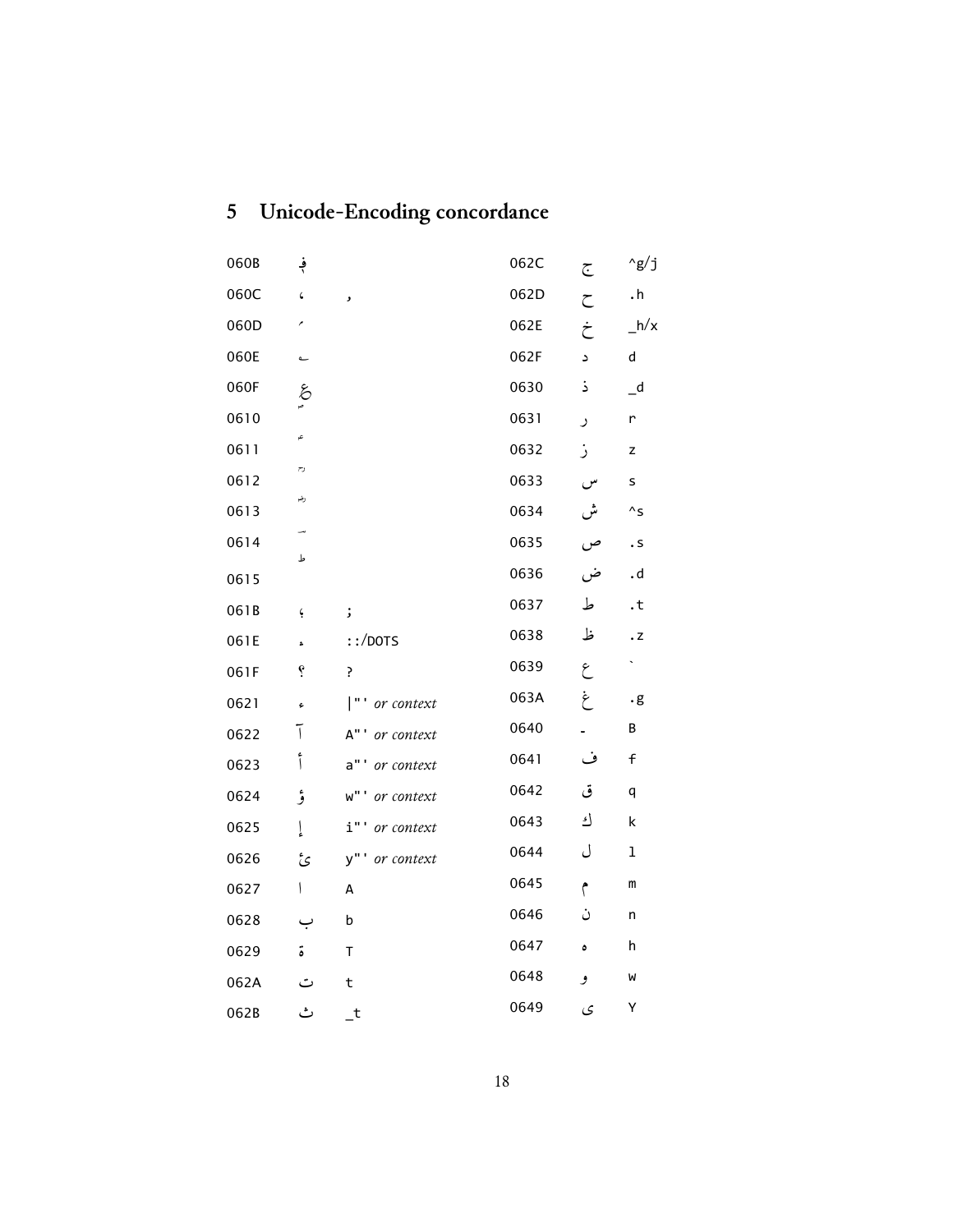| 064A | ي<br>ءَ              | у                              | 0666 | ٦        | 6                          |
|------|----------------------|--------------------------------|------|----------|----------------------------|
| 064B |                      | aN                             | 0667 | ٧        | 7                          |
| 064C | Ģ                    | uN                             | 0668 | ٨        | 8                          |
| 064D |                      | iN                             | 0669 | ٩        | 9                          |
| 064E | $\tilde{\cdot}$      | a                              | 066A | ۰/.      | $\Lambda^A$                |
| 064F | ۶                    | u                              | $\%$ |          |                            |
| 0650 | $\tilde{\cdot}$      | i                              | 066B | $\,$     |                            |
| 0651 |                      |                                | 066C | $\zeta$  | ر                          |
| 0652 |                      | " after a consonant or $\circ$ | 066D | $^\star$ | $\ast$                     |
| 0653 |                      | ^U                             | 066E | ب        | i uighur<br>.b,            |
| 0654 | ء                    | 'B                             | 066F | ٯ        | $\cdot$ f                  |
| 0655 | ¢                    | .u kashmiri                    | 0670 |          | $\overline{\phantom{a}}$ a |
| 0656 | $\check{\mathbf{r}}$ | I kashmiri                     | 0671 | أ        | automatic                  |
| 0657 |                      | o pashto                       | 0672 | ٱ        | .A kashmiri                |
| 0658 |                      | see kashmiri e                 | 0673 | ٳ        | .u kashmiri                |
| 0659 |                      | e pashto                       | 0674 | ء        |                            |
| 065A |                      |                                | 0675 | أ        |                            |
| 065B | ٨                    |                                | 0676 | ۇ        |                            |
| 065C | $\ddot{\cdot}$       |                                | 0677 | ۇ        |                            |
| 065D |                      |                                | 0678 | ئمى      |                            |
| 065E | ×                    |                                | 0679 | ٹ        | , t                        |
| 0660 |                      | 0                              | 067A | ٺ        | , th                       |
| 0661 | ١                    | $\mathbf{1}$                   | 067B | ٻ        | :b                         |
| 0662 | ۲                    | $\mathbf 2$                    | 067C | ټ        | , t                        |
| 0663 | ٣                    | 3                              | 067D | ٽ        | , t                        |
| 0664 | ٤                    | 4                              | 067E | پ        | p                          |
| 0665 | ٥                    | 5                              | 067F | ٿ        | th                         |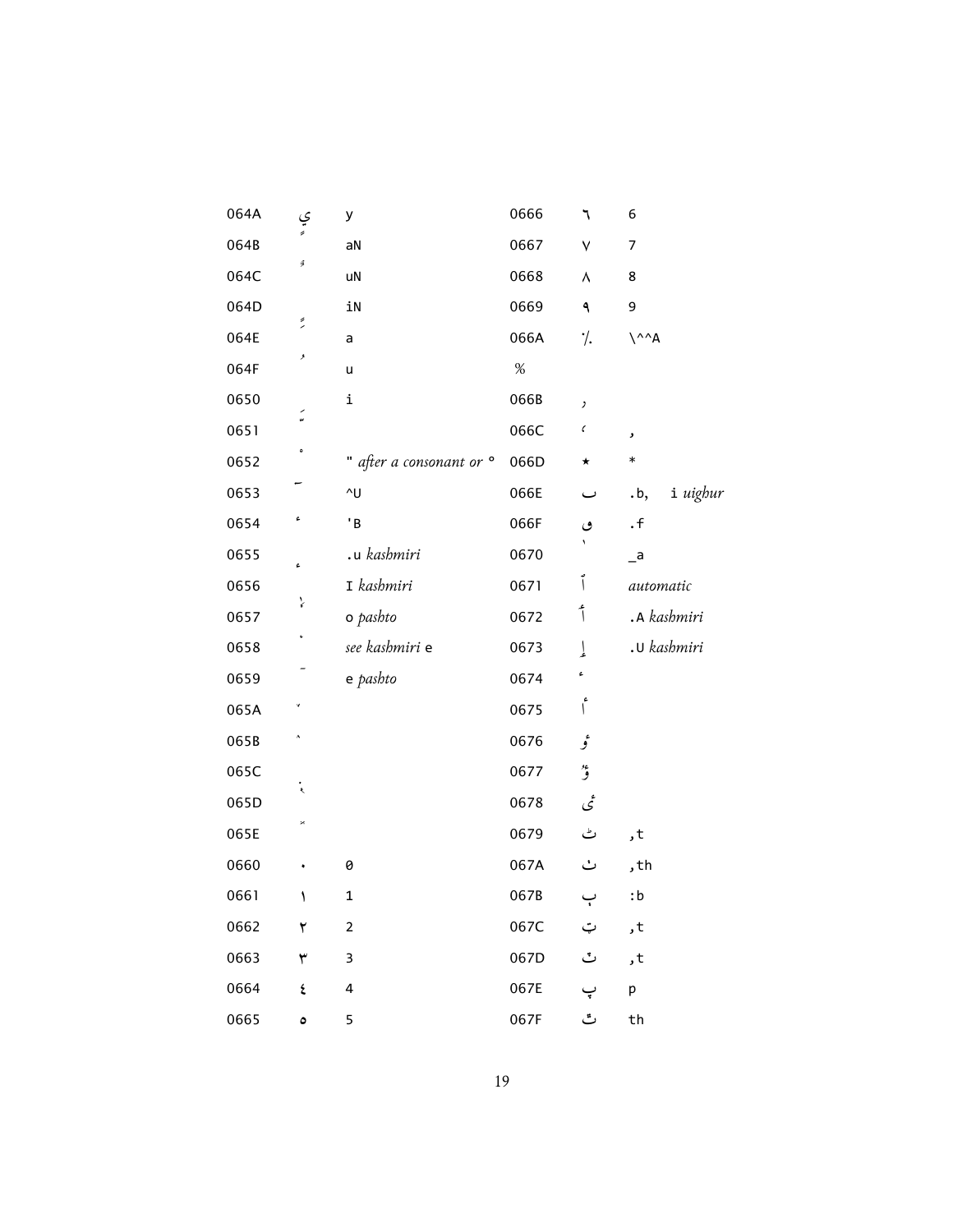| 0680 | ڀ                      | bh                         | 069B | ىپى    | $\mathbf{\mathsf{S}}$ |
|------|------------------------|----------------------------|------|--------|-----------------------|
| 0681 | ځ                      | c                          | 069C | پٹن    |                       |
| 0682 | ڂ                      | $\colon\!{\mathsf{c}}$     | 069D | چں     |                       |
| 0683 | ج                      | $\mathbin{\char`\^}n$      | 069E | ض      |                       |
| 0684 | ج                      | $\mathbf{i}$               | 069F | څل     |                       |
| 0685 | ڂ                      | $\mathsf{c}$               | 06A0 | غ<br>ح | ~g ottoman+malay      |
| 0686 | جح                     | $\wedge$ c, c malay        | 06A1 | ف      | . $f$                 |
| 0687 | $\widetilde{\epsilon}$ | ^ch sindhi                 | 06A2 | ڢ      | f                     |
| 0688 | ڈ                      | , d                        | 06A3 | ف      |                       |
| 0689 | $\div$                 | , d $\it{pasbto}$          | 06A4 | ڤ      | $v,$ p malay          |
| 068A | ڊ                      | ,d sindhi                  | 06A5 | ڥ      | v maghribi            |
| 068B | ڋ                      | ., d                       | 06A6 | ڦ      | ph sindhi             |
| 068C | ڌ                      | dh sindhi                  | 06A7 | ڧ      | q                     |
| 068D | ڍ                      | , dh sindhi                | 06A8 | ڨ      | р                     |
| 068E | ڈ                      | $\land$ d sindhi           | 06A9 | ک      | . $\mathsf k$         |
| 068F | ڈ                      | :d                         | 06AA | ڪ      | $\sf k$               |
| 0690 | ڈ                      | $::d$ urdu                 | 06AB | ڮ      | G                     |
| 0691 | ڑ                      | , $\mathsf{r}$             | 06AC | ڬ      | , g                   |
| 0692 | ڒ                      | ^r kurdish                 | 06AD | ڭ      | $^\wedge$ n           |
| 0693 | ړ                      | r pashto,                  | 06AE | اپ     |                       |
| 0694 | ڔ                      | .r, ,r kurdish             | 06AF | گ      | g                     |
| 0695 | ڕ                      | .r kurdish                 | 06B0 | گ      |                       |
| 0696 | ړي                     | , z                        | 06B1 | گ      | : n                   |
| 0697 | ڙ                      | : r                        | 06B2 | گي     | n sindhi              |
| 0698 | ڑ                      | j ottoman<br>$^{\wedge}z,$ | 06B3 | گې     | : g                   |
| 0699 | ڙ                      | : S                        | 06B4 | گُ     | $\cdot$ : g sindhi    |
| 069A | ښ                      | , s                        | 06B5 | ڵ      | $^{\wedge}1$          |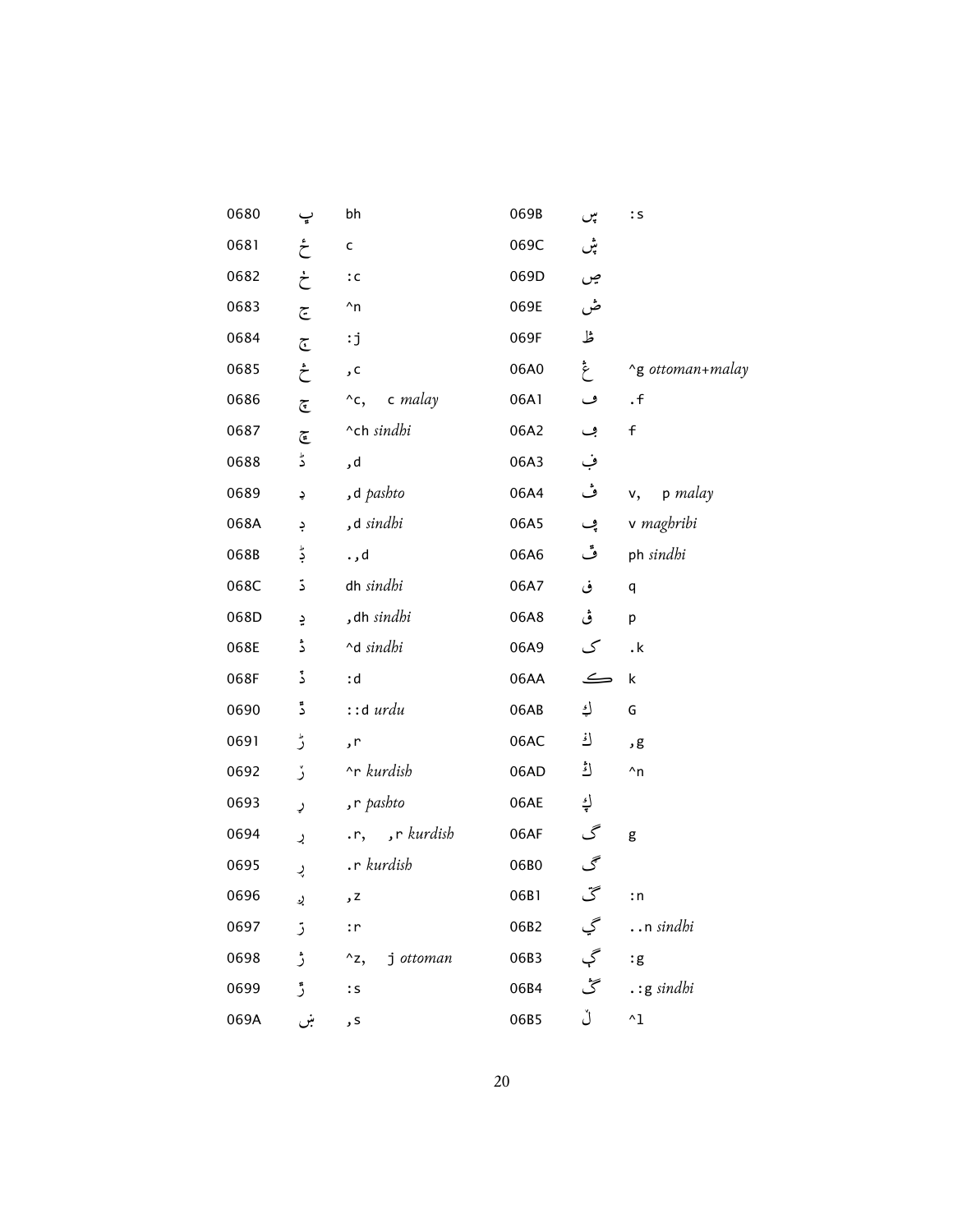| 06B6 | ل                  | $\cdot$ 1                     | 06D0 | ې                        | $E$ pashto, e uighur      |
|------|--------------------|-------------------------------|------|--------------------------|---------------------------|
| 06B7 | ڷ                  |                               | 06D1 | ۑ                        |                           |
| 06B8 | ڸ                  |                               | 06D2 | $\overline{\phantom{a}}$ | $E$ urdu+kashmiri         |
| 06B9 | ڹ                  |                               | 06D3 | ۓ                        | 'E urdu                   |
| 06BA | $\mathcal{O}$      | . $n$                         | 06D4 |                          | $\ldots$ urdu             |
| 06BB | ڻ                  | n sindhi,                     | 06D5 | ٥<br>صل                  |                           |
| 06BC | ڼ                  | , n                           | 06D6 |                          | ^SLY                      |
| 06BD | ڽ                  | $\gamma$ n <i>malay</i>       | 06D7 | قا                       | ^QLY                      |
| 06BE | ھ                  | h <i>urdu</i>                 | 06D8 | ↗                        | ^MIM                      |
| 06BF | خ                  | . $\mathbin{\char`\^}c$       |      | λ                        |                           |
| 06C0 | $\delta$           | h"' or context                | 06D9 | $\overline{\mathbb{C}}$  | $^{\wedge}{\sf LA}$       |
| 06C1 | $\bullet$          | , h                           | 06DA | å.                       | ^JIM                      |
| 06C2 | $\mathring{\circ}$ | $H - (+ ezafe)^{18}$ urdu     | 06DB | س                        | ^DOTS                     |
| 06C3 | $\ddot{\circ}$     | H urdu                        | 06DC |                          | $^{\wedge}$ SIN           |
| 06C4 | و                  | .o kashmiri                   | 06DD | (پہنی                    | $[$ [ <digits>]]</digits> |
| 06C5 | و                  |                               | 06DE | $\ast$                   | HIZB                      |
| 06C6 | ۆ                  | o kashmiri, :o uighur 06DF    |      |                          | CIRCZERO                  |
| 06C7 | ۇ                  | :U, u uighur                  | 06E0 | $\boldsymbol{0}$         | RECTZERO                  |
| 06C8 | ۇ                  | :u uighur                     | 06E1 |                          | $^{\wedge}$ JAZM          |
| 06C9 | ۇ                  | $\wedge_{\mathsf{W}}$         | 06E2 | م                        | ^MIM                      |
| 06CA | قر                 | : $\sf w$                     | 06E3 |                          | $\_$ SIN                  |
| 06CB | ؤ                  | w uighur                      | 06E4 |                          | ^MADDA                    |
| 06CC | $\mathcal{S}$      | y/I farsi, etc.,              | 06E5 |                          | WAW                       |
|      |                    | .I arabic, sindhi, malay 06E6 |      | ے                        | YEH                       |
| 06CD | ۍ                  | Ee pashto                     | 06E7 | ۷                        | ^YEH                      |
| 06CE | ێ                  |                               | 06E8 | ن                        | $^{\wedge}$ NUN           |
| 06CF | فر                 | v malay                       | 06E9 | ¥.                       | SAJDA                     |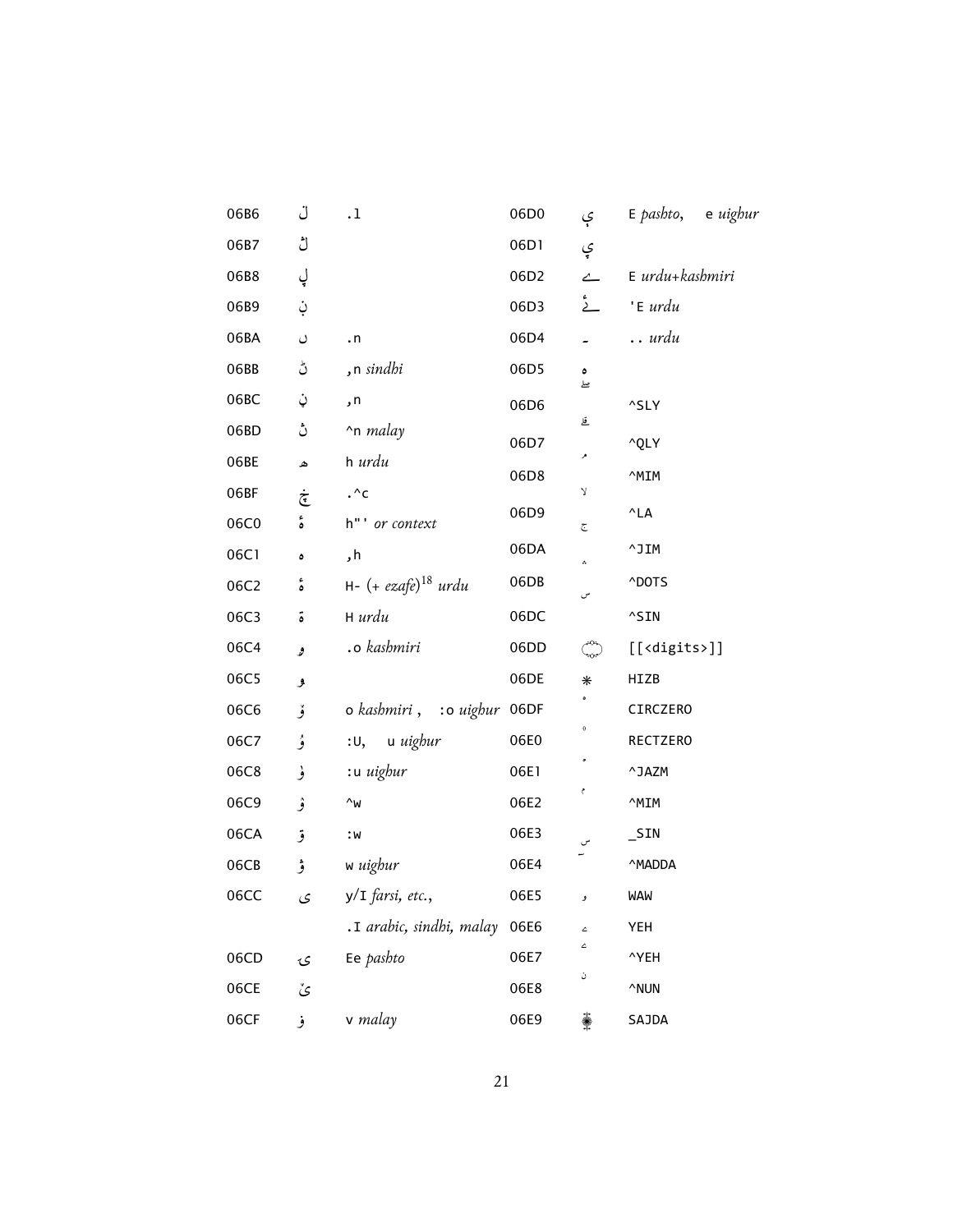| 06EA                     | ♦ | $\_$ STOP                                | 0754 | ݔ              |         |
|--------------------------|---|------------------------------------------|------|----------------|---------|
| 06EB                     | ♦ | $^{\wedge}$ STOP                         | 0755 | ب              |         |
| 06EC                     |   | ^RSTOP                                   | 0756 | ٽ              |         |
| 06ED                     | ۴ | MIM                                      | 0757 | خ              |         |
| 06EE                     | ۮ | $\mathord{\uparrow}\mathord{\mathsf{d}}$ | 0758 | تج             |         |
| 06EF                     | ۯ | $\mathsf{r}$                             | 0759 | بار            |         |
| 06F0                     |   | <b>0</b> persian, urdu, etc.             | 075A | ݚ              |         |
| 06F1                     | ١ | 1 persian, urdu, etc.                    | 075B | J              |         |
| 06F2                     | ۲ | 2 persian, urdu, etc.                    | 075C | ىٿى            |         |
| 06F3                     | ٣ | 3 persian, urdu, etc.                    | 075D | غ              |         |
| 06F4                     | ۴ | 4 persian, urdu, etc.                    | 075E | عَ             |         |
| 06F5                     | ۵ | 5 persian, urdu, etc.                    | 075F | $\ddot{\zeta}$ |         |
| 06F6                     | ۶ | 6 persian, urdu, etc.                    | 0760 | ڡۣ             |         |
| 06F7                     | ٧ | 7 persian, urdu, etc.                    | 0761 | ڡۑ             |         |
| 06F8                     | ٨ | 8 persian, urdu, etc.                    | 0762 | کی             | g malay |
| 06F9                     | ٩ | 9 persian, urdu, etc.                    | 0763 | ځی             |         |
| 06FA                     | ۺ |                                          | 0764 | کٍ             |         |
| 06FB                     | ۻ |                                          | 0765 | مُ             |         |
| 06FC                     | ۼ | $\boldsymbol{.0}$                        | 0766 | $\hat{r}$      |         |
| 06FD                     | ۴ | $.$   IN sindhi                          | 0767 | ڹ              |         |
| 06FE                     | ۴ | .MIN sindhi                              | 0768 | ڽؙ             |         |
| 06FF                     | ۿ |                                          | 0769 | ݩ              |         |
| <b>Arabic Supplement</b> |   |                                          | 076A | t              |         |
| 0750                     |   |                                          | 076B | ݫ              |         |
| 0751                     | ݑ |                                          | 076C | ڑ              |         |
| 0752                     |   |                                          | 076D |                |         |
| 0753                     | ټ |                                          |      |                |         |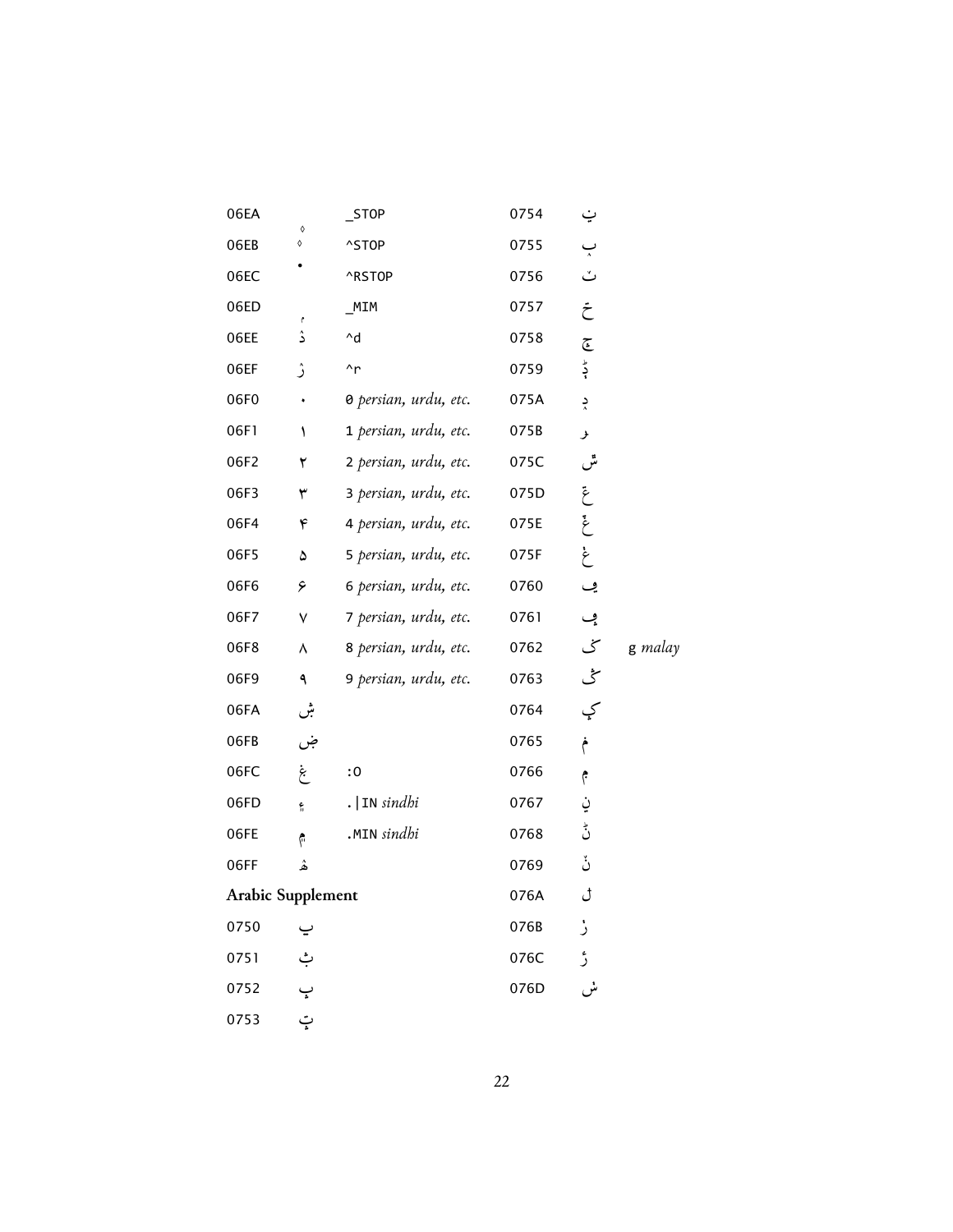| <b>Presentation Forms</b> |        |                  | FDF8                        |             | WASALLAM             |
|---------------------------|--------|------------------|-----------------------------|-------------|----------------------|
| FD3E                      | ◈      | ))               | FDF9                        | صلى         | SALLA                |
| FD3F                      | ◈      | (                | <b>FDFA</b>                 | ٩           | <b>SLM</b>           |
| FDF <sub>0</sub>          |        | SALLASTOP        | <b>FDFB</b>                 | جل<br>جلاله | <b>JALLA</b>         |
| FDF1                      | قله    | <b>OALA</b>      | <b>FDFC</b>                 | رىال        | RIYAL                |
| FDF3                      | اكبر   | AKBAR            | <b>FDFD</b>                 |             | <b>BASMALA</b>       |
| FDF4                      | محمد   | MUHAMMAD         | <b>Special Combinations</b> |             |                      |
| FDF5                      | صلعم   | SALAM            |                             | الله        | al-11 ah or ALLAH    |
| FDF <sub>6</sub>          | د سو ل | RASUL or RASOUL  |                             | لله         | 11 ah or LLAH or LLH |
| FDF7                      | عليه   | ALAYHI or ALAYHE |                             | ر<br>فلله   | FALILLAH             |

# <span id="page-22-0"></span>**6 Implementation**

```
1 \NeedsTeXFormat{LaTeX2e}
2 \ProvidesPackage{arabxetex}
3 [2015/09/04 v1.2.1 ArabTeX-like interface for XeLaTeX]
4 %
5 \DeclareOption{fullvoc}{\def\ax@mode{fullvoc}}
6 \DeclareOption{voc}{\def\ax@mode{voc}}
7 \DeclareOption{novoc}{\def\ax@mode{novoc}}
8 \DeclareOption{trans}{\def\ax@mode{trans}}
9 \DeclareOption{utf}{\def\ax@mode{utf}}
10 \DeclareOption{fdf2alif}{} % deprecated
11 \DeclareOption{fdf2noalif}{} % deprecated
12 \newif\ifmirror@punct\mirror@punctfalse
13 \DeclareOption{mirrorpunct}{\mirror@puncttrue}
14 \ExecuteOptions{novoc}
15 \ProcessOptions
16 \def\ax@mode@fullvoc{fullvoc}
17 \def\ax@mode@voc{voc}
18 \def\ax@mode@novoc{novoc}
19 \def\ax@mode@trans{trans}
20 \def\ax@mode@utf{utf}
21 \newif\ifax@mode@defined
22 \def\ax@ismode@defined#1{%
23 \ifcsname ax@mode@#1\endcsname%
24 \ax@mode@definedtrue%
```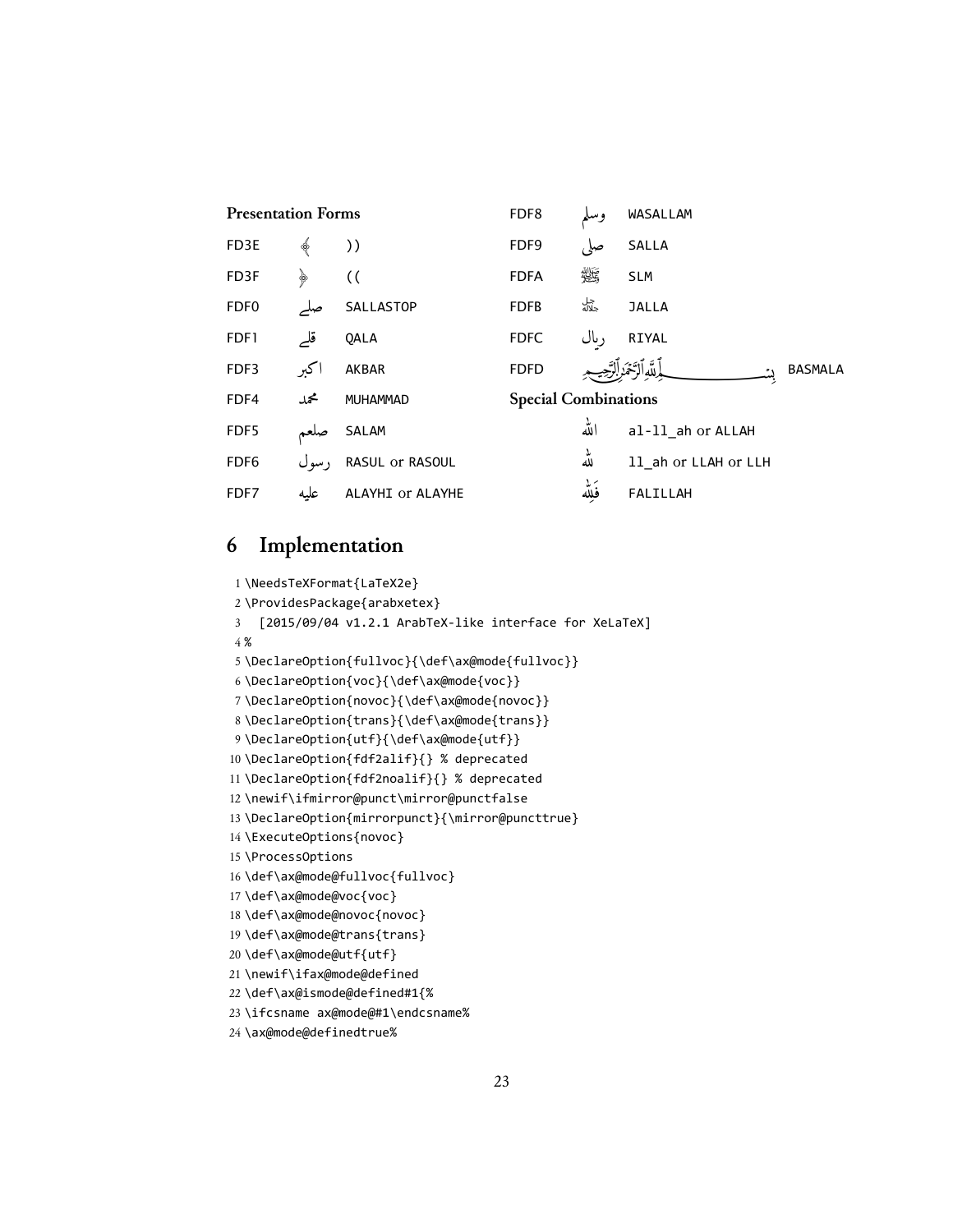```
25 \else
26 \ax@mode@definedfalse%
27 \{fi\}28 \def\ax@lang{arab}%default language (for macros like \aemph)
29 \RequirePackage{amsmath}%because of macro \overline used in \aemph
30 \RequirePackage{fontspec}
31 \RequirePackage{bidi}
32 \AtBeginDocument{\ifdefined\arabicfont\relax\else
33 \PackageWarning{arabxetex}{\string\arabicfont\ is not defined!^^JI will try to load Amiri}%
34 \newfontfamily\arabicfont[Script=Arabic]{Amiri}\fi}%
35 \def\ax@trans@style{\itshape}%
36 \newcommand{\SetTranslitStyle}[1]{\def\ax@trans@style{#1}}
37 \newcommand{\SetTranslitConvention}[1]{\def\ax@trans@convention{#1}}
38 \def\ax@trans@convention{loc}% Library of Congress is default
39 \newcommand{\SetAllahWithAlif}{} % deprecated
40 \newcommand{\SetAllahWithoutAlif}{} % deprecated
41 \def\utf@fontfeature{\ifmirror@punct\addfontfeature{Mapping=mirrorpunct}\else\relax\fi}
42\def\arabtex@codes{\catcode`^=11\relax\catcode` =11\relax}
43 \def\UC{\char"E000} % This is used to capitalize the following letter (ig-
  noring
44 % article al-) in transliteration mode
45 %%%Font setup
46 \def\ax@farsi@font{\ifdefined\farsifont\farsifont\else\arabicfont\fi}
47 \def\ax@urdu@font{\ifdefined\urdufont\urdufont\else\arabicfont\fi}
48 \def\ax@pashto@font{\ifdefined\pashtofont\pashtofont\else\arabicfont\fi}
49 \def\ax@maghribi@font{\ifdefined\maghribifont\maghribifont\else\arabicfont\fi}
50 \def\ax@sindhi@font{\ifdefined\sindhifont\sindhifont\else\arabicfont\fi}
51 \def\ax@kashmiri@font{\ifdefined\kashmirifont\kashmirifont\else\arabicfont\fi}
52 \def\ax@ottoman@font{\ifdefined\ottomanfont\ottomanfont\else\arabicfont\fi}
53 \def\ax@kurdish@font{\ifdefined\kurdishfont\kurdishfont\else\arabicfont\fi}
54 \def\ax@malay@font{\ifdefined\malayfont\malayfont\else\arabicfont\fi}
55 \def\ax@uighur@font{\ifdefined\uighurfont\uighurfont\else\arabicfont\fi}
56 \def\ax@urdu@font{\ifdefined\urdufont\urdufont\else\arabicfont\fi}
57
58 \newenvironment{arab}[1][\ax@mode]%
59 {\edef\@tempa{#1}%
60 \def\ax@lang{arab}%
61 \ax@ismode@defined{\@tempa}%
62 \ifax@mode@defined%
63 \ifx\@tempa\ax@mode@trans%
64 \par\arabtex@codes\ax@trans@style%
65 \addfontfeature{Mapping=arabtex-trans-\ax@trans@convention}%
```

```
66 \else
```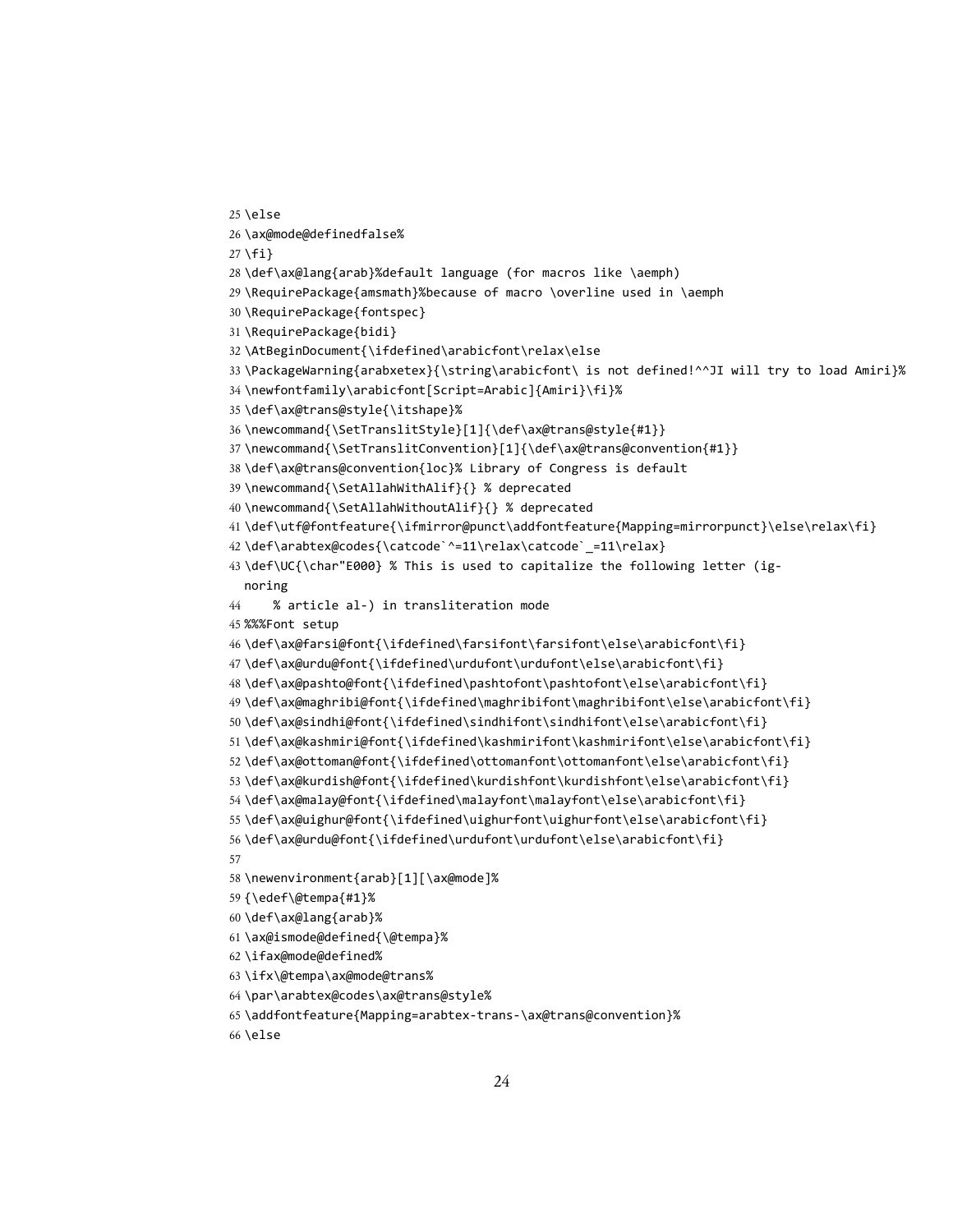```
67 \ifx\@tempa\ax@mode@utf%
68 \par\setRL\arabicfont\utf@fontfeature%
69 \else
70 \par\setRL\arabicfont\arabtex@codes%
71 \addfontfeature{Mapping=arabtex-\@tempa}%
72 \{fi\}73 \else
74 \PackageWarning{arabxetex}{Mode \@tempa\ not defined, defaulting to \@ax@mode}%
75 \par\setRL\arabicfont\arabtex@codes%
76 \addfontfeature{Mapping=arabtex-\ax@mode}%
77 \fi}
78 {\ifx\@tempa\ax@mode@trans\relax\else\unsetRL\fi\par}
79 \let\Arabic=\arab%
80 %%%
81 \newenvironment{maghribi}[1][\ax@mode]%
82 {\edef\@tempa{#1}%
83 \def\ax@lang{maghribi}%
84 \ax@ismode@defined{\@tempa}%
85 \ifax@mode@defined%
86 \ifx\@tempa\ax@mode@trans%
87 \par\arabtex@codes\ax@trans@style%
88 \addfontfeature{Mapping=arabtex-trans-\ax@trans@convention}%
89 \else
90 \ifx\@tempa\ax@mode@utf%
91 \par\setRL\ax@maghribi@font\utf@fontfeature%
92 \else
93 \par\setRL\ax@maghribi@font\arabtex@codes%
94 \addfontfeature{Mapping=arabtex-maghribi-\@tempa}%
95 \left\{ \frac{1}{1} \right\}96 \else
97 \PackageWarning{arabxetex}{Mode \@tempa\ not defined, defaulting to \@ax@mode}%
98 \par\setRL\ax@maghribi@font\arabtex@codes%
99 \addfontfeature{Mapping=arabtex-maghribi-\ax@mode}%
100 \fi}
101 {\ifx\@tempa\ax@mode@trans\relax\else\unsetRL\fi\par}
102 %%%
103 \newenvironment{farsi}[1][\ax@mode]%
104 {\edef\@tempa{#1}%
105 \def\ax@lang{farsi}%
106 \ax@ismode@defined{\@tempa}%
107 \ifax@mode@defined%
```

```
25
```
\ifx\@tempa\ax@mode@trans%

\par\arabtex@codes\ax@trans@style%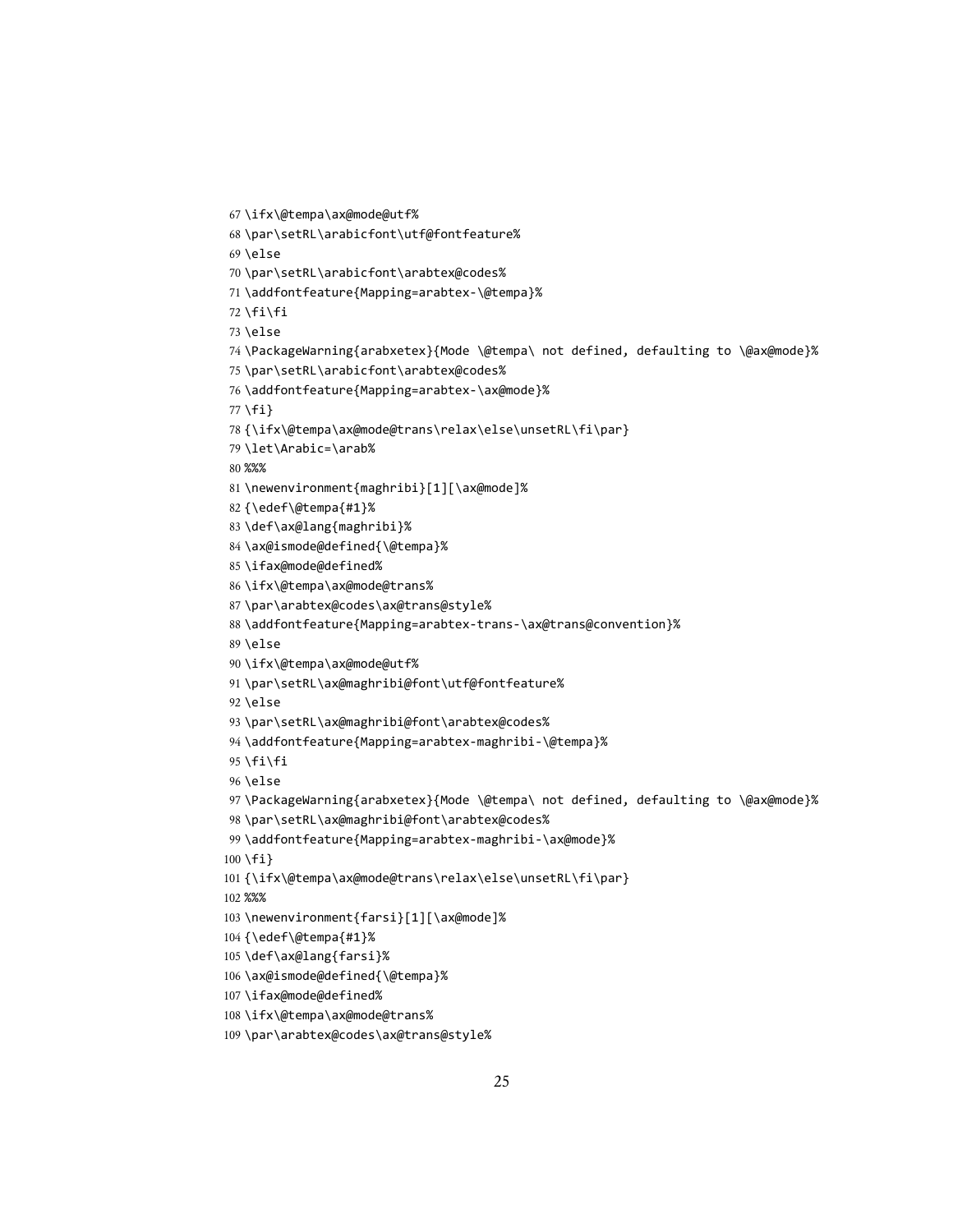```
112 \ifx\@tempa\ax@mode@utf%
113 \par\setRL\ax@farsi@font\utf@fontfeature%
114 \else
115 \par\setRL\ax@farsi@font\arabtex@codes%
116 \addfontfeature{Mapping=arabtex-farsi-\@tempa}%
117 \{fi\}118 \else
119 \PackageWarning{arabxetex}{Mode \@tempa\ not defined, defaulting to \@ax@mode}%
120 \par\setRL\ax@farsi@font\arabtex@codes%
121 \addfontfeature{Mapping=arabtex-farsi-\ax@mode}%
122 \fi}
123 {\ifx\@tempa\ax@mode@trans\relax\else\unsetRL\fi\par}
124 \let\persian=\farsi
125 %%%
126 \newenvironment{urdu}[1][\ax@mode]%
127 {\edef\@tempa{#1}%
128 \def\ax@lang{urdu}%
129 \ax@ismode@defined{\@tempa}%
130 \ifax@mode@defined%
131 \ifx\@tempa\ax@mode@trans%
132 \par\arabtex@codes\ax@trans@style%
133 \addfontfeature{Mapping=arabtex-urdu-trans-\ax@trans@convention}%
134 \else
135 \ifx\@tempa\ax@mode@utf%
136 \par\setRL\ax@urdu@font\addfontfeature{Language=Urdu}%Mapping=arabtex-utf}%
137 \else
138 \par\setRL\ax@urdu@font\arabtex@codes%
139 \addfontfeature{Mapping=arabtex-urdu-\@tempa}%
140 \text{fi}\141 \else
142 \PackageWarning{arabxetex}{Mode \@tempa\ not defined, defaulting to \@ax@mode}%
143 \par\setRL\ax@urdu@font\arabtex@codes%
144 \addfontfeature{Mapping=arabtex-urdu-\ax@mode}%
145 \{fi\}146 {\ifx\@tempa\ax@mode@trans\relax\else\unsetRL\fi\par}
147 %%%
148 \newenvironment{pashto}[1][\ax@mode]%
149 {\edef\@tempa{#1}%
150 \def\ax@lang{pashto}%
151 \ax@ismode@defined{\@tempa}%
```
\addfontfeature{Mapping=arabtex-farsi-trans-\ax@trans@convention}%

```
152 \ifax@mode@defined%
```
\else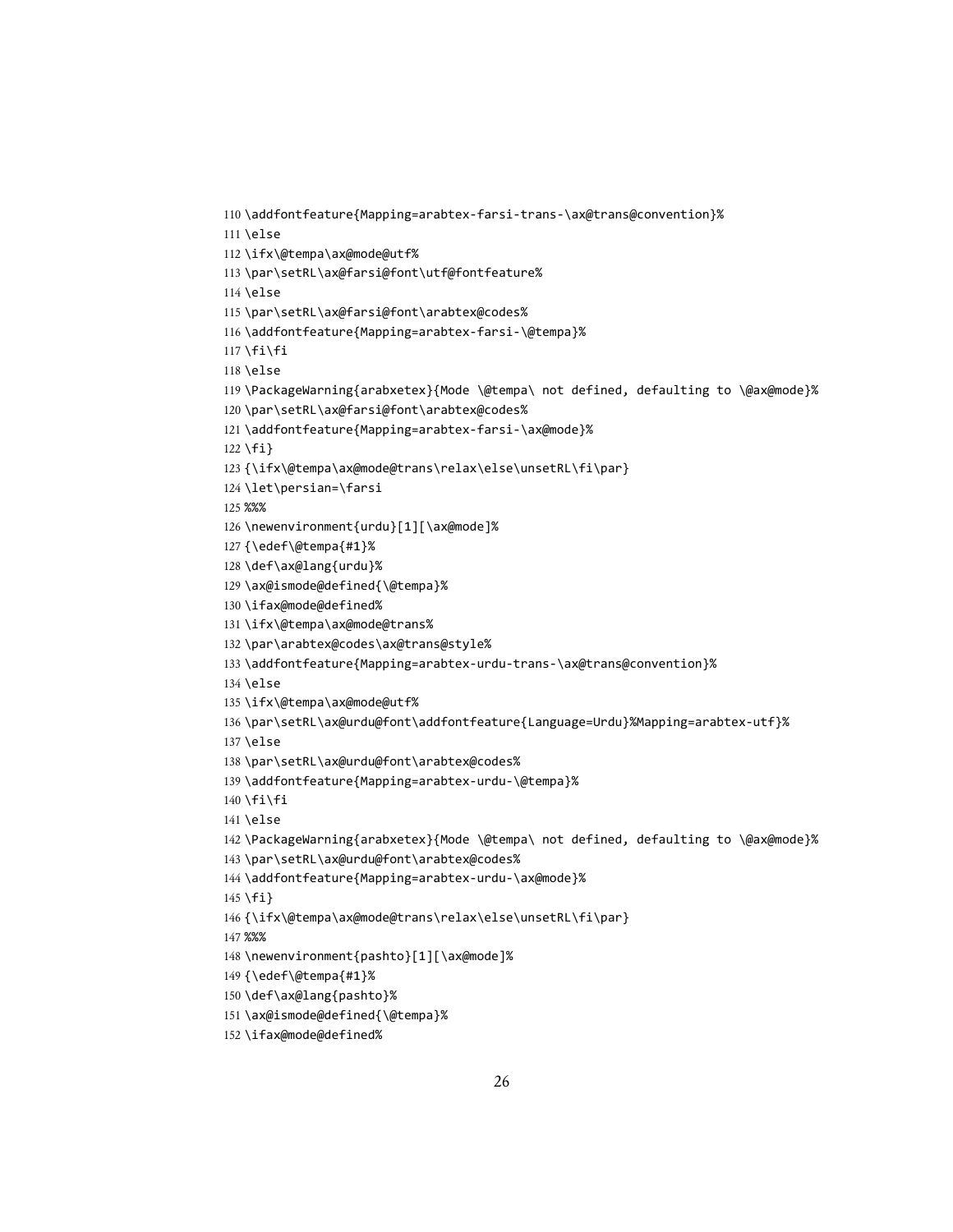```
157 \ifx\@tempa\ax@mode@utf%
158 \par\setRL\ax@pashto@font\utf@fontfeature%
159 \else
160 \par\setRL\ax@pashto@font\arabtex@codes%
161 \addfontfeature{Mapping=arabtex-pashto-\@tempa}%
162 \left\{ \right\}163 \else
164 \PackageWarning{arabxetex}{Mode \@tempa\ not defined, defaulting to \@ax@mode}%
165 \par\setRL\ax@pashto@font\arabtex@codes%
166 \addfontfeature{Mapping=arabtex-pashto-\ax@mode}%
167 \fi}
168 {\ifx\@tempa\ax@mode@trans\relax\else\unsetRL\fi\par}
169 %%%
170 \newenvironment{sindhi}[1][\ax@mode]%
171 {\edef\@tempa{#1}%
172 \def\ax@lang{sindhi}%
173 \ax@ismode@defined{\@tempa}%
174 \ifax@mode@defined%
175 \ifx\@tempa\ax@mode@trans%
176 \par\arabtex@codes\ax@trans@style%
177 \addfontfeature{Mapping=arabtex-sindhi-trans-\ax@trans@convention}%
178 \else
179 \ifx\@tempa\ax@mode@utf%
180 \par\setRL\ax@sindhi@font\addfontfeature{Language=Sindhi}%Mapping=arabtex-
   utf}%
181 \else
182 \par\setRL\ax@sindhi@font\arabtex@codes%
183 \addfontfeature{Mapping=arabtex-sindhi-\@tempa,Language=Sindhi}%
184 \backslash \text{fi}\backslash \text{fi}185 \else
186 \PackageWarning{arabxetex}{Mode \@tempa\ not defined, defaulting to \@ax@mode}%
187 \par\setRL\ax@sindhi@font\arabtex@codes%
188 \addfontfeature{Mapping=arabtex-sindhi-\ax@mode,Language=Sindhi}%
189 \fi}
190 {\ifx\@tempa\ax@mode@trans\relax\else\unsetRL\fi\par}
191 %%%
192 \newenvironment{ottoman}[1][\ax@mode]%
193 {\edef\@tempa{#1}%
```
\addfontfeature{Mapping=arabtex-pashto-trans-\ax@trans@convention}%

```
194 \def\ax@lang{ottoman}%
```
\ifx\@tempa\ax@mode@trans%

\else

\par\arabtex@codes\ax@trans@style%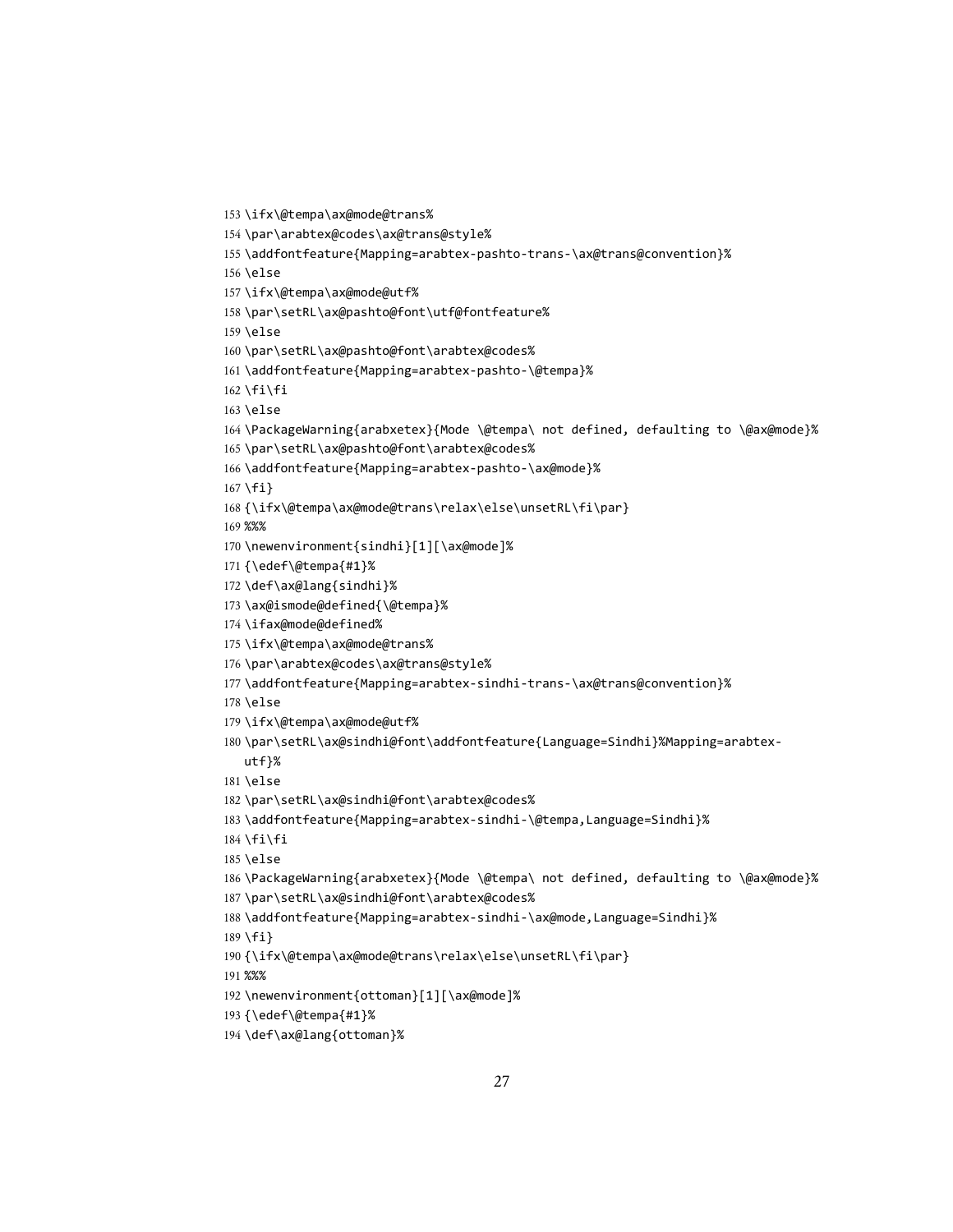```
195 \ax@ismode@defined{\@tempa}%
196 \ifax@mode@defined%
197 %\ifx\@tempa\ax@mode@trans%
198 % \par\arabtex@codes\ax@trans@style%
199 % \addfontfeature{Mapping=arabtex-turk-trans-\ax@trans@convention}%
200 %\else
201 \ifx\@tempa\ax@mode@utf%
202 \par\setRL\ax@ottoman@font\utf@fontfeature%
203 \else
204 \par\setRL\ax@ottoman@font\arabtex@codes%
205 \addfontfeature{Mapping=arabtex-turk-\@tempa}%
206 \fi%\fi
207 \else
208 \PackageWarning{arabxetex}{Mode \@tempa\ not defined, defaulting to \@ax@mode}%
209 \par\setRL\ax@ottoman@font\arabtex@codes%
210 \addfontfeature{Mapping=arabtex-turk-\ax@mode}%
211 \fi}
212 {%\ifx\@tempa\ax@mode@trans\relax\else
213 \unsetRL%\fi
214 \par}
215 \let\turk=\ottoman
216 %%%
217 \newenvironment{kurdish}[1][]%
218 {\def\ax@lang{kurdish}%
219 %\edef\@tempa{#1}%
220 %\ifx\@tempa\ax@mode@trans%
221 % \par\arabtex@codes\ax@trans@style%
222 % \addfontfeature{Mapping=arabtex-kurdish-trans-\ax@trans@convention}%
223 %\else
224 \ifx\@tempa\ax@mode@utf%
225 \par\setRL\ax@kurdish@font\addfontfeature{Language=Kurdish}%Mapping=arabtex-
   utf}%
226 \else
227 \par\setRL\ax@kurdish@font\arabtex@codes%
228 \addfontfeature{Mapping=arabtex-kurdish,Language=Kurdish}%
229 \{fi\}230 {%\ifx\@tempa\ax@mode@trans\relax\else
231 \unsetRL%\fi
232 \par}
233 %%%
234 \newenvironment{kashmiri}[1][\ax@mode]%
235 {\edef\@tempa{#1}%
```

```
236 \def\ax@lang{kashmiri}%
```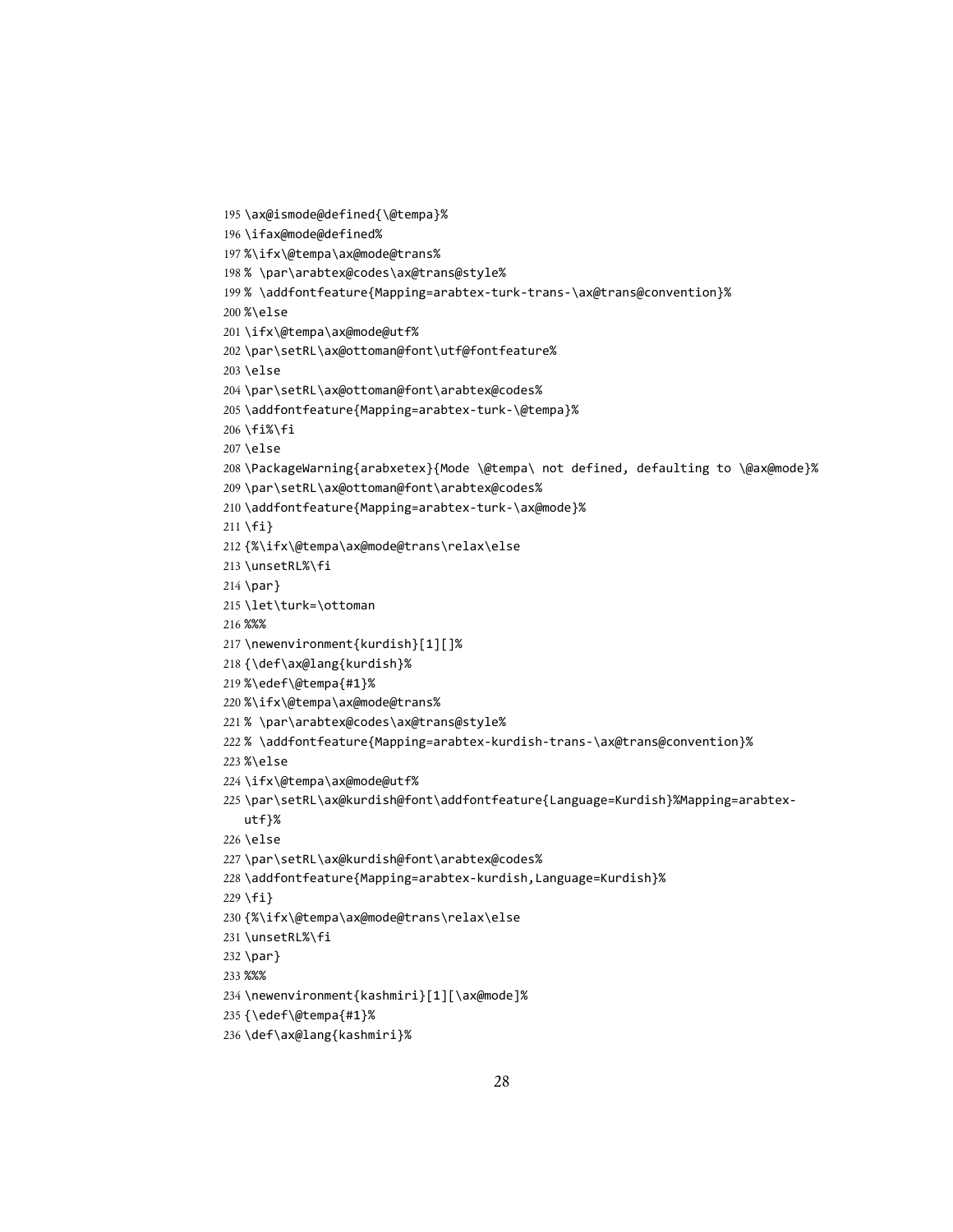```
240 % \par\arabtex@codes\ax@trans@style%
241 % \addfontfeature{Mapping=arabtex-kashmiri-trans-\ax@trans@convention}%
242 %\else
243 \ifx\@tempa\ax@mode@utf%
244 \par\setRL\ax@kashmiri@font\utf@fontfeature%
245 \else
246 \par\setRL\ax@kashmiri@font\arabtex@codes%
247 \addfontfeature{Mapping=arabtex-kashmiri-\@tempa}%
248 \fi%\fi
249 \else
250 \PackageWarning{arabxetex}{Mode \@tempa\ not defined, defaulting to \@ax@mode}%
251 \par\setRL\ax@kashmiri@font\arabtex@codes%
252 \addfontfeature{Mapping=arabtex-kashmiri-\ax@mode}%
253 \fi}
254 {%\ifx\@tempa\ax@mode@trans\relax\else
255 \unsetRL%\fi
256 \par}
257 %%%
258 \newenvironment{malay}[1][\ax@mode]%
259 {\edef\@tempa{#1}%
260 \def\ax@lang{malay}%
261 \ax@ismode@defined{\@tempa}%
262 \ifax@mode@defined%
263 %\ifx\@tempa\ax@mode@trans%
264 % \par\arabtex@codes\ax@trans@style%
265 % \addfontfeature{Mapping=arabtex-malay-trans-\ax@trans@convention}%
266 %\else
267\ifx\@tempa\ax@mode@utf%
268 \par\setRL\ax@malay@font\utf@fontfeature%
269 \else
270 \par\setRL\ax@malay@font\arabtex@codes%
271 \addfontfeature{Mapping=arabtex-malay-\@tempa}%
272 \fi%\fi
273 \else
274 \PackageWarning{arabxetex}{Mode \@tempa\ not defined, defaulting to \@ax@mode}%
275 \par\setRL\ax@malay@font\arabtex@codes%
276 \addfontfeature{Mapping=arabtex-malay-\ax@mode}%
277 \setminus fi278 {%\ifx\@tempa\ax@mode@trans\relax\else
279 \unsetRL%\fi
```
\ax@ismode@defined{\@tempa}%

%\ifx\@tempa\ax@mode@trans%

\ifax@mode@defined%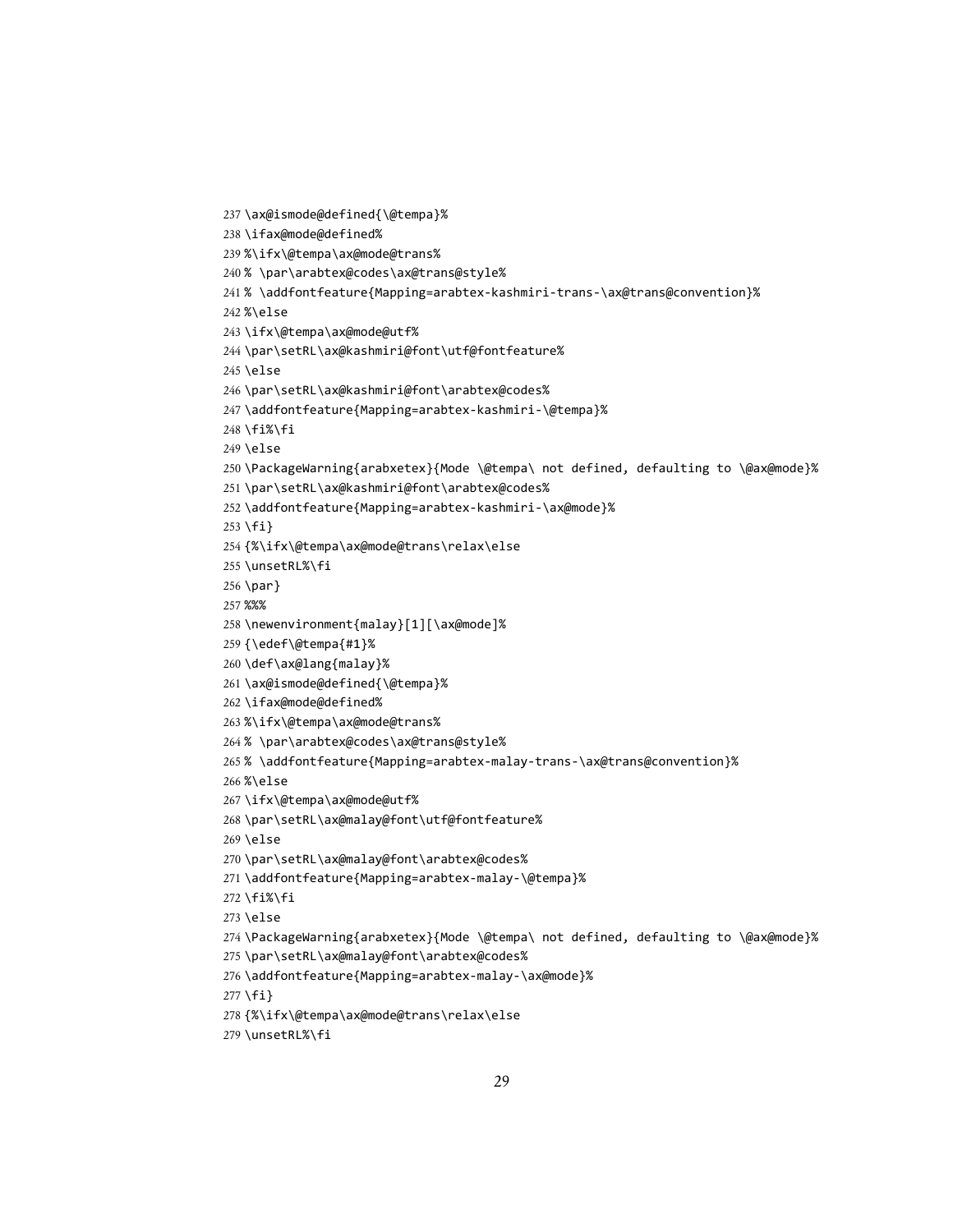```
282 %%%
283 \newenvironment{uighur}[1]%
284 {%\edef\@tempa{#1}%
285 \def\ax@lang{uighur}%
286 %\ifx\@tempa\ax@mode@trans%
287 % \par\arabtex@codes\ax@trans@style%
288 % \addfontfeature{Mapping=arabtex-uighur-trans-\ax@trans@convention}%
289 %\else
290 \ifx\@tempa\ax@mode@utf%
291 \par\setRL\ax@uighur@font\utf@fontfeature%
292 \else
293 \par\setRL\ax@uighur@font\arabtex@codes%
294 \addfontfeature{Mapping=arabtex-uighur}%
295 \fi}
296 {%\ifx\@tempa\ax@mode@trans\relax\else
297 \unsetRL%\fi
298 \par}
299 %%%
300 \def\textarab{\bgroup\arabtex@codes\text@arab}
301 \let\textarabic=\textarab
302 \def\textmaghribi{\bgroup\arabtex@codes\text@maghribi}
303 \def\textfarsi{\bgroup\arabtex@codes\text@farsi}
304 \let\textpersian=\textfarsi
305 \def\texturdu{\bgroup\arabtex@codes\text@urdu}
306 \def\textsindhi{\bgroup\arabtex@codes\text@sindhi}
307 \def\textpashto{\bgroup\arabtex@codes\text@pashto}
308 \def\textottoman{\bgroup\arabtex@codes\text@ottoman}
309 \let\textturk=\textottoman
310 \def\textkurdish{\bgroup\arabtex@codes\text@kurdish}
311 \def\textkashmiri{\bgroup\arabtex@codes\text@kashmiri}
312 \def\textmalay{\bgroup\arabtex@codes\text@malay}
313 \let\textjawi=\textmalay
314 \def\textuighur{\bgroup\arabtex@codes\text@uighur}
315 \newcommand\text@arab[2][\ax@mode]{%
316 \edef\@tempa{#1}%
317 \def\ax@lang{arab}%
318 \ax@ismode@defined{\@tempa}%
319 \ifax@mode@defined%
```
\par}

\let\jawi=\malay

\ifx\@tempa\ax@mode@trans%

\else

```
30
```
321 {\ax@trans@style\addfontfeature{Mapping=arabtex-trans-\ax@trans@convention}\scantokens{#2\noexpand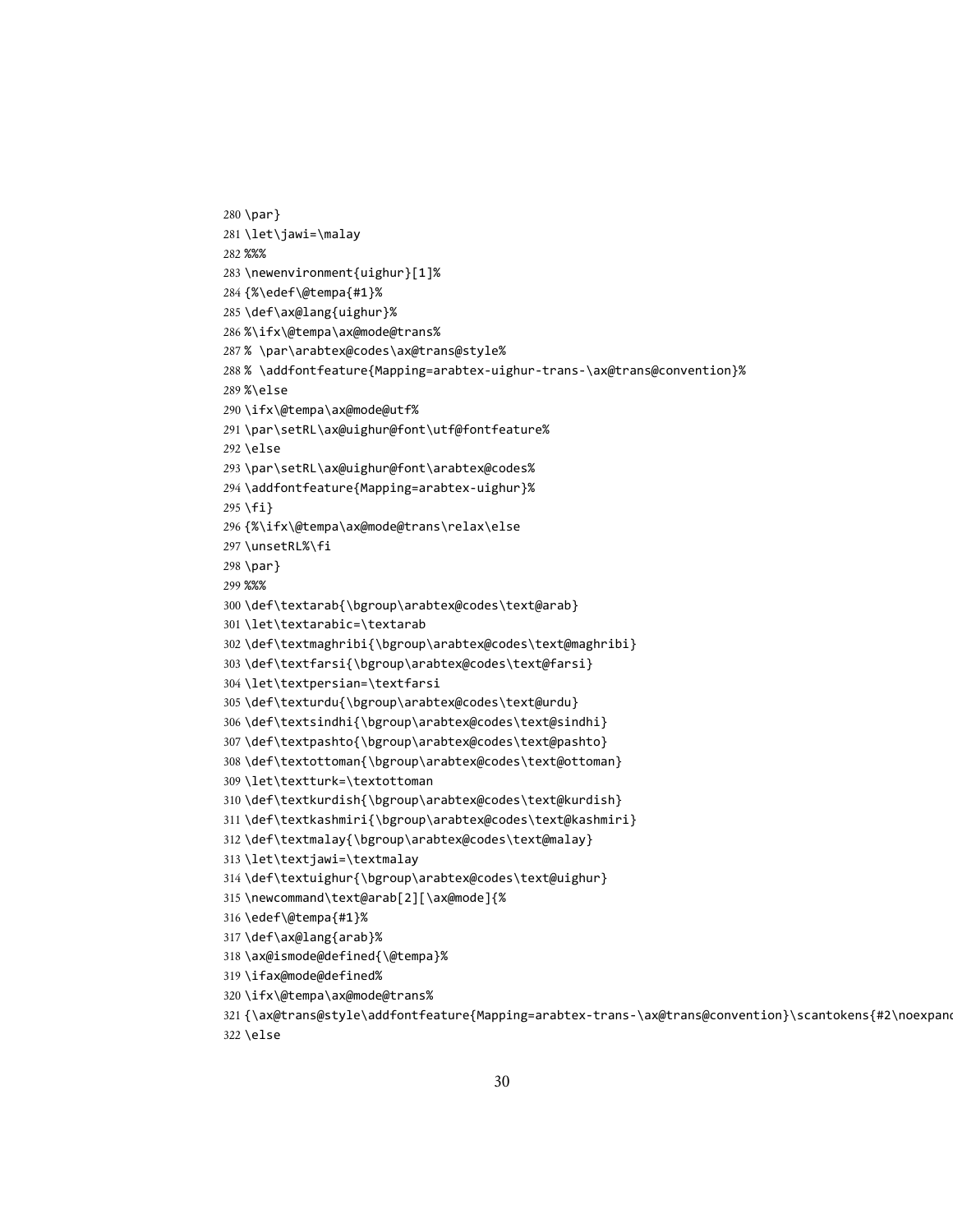\ifx\@tempa\ax@mode@utf% \RL{\arabicfont\utf@fontfeature #2}% \else \RL{\arabicfont\addfontfeature{Mapping=arabtex-\@tempa}\scantokens{#2\noexpand}}% \fi\fi \else \PackageWarning{arabxetex}{Mode \@tempa\ not defined, defaulting to \@ax@mode}% \RL{\arabicfont\addfontfeature{Mapping=arabtex-\ax@mode}\scantokens{#2\noexpand}}% \fi\egroup} \newcommand\text@maghribi[2][\ax@mode]{% \edef\@tempa{#1}% \def\ax@lang{maghribi}% \ax@ismode@defined{\@tempa}% \ifax@mode@defined% \ifx\@tempa\ax@mode@trans% {\ax@trans@style\addfontfeature{Mapping=arabtex-trans-\ax@trans@convention}#2}% \else \ifx\@tempa\ax@mode@utf% \RL{\ax@maghribi@font\utf@fontfeature #2}% \else \RL{\ax@maghribi@font% \addfontfeature{Mapping=arabtex-maghribi-\@tempa}#2}% \fi\fi \else \PackageWarning{arabxetex}{Mode \@tempa\ not defined, defaulting to \@ax@mode}% \RL{\ax@maghribi@font\addfontfeature{Mapping=arabtex-maghribi-\ax@mode}#2}% \fi\egroup} \newcommand\text@farsi[2][\ax@mode]{% \edef\@tempa{#1}% \def\ax@lang{farsi}% \ax@ismode@defined{\@tempa}% \ifax@mode@defined% \ifx\@tempa\ax@mode@trans% {\ax@trans@style\addfontfeature{Mapping=arabtex-farsi-trans-\ax@trans@convention}#2}% \else \ifx\@tempa\ax@mode@utf% \RL{\ax@farsi@font\utf@fontfeature #2}% \else \RL{\ax@farsi@font% \addfontfeature{Mapping=arabtex-farsi-\@tempa}#2}% \fi\fi \else \PackageWarning{arabxetex}{Mode \@tempa\ not defined, defaulting to \@ax@mode}%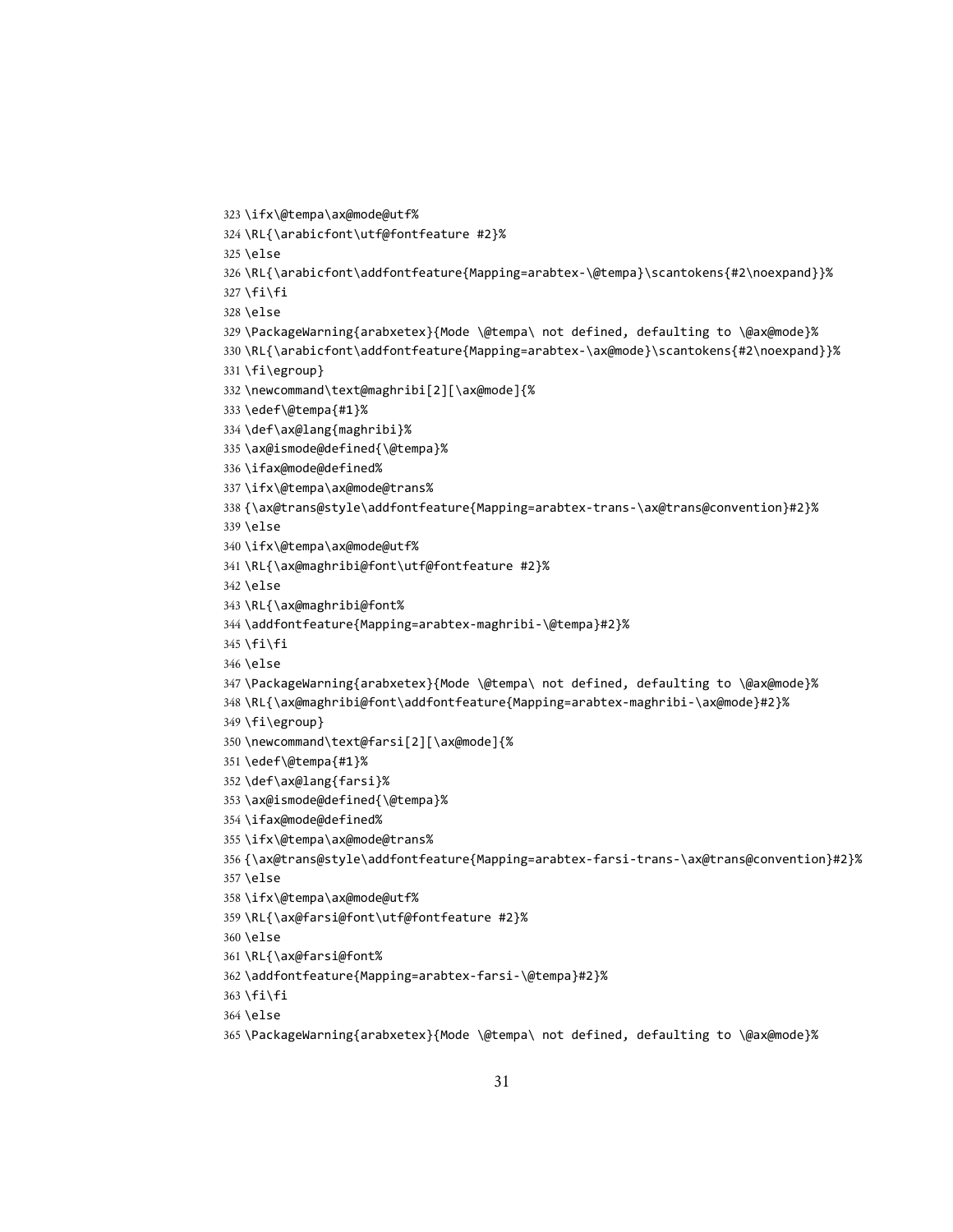```
utf
378 \else
379 \RL{\ax@urdu@font%
380 \addfontfeature{Mapping=arabtex-urdu-\@tempa,Language=Urdu}#2}%
381 \fi\fi
382 \else
383 \PackageWarning{arabxetex}{Mode \@tempa\ not defined, defaulting to \@ax@mode}%
384 \RL{\ax@urdu@font\addfontfeature{Mapping=arabtex-urdu-\ax@mode,Language=Urdu}#2}%
385 \fi\egroup}
386 \newcommand\text@sindhi[2][\ax@mode]{%
387 \edef\@tempa{#1}%
388 \def\ax@lang{sindhi}%
389 \ax@ismode@defined{\@tempa}%
390 \ifax@mode@defined%
391 \ifx\@tempa\ax@mode@trans%
392 {\ax@trans@style\addfontfeature{Mapping=arabtex-sindhi-trans-\ax@trans@convention}#2}%
393 \else
394 \ifx\@tempa\ax@mode@utf%
395 \RL{\ax@sindhi@font\addfontfeature{Language=Sindhi} #2}%eventually Mapping=arabtex-
   utf
396 \else
397 \RL{\ax@sindhi@font%
398 \addfontfeature{Mapping=arabtex-sindhi-\@tempa,Language=Sindhi}#2}%
399 \fi\fi
400 \else
401 \PackageWarning{arabxetex}{Mode \@tempa\ not defined, defaulting to \@ax@mode}%
402 \RL{\ax@sindhi@font\addfontfeature{Mapping=arabtex-sindhi-\ax@mode,Language=Sindhi}#2}%
```
{\ax@trans@style\addfontfeature{Mapping=arabtex-urdu-trans-\ax@trans@convention}#2}%

\RL{\ax@urdu@font\addfontfeature{Language=Urdu}#2}%eventually Mapping=arabtex-

```
371 \ax@ismode@defined{\@tempa}%
372 \ifax@mode@defined%
```
\ifx\@tempa\ax@mode@trans%

\ifx\@tempa\ax@mode@utf%

- 
- \def\ax@lang{urdu}%
- 
- 
- 
- 
- 
- 
- 
- \edef\@tempa{#1}%
- \newcommand\text@urdu[2][\ax@mode]{%
- 

\else

\fi\egroup}

 \edef\@tempa{#1}% \def\ax@lang{pashto}%

\newcommand\text@pashto[2][\ax@mode]{%

 \RL{\ax@farsi@font\addfontfeature{Mapping=arabtex-farsi-\ax@mode}#2}% \fi\egroup}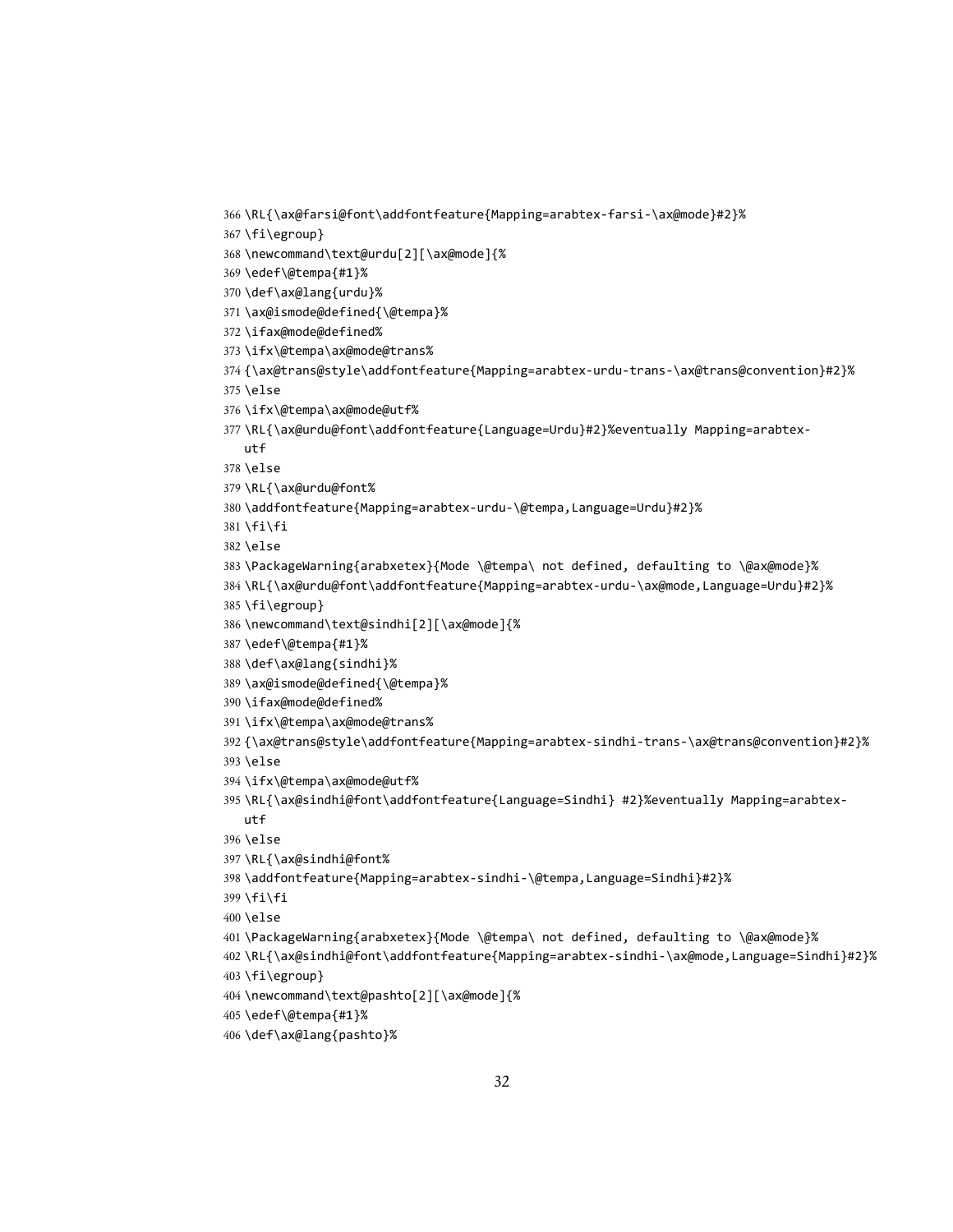\ifax@mode@defined% \ifx\@tempa\ax@mode@trans% {\ax@trans@style\addfontfeature{Mapping=arabtex-pashto-trans-\ax@trans@convention}#2}% \else \ifx\@tempa\ax@mode@utf% \RL{\ax@pashto@font\utf@fontfeature #2}% \else \RL{\ax@pashto@font% \addfontfeature{Mapping=arabtex-pashto-\@tempa}#2}%  $417 \text{fi}\$  \else \PackageWarning{arabxetex}{Mode \@tempa\ not defined, defaulting to \@ax@mode}% \RL{\ax@pashto@font\addfontfeature{Mapping=arabtex-pashto-\ax@mode}#2}% \fi\egroup} \newcommand\text@ottoman[2][\ax@mode]{% \edef\@tempa{#1}% \def\ax@lang{ottoman}% \ax@ismode@defined{\@tempa}% \ifax@mode@defined% % UNCOMMENT when transliteration mapping is done %\ifx\@tempa\ax@mode@trans% % {\ax@trans@style\addfontfeature{Mapping=arabtex-turk-trans-\ax@trans@convention}#2}% %\else \ifx\@tempa\ax@mode@utf% \RL{\ax@ottoman@font\utf@fontfeature #2}% \else \RL{\ax@ottoman@font% \addfontfeature{Mapping=arabtex-turk-\@tempa}#2}% \fi%\fi \else \PackageWarning{arabxetex}{Mode \@tempa\ not defined, defaulting to \@ax@mode}% \RL{\ax@ottoman@font\addfontfeature{Mapping=arabtex-turk-\ax@mode}#2}% \fi\egroup} \newcommand\text@kurdish[2][]{% \edef\@tempa{#1}% \def\ax@lang{kurdish}% % UNCOMMENT when transliteration mapping is done %\ifx\@tempa\ax@mode@trans% % {\ax@trans@style\addfontfeature{Mapping=arabtex-kurdish-trans-\ax@trans@convention}#2}% %\else \ifx\@tempa\ax@mode@utf%

```
449 \RL{\ax@kurdish@font\utf@fontfeature #2}%
```
\ax@ismode@defined{\@tempa}%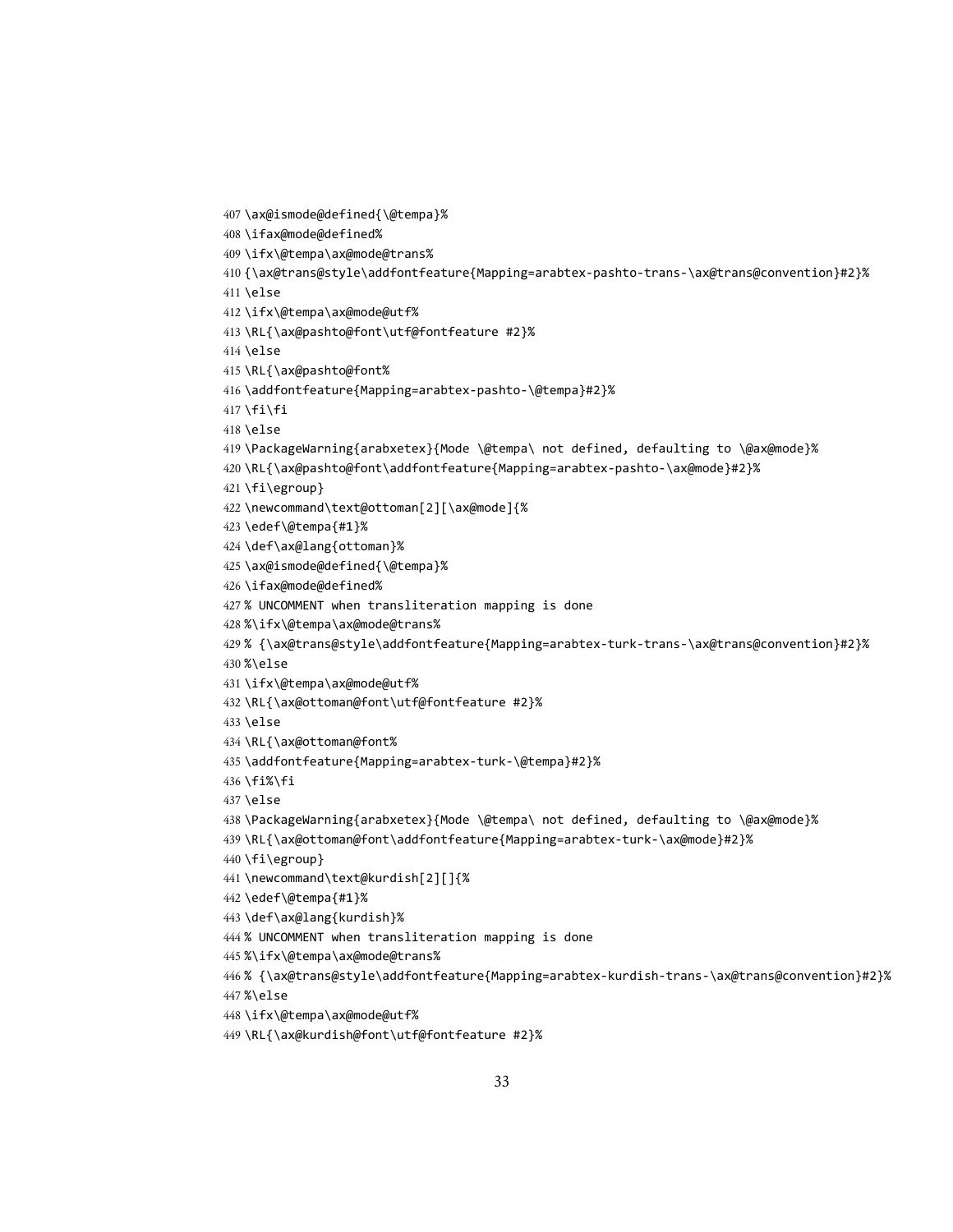```
450 \else
451 \RL{\ax@kurdish@font%
452 \addfontfeature{Mapping=arabtex-kurdish,Language=Kurdish}#2}%
453 \fi%\fi
454 \egroup}
455 \newcommand\text@kashmiri[2][\ax@mode]{%
456 \edef\@tempa{#1}%
457 \def\ax@lang{kashmiri}%
458 \ax@ismode@defined{\@tempa}%
459 \ifax@mode@defined%
460 % UNCOMMENT when transliteration mapping is done
461 %\ifx\@tempa\ax@mode@trans%
462 % {\ax@trans@style\addfontfeature{Mapping=arabtex-kashmiri-trans-\ax@trans@convention}#2}%
463 %\else
464 \ifx\@tempa\ax@mode@utf%
465 \RL{\ax@kashmiri@font\utf@fontfeature #2}%
466 \else
467 \RL{\ax@kashmiri@font%
468 \addfontfeature{Mapping=arabtex-kashmiri-\@tempa}#2}%
469 \text{fi}\%470 \else
471 \PackageWarning{arabxetex}{Mode \@tempa\ not defined, defaulting to \@ax@mode}%
472 \RL{\ax@kashmiri@font\addfontfeature{Mapping=arabtex-kashmiri-\ax@mode}#2}%
473 \fi\egroup}
474 \newcommand\text@malay[2][\ax@mode]{%
475 \edef\@tempa{#1}%
476 \def\ax@lang{malay}%
477 \ax@ismode@defined{\@tempa}%
478 \ifax@mode@defined%
479 % UNCOMMENT when transliteration mapping is done
480 %\ifx\@tempa\ax@mode@trans%
481 % {\ax@trans@style\addfontfeature{Mapping=arabtex-malay-trans-\ax@trans@convention}#2}%
482 %\else
483 \ifx\@tempa\ax@mode@utf%
484 \RL{\ax@malay@font\utf@fontfeature #2}%
485 \else
486 \RL{\ax@malay@font%
487 \addfontfeature{Mapping=arabtex-malay-\@tempa}#2}%
488 \fi%\fi
489 \else
490 \PackageWarning{arabxetex}{Mode \@tempa\ not defined, defaulting to \ax@mode}%
491 \RL{\ax@malay@font\addfontfeature{Mapping=arabtex-malay-\ax@mode}#2}%
```

```
492 \fi\egroup}
```